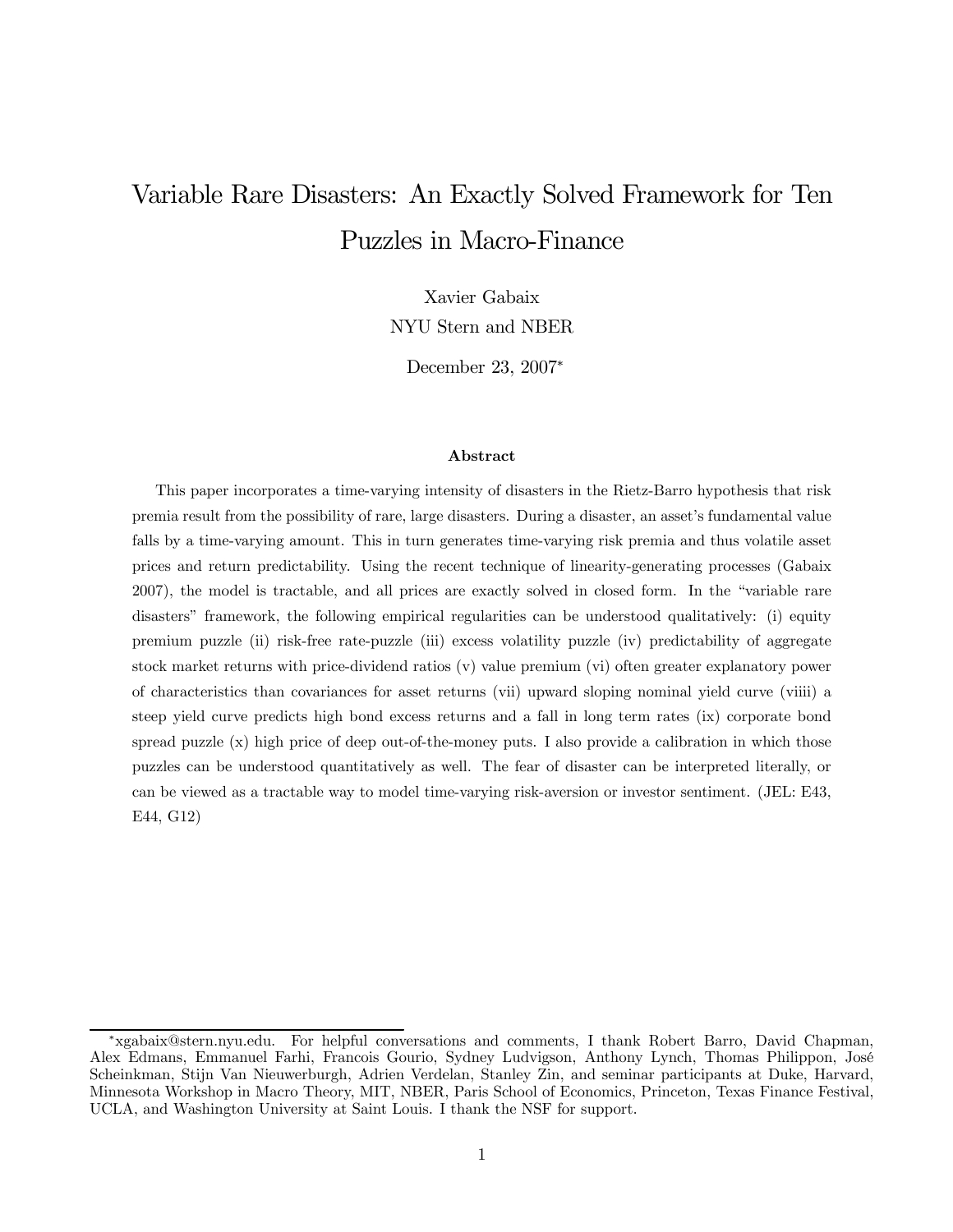# 1 Introduction

Lately, there has been a revival of a hypothesis proposed by Rietz (1988), that the possibility of rare disasters (such as economic depressions or wars) is a major determinant of asset risk premia. Indeed, Barro (2006) has shown that, internationally, disasters have been sufficiently frequent and large to make the Rietz' proposal viable, and account for the high risk premium on equities.

The Rietz-Barro hypothesis is almost always formulated with constant intensity of disasters. This is useful to think about long run average, but cannot account for some key features of asset markets, such as volatile price-dividend ratios for stocks, volatile bond risk premia, and return predictability<sup>1</sup> In the present paper, I formulate a variable-intensity version of the rare disasters hypothesis, and investigate the impact of time-varying disaster intensity on the prices of stocks and bonds, and the predictability of their returns. A later companion paper (Farhi and Gabaix 2007) studies exchange rates.

I lay out and analyze the model, which I dub the "variable rare disasters" model. I show that many asset puzzles can be qualitatively understood using this model. I then ask whether a parsimonious calibration can allow to understand them quantitatively, and find that, provided one assumes a variable enough sensitivity of real and nominal variables to disasters (something I will argue below is plausible), those puzzles can be understood quantitatively as well.

I conclude that the rare disaster hypothesis, augmented by a time-varying intensity of disaster as proposed in this paper, is a workable additional paradigm for macro-finance. Indeed, within the class of rational, representative-agents frameworks, it may be viewed as a third workable paradigm, along the external habit model of Campbell-Cochrane (1999), and the long run risk model of Bansal and Yaron (2004). I contrast those models below.

In the present paper, the value loss suffered by assets in a disaster varies both along the cross-section and over time. Hence, assets have time-varying risk premia, which generates volatile prices. For instance, stock prices are high when stocks bear little risk, i.e. would suffer only a small value loss in a disaster. This perceived riskiness mean-reverts, which leads to a mean-reversion of the price-dividend ratio of stocks. Hence stocks exhibit "excess volatility" caused by their stochastic riskiness and risk premia.

The proposed framework allows for a very tractable model of stock and bonds, in which all prices are in closed forms. It offers a framework in which the following patterns are not puzzles, but they emerge naturally when the present model has two shocks, one real, for stocks, and one nominal, for bonds.

- A. Stock market: Puzzles about the aggregates
- 1. Equity premium puzzle.

<sup>1</sup>The only exception I am aware of is Longstaff and Piazzesi (2004). They consider an economy with constant intensity of disasters, but in which stock dividends are a variable, mean-reverting share of consumption. They find a high equity premium, and highly volatile stock returns. Finally, Weitzman (2007) provides a Bayesian view that the main risk is model uncertainty, as the true volatility of consumption may be much higher than the sample volatility. Unlike the present work, those papers do not consider bonds, nor study return predictability.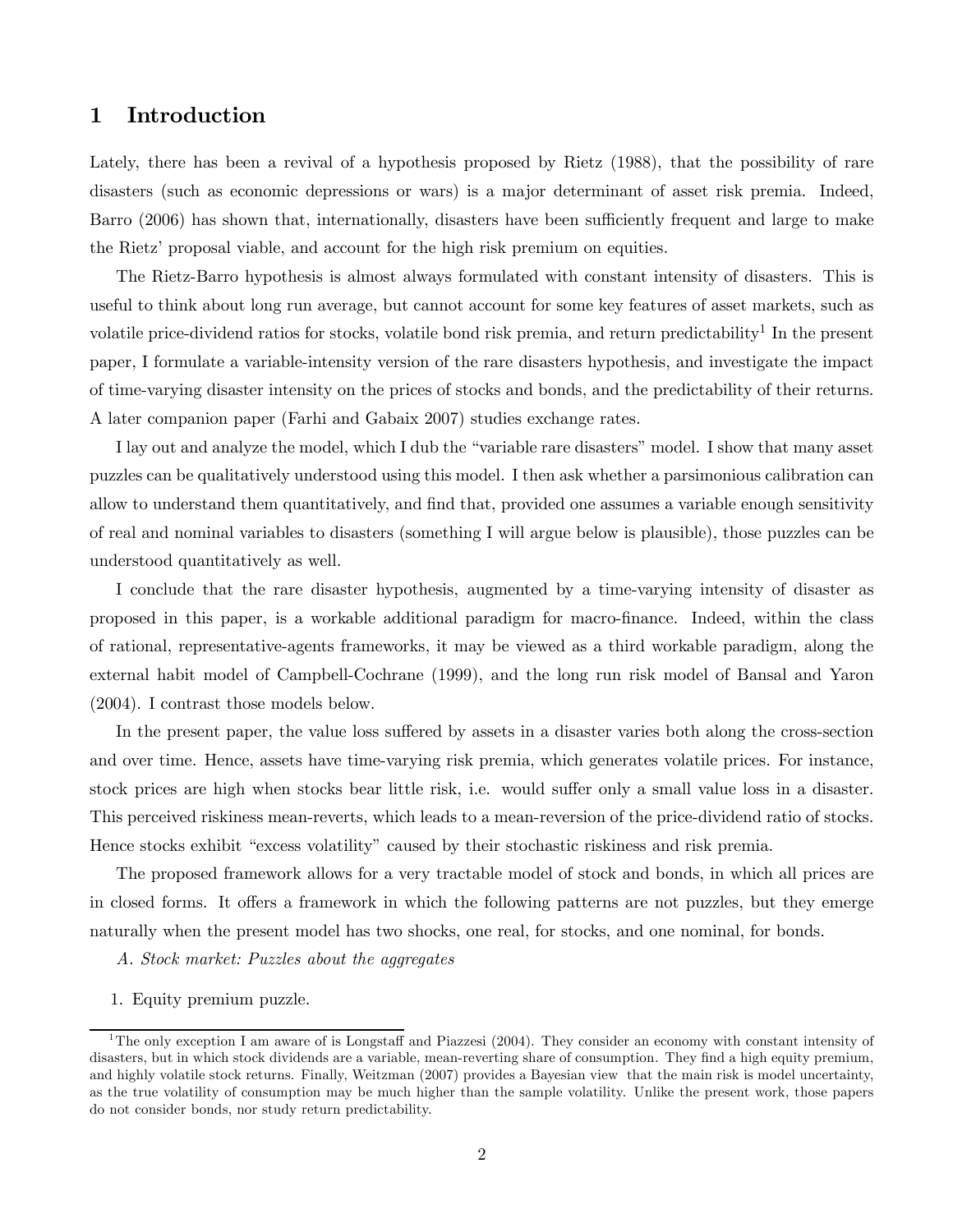- 2. Risk-free rate puzzle.2
- 3. Excess volatility puzzle: Stock prices are more volatile than warranted by a model with a constant discount rate.
- 4. Aggregate return predictability: Future aggregate stock market returns are partly predicted by Price/Earnings and Price/Dividend ratios, and the Consumption/Aggregate wealth ratio.

B. Stock market: Puzzles about the cross-section of stocks

- 5. Value/Growth puzzle: Stocks with a high (resp. low) P/D ratio have lower (resp. high) future returns, even controlling for their covariance the aggregate stock market.
- 6. Characteristics vs Covariances puzzles: Stock characteristics (e.g. the  $P/D$  ratio) often predict future returns as well or better than covariances with risk factors.

C. Nominal bond puzzles: Yield curve

- 7. The yield curve slopes up on average. The premium of long-term yields over short-term yields is too high to be explained by a traditional RBC model. This is the mirror image of the equity premium puzzle for bonds.
- 8. Fama-Bliss, Campbell-Shiller, Cochrane-Piazzesi facts: A high slope of the yield curve predicts excess high positive returns on long term bonds, and that long term interest rates will fall.

D. Nominal bond puzzles: Credit spreads

- 9. Corporate bond spreads are higher than seemingly warranted by historical default rates. E. Options
- 10. High price of deep of out-of-the-money puts.

To understand the economics of the model, first consider bonds. Consistent with the empirical evidence (Barro 2006), in the model, a disaster leads to a temporary jump in inflation. This has a greater detrimental impact on long-term bonds, and so they command a high risk premium relative to short-term bonds. This explains the upward slope of the nominal yield curve. Next, suppose that expected jump in inflation itself varies. Then the slope of the yield curve will vary, and will predict excess bond returns. A high slope will mean-revert, hence predicts a fall in long rate, and high returns on long term bonds. This mechanism accounts for many stylized facts on bonds.

<sup>2</sup>For this and the above puzzle, the paper simply imports from Rietz (1988), Longstaff and Piazzesi (2004) and Barro (2006).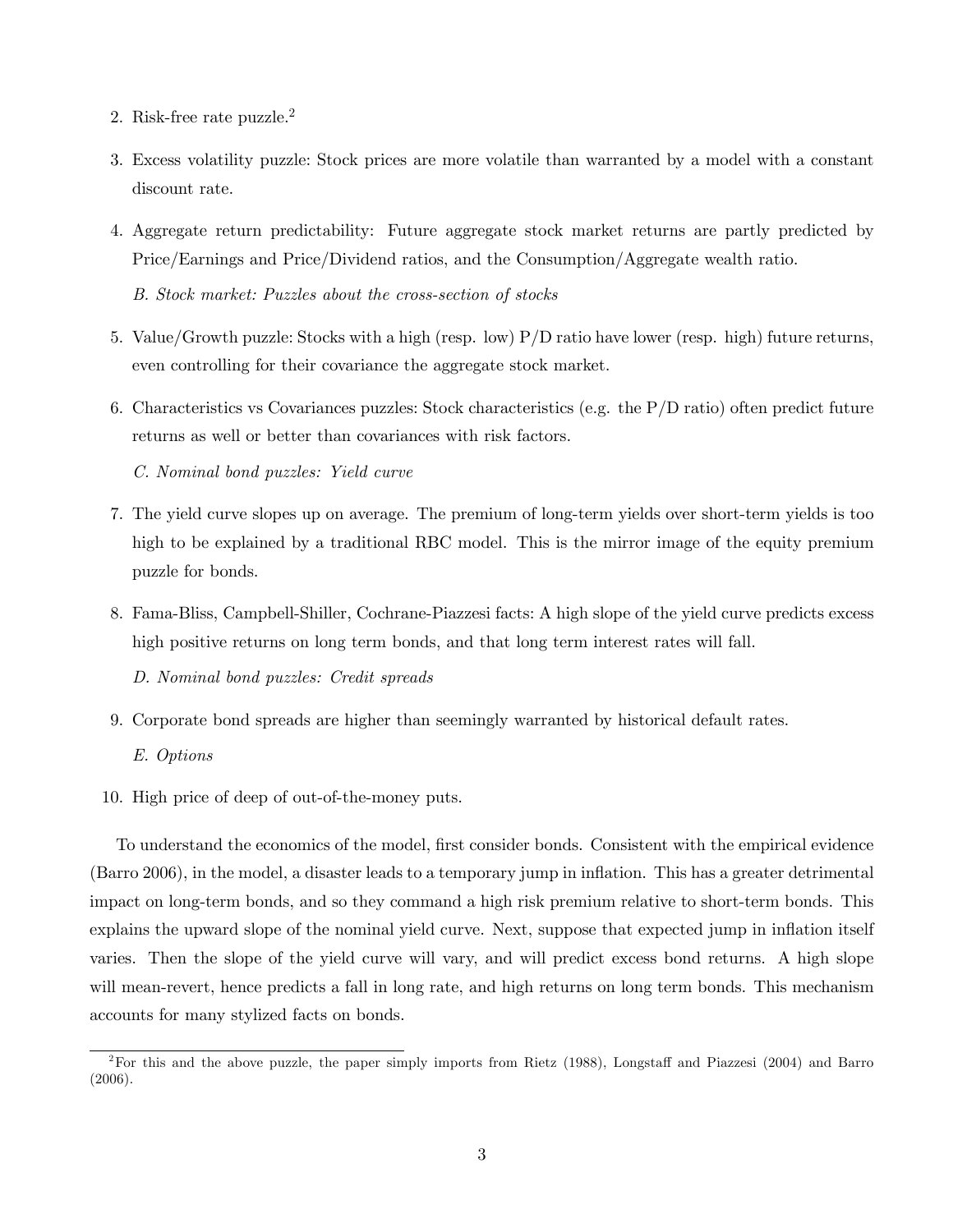The same mechanism is at work for stocks. Suppose that a disaster reduces the fundamental value of a stock by a time-varying amount. This yields a time-varying risk premium which generates a time-varying price-dividend ratio, and "excess volatility" of stock prices. It also makes stock returns predictable via measures such as the dividend-price ratio. When agents perceive the intensity of disasters as low, the price-dividend ratios are high, and future returns are low.

Using this logic in the cross-section, the model offers a way to think about value and growth stocks: stocks with low price-dividend ratios (value stock) have high subsequent returns. I hasten to say that this interpretation of value stocks is more speculative than the rest of the paper. To assess it, one would like to know how badly value versus growth stocks fared during historical disasters, across many countries. It is at least conceivable that value firms were "distressed" firms that did particularly badly during disasters.

After laying out the framework, I ask if some parameters can rationalize the fairly large volatility of asset prices, and values that can. The average values are essentially taken from Barro (2006)'s analysis of many countries, a project being expanded in Barro and Ursua (2007). The volatilities of expectation about disaster sizes are very hard to measure directly. However, the numbers calibrated in this paper generates a steady state dispersion of anticipations that is almost certainly lower than the dispersion of realized values. By that criterion, the calibrated values in the model appear reasonable. Still, whether there are is ultimately an empirical question. However, it is beyond the scope and spirit of this paper to provide new historical results. This paper is essentially only theoretical — it lays out the framework of variable rare disaster, solves it, and provides a calibration. The calibration that gives consistent results for stocks, bonds and options.

The model also studies disaster-related assets, such as corporate bonds, and options. If high-quality corporate bonds default mostly during disasters, then they should command a high premium, that cannot be accounted for by their behavior during normal times. Likewise, I derive options prices. The model generates a "volatility smirk", i.e. a high put price (hence implied volatility) for deep out-of-the-money puts. The model's calibration seems quite close to empirical values. I also suggest how options prices might reveal the underlying disaster risk premia.

The model is presented as fully rational, but it could be interpreted as a behavioral model. The changing beliefs about the intensity of possible disasters are very close to what the behavioral literature calls "animal spirits," and the recent rational literature calls "perception of distant risks", or "time-varying risk aversion". The model's structure gives a consistent way to think about the impact of changing "sentiment" on prices, in the time-series and the cross-section.<sup>3</sup>

Throughout the paper, I use the class of "linearity-generating" processes (Gabaix 2007). That class keeps all expressions in closed form. The entire paper could be rewritten with other processes (e.g. affineyield models) albeit with considerably more complicated algebra, and the need to resort to numerical

<sup>&</sup>lt;sup>3</sup>In another interpretation of the model, the "disasters" are not macroeconomic disaster, but financial crises.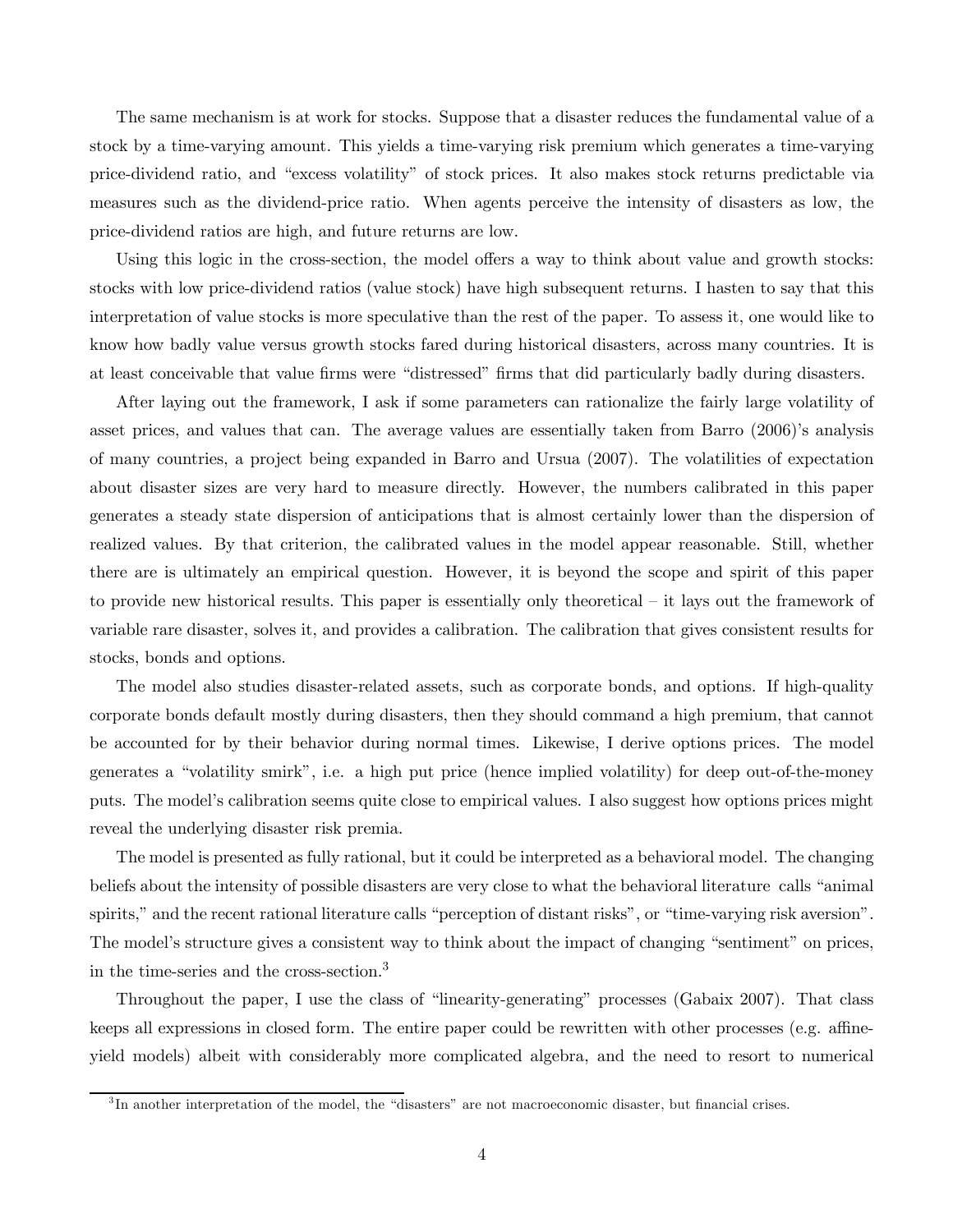solutions. I suspect that the economics would be similar (the linearity-generating class and the affine class give the same expression to a first order approximation). Hence, there is little of economic consequence in the use of linearity-generating processes, and they should be viewed as simply an analytical convenience.

Relation to the literature This project of a single framework for stocks, bonds and exchange rates is motivated by Cochrane (1999), who emphasized the similarities in puzzles about those three assets. These concern chiefly the patterns of "excess volatility" and return predictability. These similarities suggest that the same microfoundations may have the potential to explain the empirical regularities in all three asset markets. Specifically, across all three asset markets, a simple "return-chasing" strategy appears to deliver superior returns. In bond markets, when the yield on bonds is high compared to bills, bond generates a higher total return (interest plus capital appreciation). In currency markets, the higher-yielding currency generates a higher total return (interest plus currency appreciation) than low-yielding currencies. In equity markets, times when stocks have high dividend-price ratios are also times when stocks have a high future returns (dividend plus capital appreciation).

As said above, within the class of rational, representative-agents frameworks, the variable rare disasters model is third workable paradigm, along the habit-formation model of Campbell-Cochrane (CC, 1999), and the long run risk model of Bansal and Yaron (BY, 2004). They have proven to be two very useful and influential models. Why do we need yet another model of time-varying risk premia? The variable rare disasters framework has several distinctive features.

First, as emphasized by Barro (2006), the model uses the traditional iso-elastic expected utility framework, like the rest of macroeconomics, whereas CC and BY use more complex (though not clearly more realistic) utility functions, with external habit, and Epstein-Zin (1989)-Weil (1990) utility. This way, their models are harder to embed in macroeconomics. In ongoing work, I show how the present model (which is in an endowment economy) can be directly mapped into a production economy, with the traditional real-business cycle features. Hence, because it keeps the same utility function as the overwhelming majority as the rest of economics, the rare disasters idea brings us close to the long-sought unification of macroeconomics and finance (see Jermann 1998 and Boldrin, Christiano and Fisher 2001, Uhlig 2007 for attacks of this problem using habit formation).

Second, the model is particularly tractable. Using the linearity-generating processes developed in Gabaix (2007), stock and bond prices have linear closed forms. As a result, asset prices and premia can be derived and understood fully, without recourse to simulations.4

Third, the model is based on a different hypothesis about the origins of risk premia, namely the fear

<sup>&</sup>lt;sup>4</sup>As an example, take the Fama-Bliss and Campbell Shiller regressions. The expectation hypothesis predicts, respectively, a slope of 0 and  $+1$ . The variable rare disaster model predicts that one should see a coefficient of 1 and  $-1$  in those regressions, using analytical methods that allow to understand precisely the underlying mechanism. These predictions are correct to a first order, and the model even quantifies higher-order deviations from them.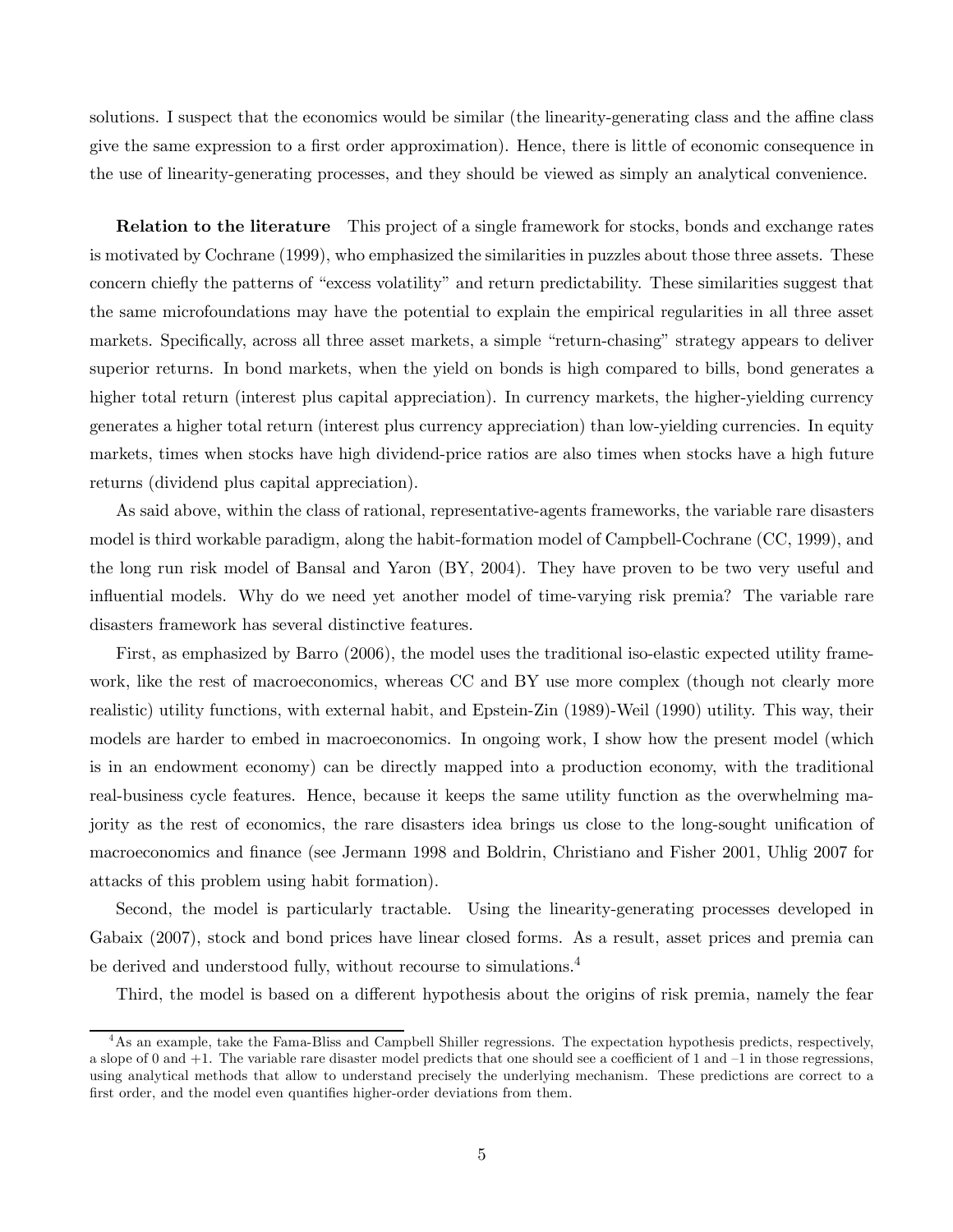of rare disasters, which has some plausibility, and allows agents to have moderate risk aversion.

Fourth, the model accounts easily for some facts that are harder to generate in the CC and BY models. In the model, characteristics (such as  $P/D$  ratios) predict future returns better than covariances, something that it is next to impossible to generate in the CC and BY models. The model also generates a low correlation between consumption growth and stock market returns, something that is hard for CC and BY to achieve, as emphasized by Lustig, Van Nieuwerburgh, and Verdelhan (2007).

The model exhibits time-varying risk premia. In that, it is similar to models with time-varying riskaversion, which are chiefly done with external habit formation (Abel (1990), Campbell and Cochrane (1999)). In methodological spirit, the paper follows Menzly, Santos and Veronesi (2004), who study predictability (albeit only for stocks) in a tractable framework.

The model is also complementary to the literature on long term risk — which view the risk of assets as the risk of covariance with long-run consumption (Bansal and Yaron (2004), Bansal and Shaliastovich (2007), Bekaert, Engstrom and Grenadier (2005), Gabaix and Laibson (2002), Julliard and Parker (2004)). In a paper contemporaneous to this one, but using the earlier setup of Bansal and Yaron, Bansal and Shaliastovich (2007) propose that it matches quantitatively many facts on stocks, bonds and exchange rates.

Bekaert, Hodrick and Marshall (1997) is the first paper to attempt at a consistent model for bonds, stocks and agent rates. They construct a two-country, monetary model, where agents have first-order risk aversion. They find it impossible to match quantitatively the return predictability observed in the data. Also, they have mostly international finance stylized facts in mind. In particular, they do not study the own-currency predictability of bond returns (a la Fama Bliss 1984), not the own-currency predictability of the stocks market via price-dividend ratios.

Finally, there is a well-developed literature that studies jumps, particularly having option pricing in mind. Using options, Liu, Pan and Wang (2004) calibrate models with constant risk premia and uncertainty aversion, demonstrating the empirical relevance of rare events in asset pricing. Santa Clara and Yan (2006) also use options to calibrate a model with frequent jumps. Typically, the jumps in these papers happens every few days or few months, and affect consumption by moderate amounts, whereas the jumps in the rare-disasters literature happens perhaps once every 50 years, and are larger. Those authors do not study the impact of jumps on bonds and return predictability. Finally, also motivated by rare disasters, Martin (2007) develops a new technique that allows to study models with jumps.

Section 2 presents the macroeconomic environment, and the cash-flow process for stocks and bonds. Section 3 derives the equilibrium prices. I propose a calibration in section 4. I next study in turn the model's implication for the predictability of returns, for stocks in section 5, and bonds in section 6. Section 7 derives options prices. Section 8 discusses the interpretation of the model. Section 9 shows how the model readily extends to many factors. Appendix A is a gentle introduction to linearity-generating processes,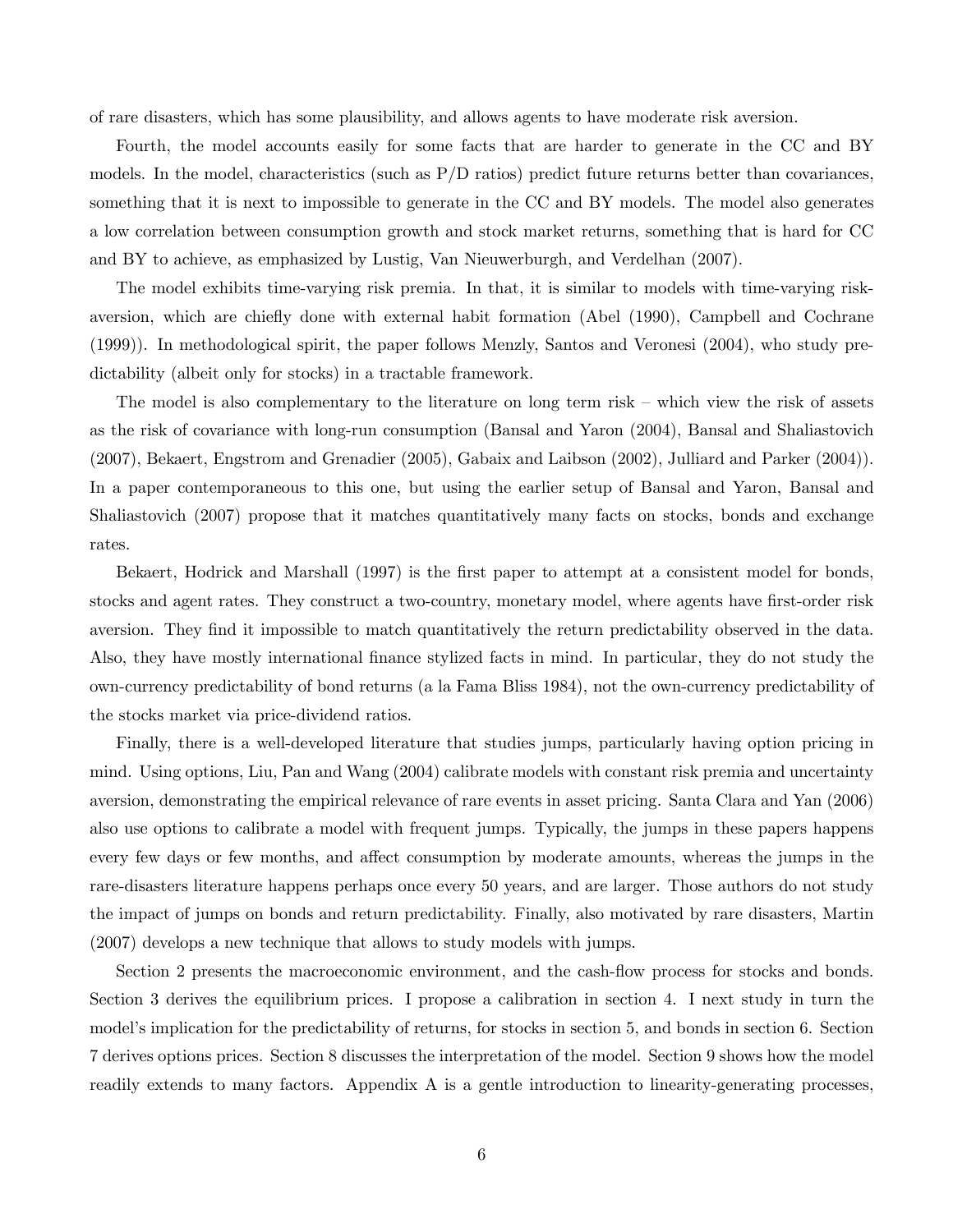Appendix B contains some details for the simulations, and Appendix C contains most proofs.

# 2 Model Setup

#### 2.1 Macroeconomic Environment

The environment follows Rietz (1988) and Barro (2006), and adds a stochastic probability and intensity of disasters. I consider an endowment economy, with  $C_t$  as the consumption endowment, and a representative agent with utility:

$$
E_0 \left[ \sum_{t=0}^{\infty} e^{-\delta t} \frac{C_t^{1-\gamma} - 1}{1 - \gamma} \right],
$$

where  $\gamma \geq 0$  is the coefficient of relative risk aversion, and  $\delta > 0$  is the rate of time preference. Hence, the pricing kernel is the marginal utility of consumption  $M_t = e^{-\delta t} C_t^{-\gamma}$ . The price at t of an asset yielding a stream of dividend of  $(D_s)_{s\geq t}$  is:  $P_t = E_t \left[ \sum_{s\geq t} M_s D_s \right] / M_t$ , as in Lucas (1978).

At each period  $t + 1$  a disaster may happen, with a probability  $p_t$ . If a disaster does not happen,  $C_{t+1}/C_t = e^g$ , where g is the normal-time growth rate of the economy. If a disaster happens,  $C_{t+1}/C_t =$  $e^{g}B_{t+1}$ , with  $B_{t+1} > 0.5$  For instance, if  $B_{t+1} = 0.7$ , consumption falls by 30%. To sum up:<sup>6</sup>

$$
\frac{C_{t+1}}{C_t} = \begin{cases} e^g & \text{if there is no disaster at } t+1\\ e^g B_{t+1} & \text{if there is a disaster at } t+1 \end{cases}
$$
 (1)

As the pricing kernel is  $M_t = e^{-\delta t} C_t^{-\gamma}$ ,

$$
\frac{M_{t+1}}{M_t} = \begin{cases} e^{-R} & \text{if there is no disaster at } t+1\\ e^{-R}B_{t+1}^{-\gamma} & \text{if there is a disaster at } t+1 \end{cases}
$$
\n(2)

where  $R = \delta + \gamma g_c$  is the risk-free rate in an economy that would have a zero probability of disasters.

 $5$ Typically, extra i.i.d. noise is added, but given that it never materially affects asset prices, it is omitted here. It could be added without difficulty. Also, a countercyclicity of risk premia could be easily added to the model, without hurting its tractability.

 $6$ The consumption drop is permanent. One can add mean-reversion after a disaster, as in Gourio (2007). Indeed, it can still be done in closed form.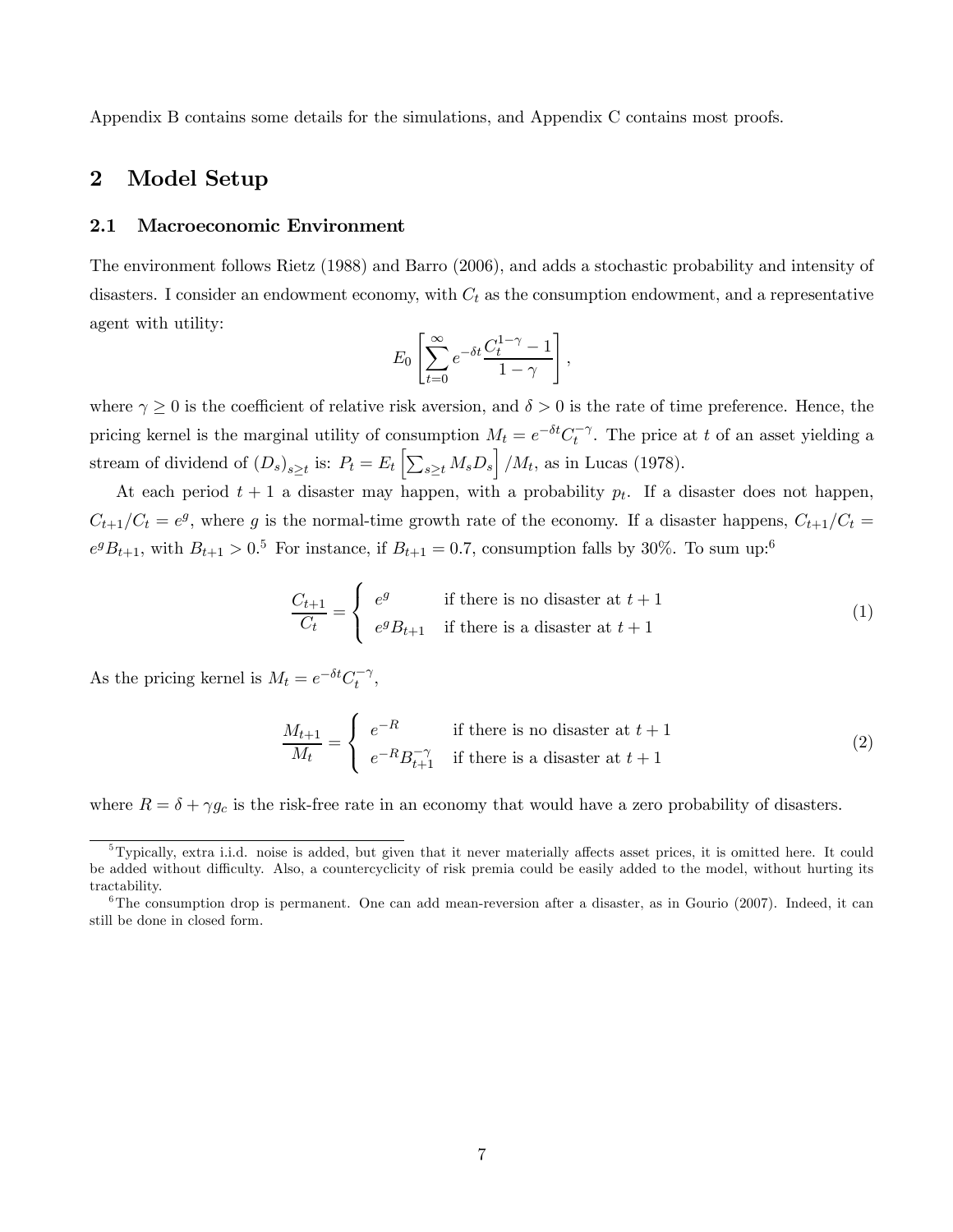#### 2.2 Setup for Stocks

I consider a typical stock i, which is a claim on a stream of dividends  $(D_{it})_{t>0}$ , which follows:<sup>7</sup>

$$
\frac{D_{i,t+1}}{D_{it}} = \begin{cases} e^{g_{iD}} \left( 1 + \varepsilon_{i,t+1}^D \right) & \text{if there is no disaster at } t+1\\ e^{g_{iD}} \left( 1 + \varepsilon_{i,t+1}^D \right) F_{i,t+1} & \text{if there is a disaster at } t+1 \end{cases}
$$
(3)

where  $\varepsilon_{i,t+1}^D > -1$  is a mean zero shock that is independent of whether there is a disaster.<sup>8</sup> This shock only matters for the calibration of dividend volatility. In normal times,  $D_{it}$  grows at a rate  $g_{iD}$ . But, if there is a disaster, the dividend of the asset is partially wiped out, following Longstaff and Piazzesi (2004) and Barro (2006): the dividend is multiplied by  $F_{i,t+1} \geq 0$ .  $F_{i,t+1}$  is the recovery rate of the stock. When  $F_{t+1} = 0$ , the asset is completely destroyed, or expropriated. When  $F_{i,t+1} = 1$ , there is no loss in dividend.

To model the time-variation in the asset's recovery rate, I introduce the notion of "expected resilience"  $H_{it}$  of asset i,

$$
H_{it} = p_t E_t \left[ B_{t+1}^{-\gamma} F_{i,t+1} - 1 \mid \text{There is a disaster at } t+1 \right]
$$
 (4)

In (4)  $p_t$  and  $B_{t+1}^{-\gamma}$  are economy-wide variables, while the resilience and recovery rate  $F_{i,t+1}$  is stock specific, though typically correlated with the rest of the economy.

When the asset is expected to do well in a disaster (high  $F_{i,t+1}$ ),  $H_{it}$  is high – investors are optimistic about the asset.<sup>9</sup> In the cross-section, an asset with higher resilience  $H_{it}$  is safer.

To keep the notations simple, from now on I drop the "i" subscript when there is no ambiguity. To streamline the model, I specify the dynamics of  $H_t$  directly, rather than by specifying the individual components,  $p_t, B_{t+1}, F_{i,t+1}$ . I split resilience  $H_t$  into a constant part  $H_{i*}$  and a variable part  $\widehat{H}_t$ :

$$
H_t = H_* + \dot{H}_t
$$

and postulate the following linearity-generating process for the variable part  $\widehat{H}_t$ :

Linearity-Generating twist: 
$$
\widehat{H}_{t+1} = \frac{1 + H_*}{1 + H_t} e^{-\phi_H} \widehat{H}_t + \varepsilon_{t+1}^H
$$
 (5)

where  $E_t \varepsilon_{t+1}^H = 0$ , and  $\varepsilon_{t+1}^H$ ,  $\varepsilon_{t+1}^D$ , and whether there is a disaster, are uncorrelated variables.<sup>10</sup> Eq. 5 means

<sup>&</sup>lt;sup>7</sup>There can be many stocks. The aggregate stock market is a priori not aggregate consumption, because the whole economy is not securitized in the stock market. Indeed, stock dividends are more volatile that aggregate consumption, and so are their prices (Lustig, van Nieuwerburgh, Verdelhan, 2007).

<sup>&</sup>lt;sup>8</sup>This is,  $E_t\left[\varepsilon_{i,t+1}^D\right] = E_t\left[\varepsilon_{i,t+1}^D \mid \text{Dissaster at } t+1\right] = 0.$ 

<sup>&</sup>lt;sup>9</sup>This interpretation is not so simple in general, as  $H$  also increases with the probability of disaster.

 ${}^{10}$  $\varepsilon_{t+1}^H$  can be heteroskedastic – but, its variance need not be spelled out, as it does not enter into the prices. However, the process needs to satisfy  $\hat{H}_t/(1 + H_*) \ge e^{-\phi_H} - 1$ , so the process is stable, and also  $\hat{H}_t \ge -p - H_*$  to ensure  $F_t \ge 0$ . Hence, that the variance needs to vanish in a right neighborhood max  $((e^{-\phi_H}-1)(1+H_*)$ ,  $-p-H_*)$ . Gabaix (2007) provides more details on the stability of Linearity-Generating processes.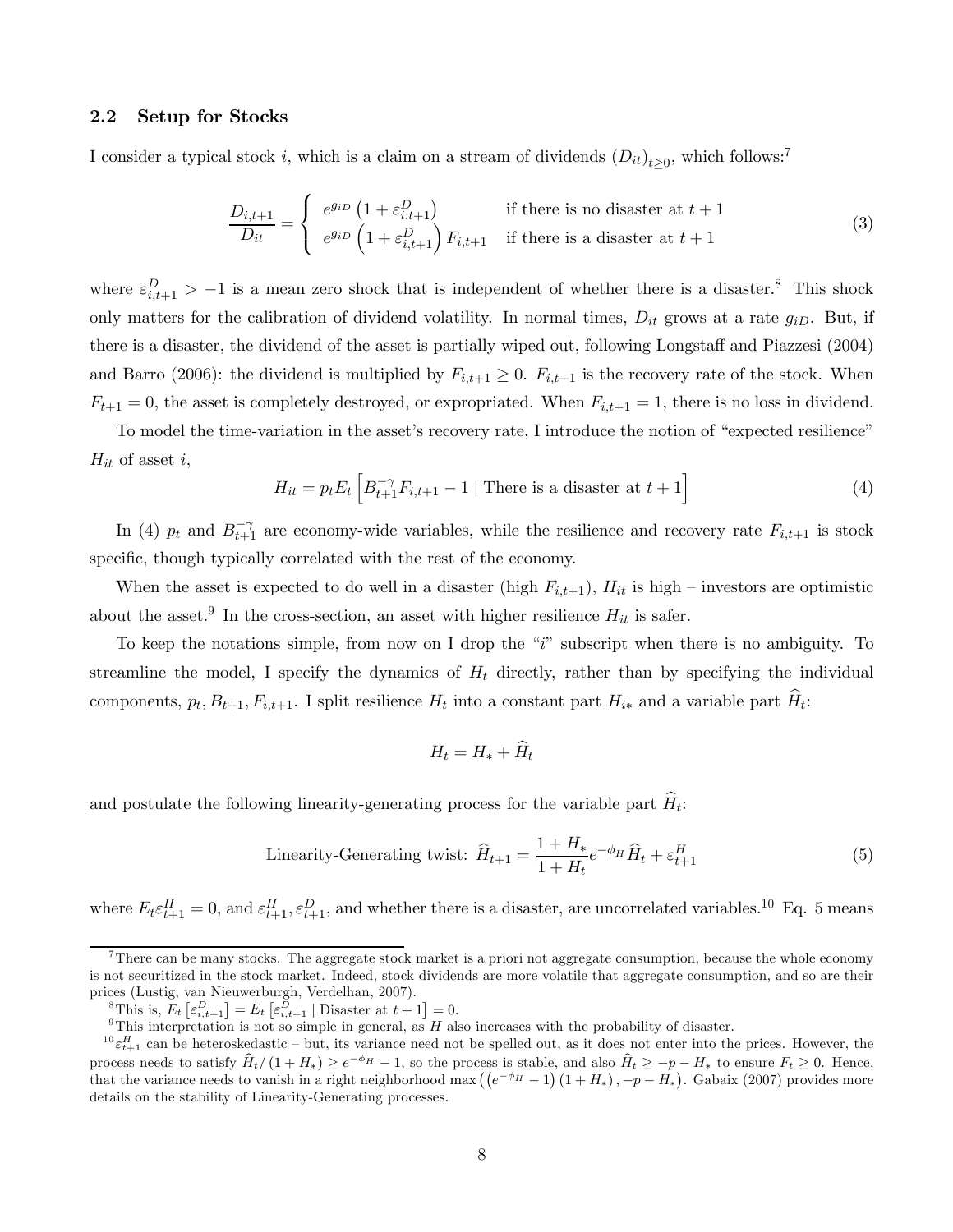that  $\hat{H}_t$  mean-reverts to 0, but as a "twisted" autoregressive process (Gabaix 2007 develops these twisted or "linearity-generating" processes).<sup>11</sup> As  $H_t$  hovers around  $H_*$ ,  $\frac{1+H_*}{1+H_t}$  is close to 1, and the process is an  $AR(1)$  up to second order terms:  $\widehat{H}_{t+1} = e^{-\phi_H} \widehat{H}_t + \varepsilon_{t+1}^H + O\left(\widehat{H}_t^2\right)$ . The Technical Appendix of Gabaix (2007) shows that the process, economically, behaves indeed like an AR(1).<sup>12</sup> The "twist" term  $\frac{1+H_*}{1+H_t}$ makes the process very tractable. It is best thought as economically innocuous, and simply an analytical convenience, that will make prices linear in the factors, and independent of the functional form of the noise.13

I next turn to bonds.

#### 2.3 Setup for Bonds

I start with a motivation for the model. The most salient puzzles on nominal bonds are arguably the following. First, the nominal yield curve slopes up on average; i.e., long term rates are higher than short term rates (Campbell 2003, Table 6). Second, there are stochastic bond risk premia. The risk premium on long term bonds increases with the difference in the long term rate minus short term rate. (Campbell Shiller 1991, Cochrane and Piazzesi 2005, Fama and Bliss 1987).

I propose the following explanation. When a disaster occurs, inflation increases (on average). As very short term bills are essentially immune to inflation risk, while long term bonds lose value when inflation is higher, long term bonds are riskier, hence they get a higher risk premium. Hence, the yield curve slope up.

Moreover, the magnitude of the surge in inflation is time-varying, which generates a time-varying bond premium. If that bond premium is mean-reverting, that generates the Fama-Bliss puzzle.

Note that this explanation is quite generic, in the sense that it does not hinge on the specifics of the disaster mechanism. The advantage of the disaster framework is that it allows for formalizing and quantifying the idea in a simple way.14

I now formalize the above ideas. Core inflation is  $i_t$ . The real value of money is called  $Q_t$ , and evolves

<sup>&</sup>lt;sup>11</sup> Economically,  $\hat{H}_t$  does not jump if there a disaster, but that could be changed with little consequence.

<sup>&</sup>lt;sup>12</sup>The P/D ratio  $V(\hat{H}_t)$  follows:  $V(\hat{H}_t) = 1 + e^{-R+g} (1 + H_t) E_t \left[ V(\hat{H}_{t+1}) \right]$ , which is isomorphic to the example worked out in Gabaix (2007, Technical Appendix), for both twisted and non-twisted processes.

 $13$  Also, the "true process" is likely complicated, and both AR(1) and LG processes are approximate representations of it. There is no presumption that the true process should be exactly AR(1). Indeed, it could be that the true process is LG, and we usually approximate it with an AR(1).

<sup>&</sup>lt;sup>14</sup> Several authors have models where inflation is higher in bad times, which makes the yield curve slope up (Brandt and Wang 2003, Piazzesi and Schneider 2006, Wachter 2006). The paper is part of burgeoning literature on the economic underpinning of the yield curves, see e.g. Piazzesi and Schneider (forth.), Vayanos and Vila (2006), Xiong and Yan (2006). An earlier unification of several puzzles is provided by Wachter (2006), who studies a Campbell-Cochrane (1999) model, and conclude that it explains an upward sloping yield curve and the Campbell-Shiller (1991) findings. The Brandt and Wang (2003) study is also a Campbell-Cochrane (1999) model, but in which risk-aversion depends directly on inflation. In Piazzesi and Schneider (2006) inflation also rises in bad times, although in a very different model. Finally, Duffee (2002) and Dai and Singleton (2002), show econometric frameworks which deliver the Fama-Bliss and Campbell-Shiller results.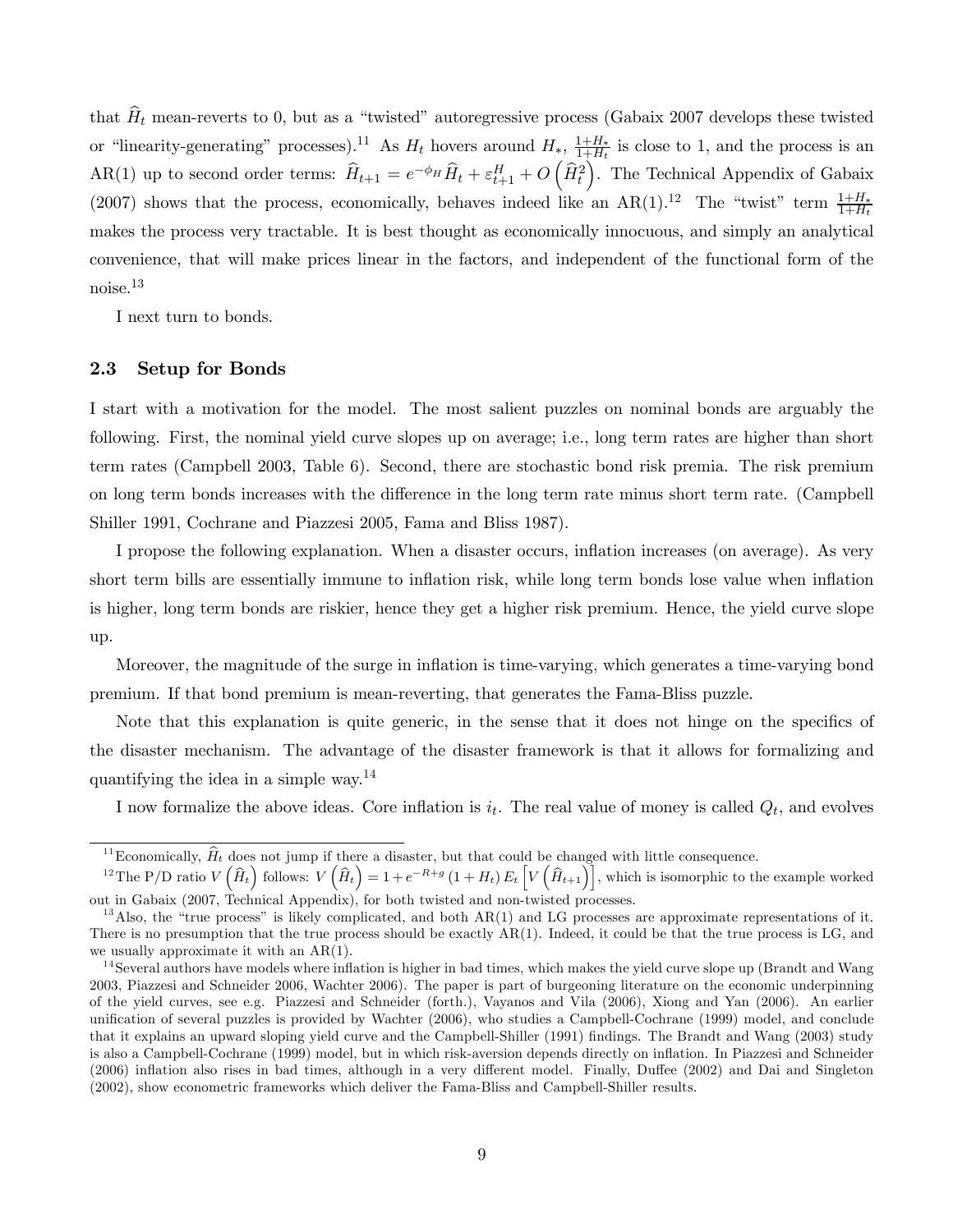as:

$$
\frac{Q_{t+1}}{Q_t} = \begin{cases} 1 - i_t + \varepsilon_{t+1}^Q & \text{if there is no disaster at } t+1\\ \left(1 - i_t + \varepsilon_{t+1}^Q\right) F_{t+1}^{\$} & \text{if there is a disaster at } t+1 \end{cases}
$$
(6)

where  $\varepsilon_{t+1}^Q$  has mean 0, whether or not there is a disaster at  $t + 1$ . For most applications it is enough to consider the case where at all times,  $\varepsilon_{t+1}^Q \equiv 0$ . Hence, in normal times, the real value of money depreciates on average at the rate of core inflation,  $i_t$ . Following Barro (2006), in disasters, there is possibility of default indexed by  $F_{t+1}^{\$} \geq 0$ . A recovery rate  $F_{t+1}^{\$} = 1$  means full recovery,  $F_{t+1}^{\$} < 1$  partial recovery. The default could be an outright default (e.g., for a corporate bond), or perhaps a burst of inflation that increases the price level hence reduces the real value of the coupon. In this first pass, to isolate the bond effects, I assume the case where

$$
H^{\$} = p_t \left( E_t \left[ F_{t+1}^{\$} B_{t+1}^{-\gamma} \right] - 1 \right) \tag{7}
$$

is a constant. In the calibration, I take  $p_t$ ,  $F_{t+1}^{\$}$  and the distribution of  $B_{t+1}$ , to be constant. Relaxing this assumption is easy, but is not central to the economics, so I do not do it here. Economically, I assume that most variations in the yield curve come from variation in inflation and inflation risk, not in the changes in the probability and intensity of disasters.

I decompose inflation as  $i_t = i_* + i_t$ , where  $i_*$  is its constant part, and  $i_t$  is its variable part. The variable part of inflation follows the process:

$$
\widehat{i}_{t+1} = \frac{1 - i_*}{1 - i_t} \cdot \left( e^{-\phi_i} \widehat{i}_t + 1_{\{\text{Disaster at } t+1\}} \left( j_* + \widehat{j}_t \right) \right) + \varepsilon_{t+1}^i \tag{8}
$$

where  $\varepsilon_{t+1}^i$  has mean 0, and is uncorrelated with  $\varepsilon_{t+1}^Q$  and the realization of a disaster.

This equation means first that, if there is no disaster,  $E_t\hat{i}_{t+1} = \frac{1-i_*}{1-i_*}e^{-\phi_i}i_t$ , i.e. inflation follows the twisted autoregressive process (Appendix A). Inflation mean-reverts at a rate  $\phi_i$ , with the linearitygenerating twist  $\frac{1-i_*}{1-i_t}$  to ensure tractability

In addition, in case of a disaster, inflation jumps by an amount  $j_* + \hat{j}_t$ . This jump in inflation makes long term bonds particularly risky.  $j_*$  is the baseline jump in inflation,  $\hat{j}_t$  is the mean-reverting deviation from baseline. It follows a twisted auto-regressive process, and, for simplicity, does not jump during crises:

$$
\hat{j}_{t+1} = \frac{1 - i_*}{1 - i_t} e^{-\phi_j} \hat{j}_t + \varepsilon_{t+1}^j
$$
\n(9)

where  $\varepsilon_{t+1}^j$  has mean 0 and is uncorrelated with disasters and  $\varepsilon_{t+1}^Q$ , but can be correlated with innovations in  $i_t$ .

Two notations are useful. First, define the variable part of the bond risk premium term:

$$
\pi_t \equiv \frac{p_t E_t \left[ B_{t+1}^{-\gamma} F_{t+1}^{\$} \right]}{1 + H^{\$}} \hat{j}_t. \tag{10}
$$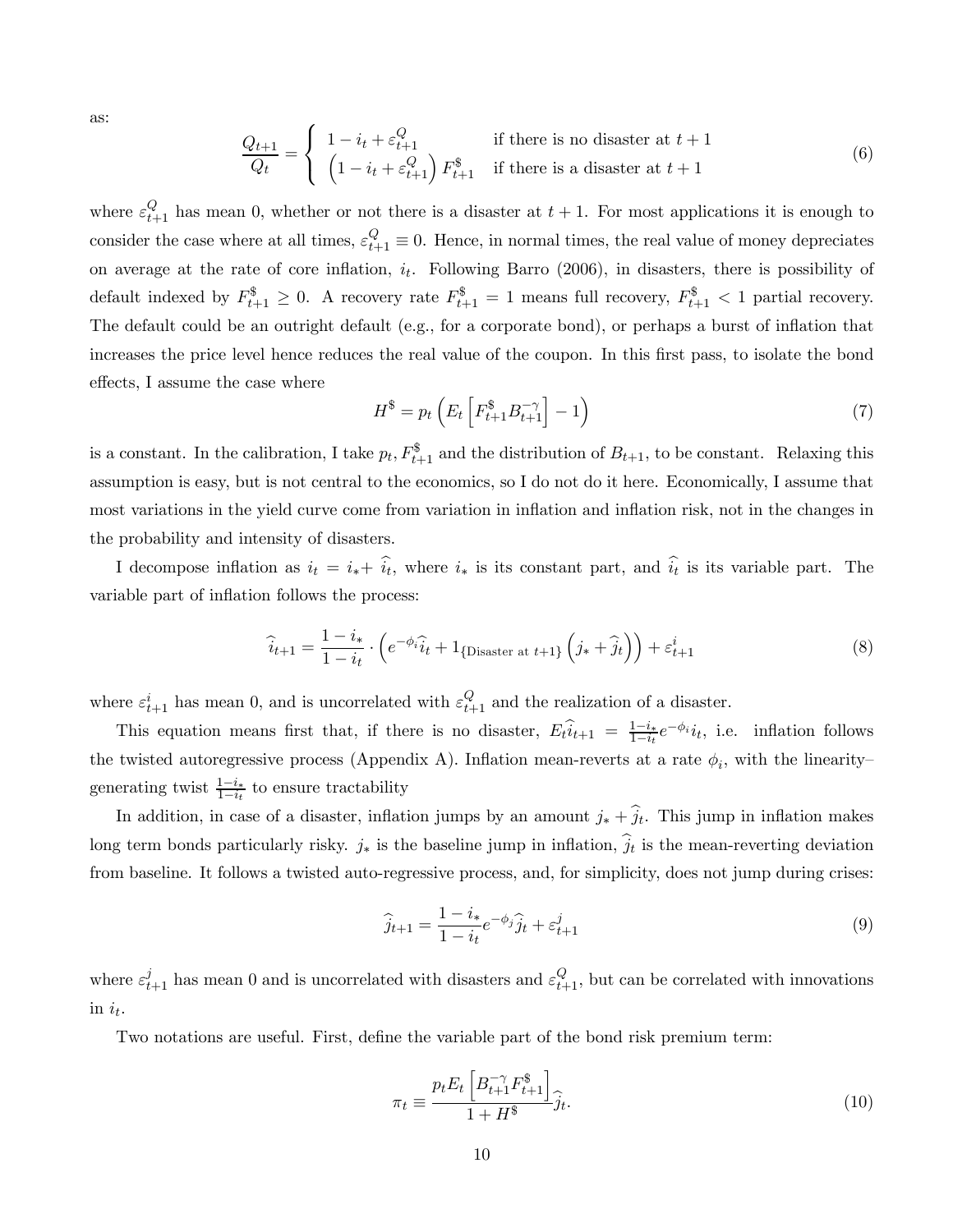It is analogous to  $-\widehat{H}_t$  for stocks.

The second notation is only useful when the typical jump in inflation  $j_*$  is not zero, and the reader is invited to skip it in the first reading. I parametrize  $j_*$  in terms of a variable  $\kappa \leq (1 - e^{-\phi_i})/2$  (I assume a not too large  $j_*)$ :<sup>15</sup>

$$
\frac{p_t E_t \left[ B_{t+1}^{-\gamma} F_{t+1}^{\$} \right] j_*}{1 + H^{\$}} = (1 - i_*) \kappa \left( 1 - e^{-\phi_i} - \kappa \right)
$$
\n(11)

i.e., in the continuous time limit:  $p_t E_t \left[ B_{t+1}^{-\gamma} F_{t+1}^{\$} \right] j_* = \kappa (\phi_i - \kappa)$ . A high  $\kappa$  means a high central jump in inflation if there is a disaster. For most of the paper, it is enough to think  $j_* = \kappa = 0$ .

#### 2.4 Expected Returns

I conclude the presentation of the economy by state a general Lemma about the expected returns.

**Lemma 1** (Expected returns) Consider an asset, and call  $P_{t+1}^{\#} = P_{t+1} + D_{t+1}$ , which is the value that the asset would have if a disaster happened at time  $t+1$ . Then, the expected return of the asset at t, conditional on no disasters, is:

$$
r_t^e = \frac{1}{1 - p_t} \left( e^R - p_t E_t \left[ B_{t+1}^{-\gamma} \frac{P_{t+1}^{\#}}{P_t} \right] \right) - 1 \tag{12}
$$

In the limit of small time intervals,

$$
r_t^e = R + p_t \left( 1 - E_t \left[ B_{t^+}^{-\gamma} \frac{P_{t+}^{\#}}{P_t} \right] \right) \tag{13}
$$

$$
r_t^e = r_f + p_t E_t \left[ B_t^{-\gamma} \left( 1 - \frac{P_t^{\#}}{P_t} \right) \right]
$$
\n(14)

where

$$
r_f = R - p_t E_t \left[ B_t^{-\gamma} - 1 \right] \tag{15}
$$

#### is the real risk-free rate in the economy.

Eq. 12 indicates that only the behavior in disasters (the  $P_{t+1}^{\#}/P_t$  term) creates a risk premium. It is equal to the risk-adjusted (by  $B_{t+1}^{-\gamma}$ ) expected capital loss of the asset if there is a disaster.

The unconditional expected return on the asset (i.e., without conditioning on no disasters), is, in the continuous time limit:

$$
r_t^e - p_t E_t \left[ 1 - \frac{P_{t^+}^{\#}}{P_t} \right] = r_f + p_t E_t \left[ \left( B_t^{-\gamma} - 1 \right) \left( 1 - \frac{P_{t^+}^{\#}}{P_t} \right) \right]
$$

<sup>&</sup>lt;sup>15</sup>Calculating bond prices in a Linearity-Generating process sometimes involves calculating the eigenvalues of its generator. I presolve by parameterizing  $j_*$  by  $\kappa$ .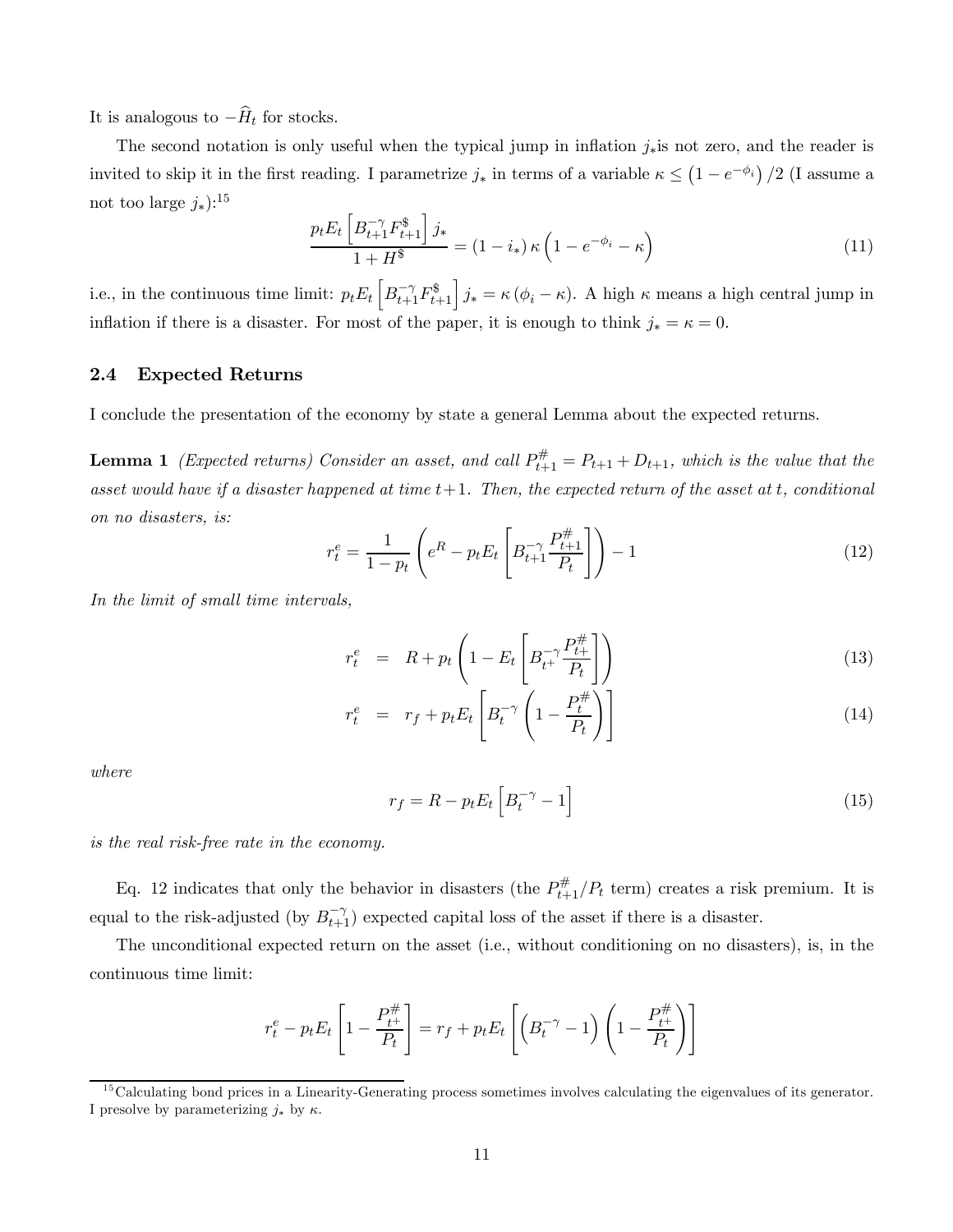When  $B_t^{-\gamma}$  is large,  $B_t^{-\gamma} - 1$  and  $B_t^{-\gamma}$  are close. So, as observed by Barro (2006), the unconditional expected return, and the expected return conditional on no disasters are very close. The possibility of disaster affects mostly the risk premium, and much less the expected loss. This is why, in the rest of the paper, I will focus mostly on expected returns conditional on no disasters.

# 3 Equilibrium Asset Prices and Returns

#### 3.1 Stocks

The first Theorem calculates stock prices.

**Theorem 1** (Stock prices) Defining  $h_* = \ln(1 + H_*)$  and define

$$
r_i = R - g_D - h_*,\tag{16}
$$

which can be called the stock's effective discount rate. The price of a stock i is:

$$
P_t = \frac{D_t}{1 - e^{-r_i}} \left( 1 + \frac{e^{-h_*}\hat{H}_t}{1 - e^{-r_i - \phi_H}} \right)
$$
(17)

In the limit of short time periods, the price is:

$$
P_t = \frac{D_t}{r_i} \left( 1 + \frac{\hat{H}_t}{r_i + \phi_H} \right) \tag{18}
$$

The next proposition links resilience  $H_t$  and the equity premium.

**Proposition 1** (Expected stock returns) The expected returns on stock i, conditional on no disasters, are:

$$
r_{it}^e = R - H_t \tag{19}
$$

where R is economy-wide, but  $H_t$  specific to stock i. The equity premium (conditional on no disasters), is  $R - H_t - r_f$ , where  $r_f$  is the risk-free rate derived in (15).

As expected, more resilient stocks (asset that do better in disaster) have a lower ex ante risk premium (a higher  $H_t$ ).

When resilience is constant  $(\hat{H}_t \equiv 0)$ , Eq. 18 is Barro (2006)'s expression. The price-dividend ratio is increasing in the stock's resiliency of the asset,  $h_* = \ln(1 + H_*)$ . In (16), R is the economy-wide, while  $g_D$ and  $h_*$  are stock-specific.

The key innovation in Theorem 1 is that it derives the stock price with a stochastic resilience  $\hat{H}_t$ . More resilient stocks ( $\hat{H}_t$  high and positive) have a higher valuation. As resilience  $\hat{H}_t$  is volatile, price-dividend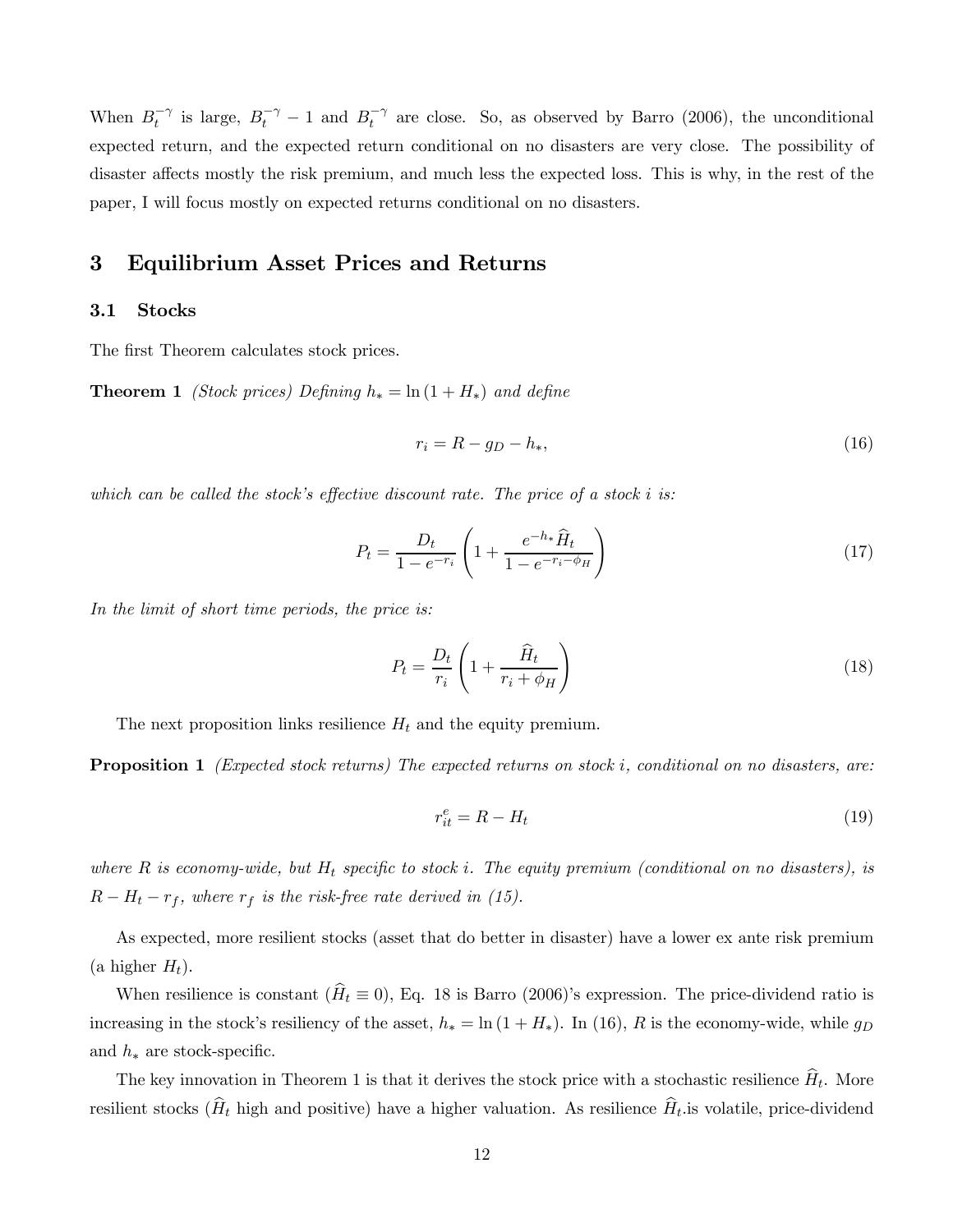ratios are volatile, in a way that is potentially independent of innovations to dividends. Hence, the model generates a time-varying equity premium hence "excess volatility", i.e. volatility of the stocks unrelated to cash-flow news. As  $P/D$  ratio is stationary, it mean reverts. Hence, the model generates predictability in stock prices. Stocks with a high  $P/D$  ratio will have low returns, stocks with high  $P/D$  ratio will have high return. Section 5 quantifies this predictability.

#### 3.2 Bonds

Theorem 2 (Bond prices) In the limits of small time intervals, the nominal short term rate is

$$
r_t = R - H^{\$} + i_t,
$$

and the price of a nominal zero-coupon bond of maturity  $T$  is:

$$
Z_t(T) = e^{-\left(R - H^{\$} + i_{**}\right)T} \left(1 - \frac{1 - e^{-\psi_i T}}{\psi_i} \left(i_t - i_{**}\right) - \frac{\frac{1 - e^{-\psi_i T}}{\psi_i} - \frac{1 - e^{-\psi_n T}}{\psi_n}}{\psi_n - \psi_i} \pi_t\right),\tag{20}
$$

where  $i_t$  is inflation,  $\pi_t$  is the bond risk premium,  $i_{**} \equiv i_* + \kappa$ ,  $\psi_i \equiv \phi_i - 2\kappa$ ,  $\psi_{\pi} \equiv \phi_j - \kappa$ , and  $\kappa$  parametrizes the permanent risk of a jump in inflation  $(11)$ . The discrete-time expression is in  $(50)$ .

Theorem 2 gives closed-form expression for the bond prices, derived from an economic model. As expected, bond prices decrease with inflation, and with the bond risk premium. Indeed, expressions  $\frac{1-e^{-\psi_i T}}{\psi_i}$  and  $\frac{1-e^{-\psi_i T}-1-e^{-\psi_\pi T}}{\psi_i-\psi_i}$  are non-negative, and increasing.

When  $\kappa > 0$  (resp.  $\kappa < 0$ ), inflation typically increases (resp. decreases) during disasters. While  $\phi_i$ is is speed of mean-reversion of inflation under the physical probability,  $\psi_i$  is the speed of mean-reversion under the risk-neutral probability. The same holds for  $\phi_j$  and  $\psi_\pi$ . We will see that  $\kappa$  is the premium that long term bond receive.

The term  $\frac{1-e^{-\psi_i T}}{\psi_i}i_t$  simply expresses that inflation depresses nominal bond prices, and mean-reverts are a (risk-neutral) rate  $\psi_i$ .

The bond risk premium  $\pi_t$  affects all bonds, but not the short-term rate. I next derive forward rates and yields.

I next calculate expected bond returns, and bond forward rates and yields.

**Proposition 2** (Expected bond returns) Conditional on no disasters, the short-term real return on a short-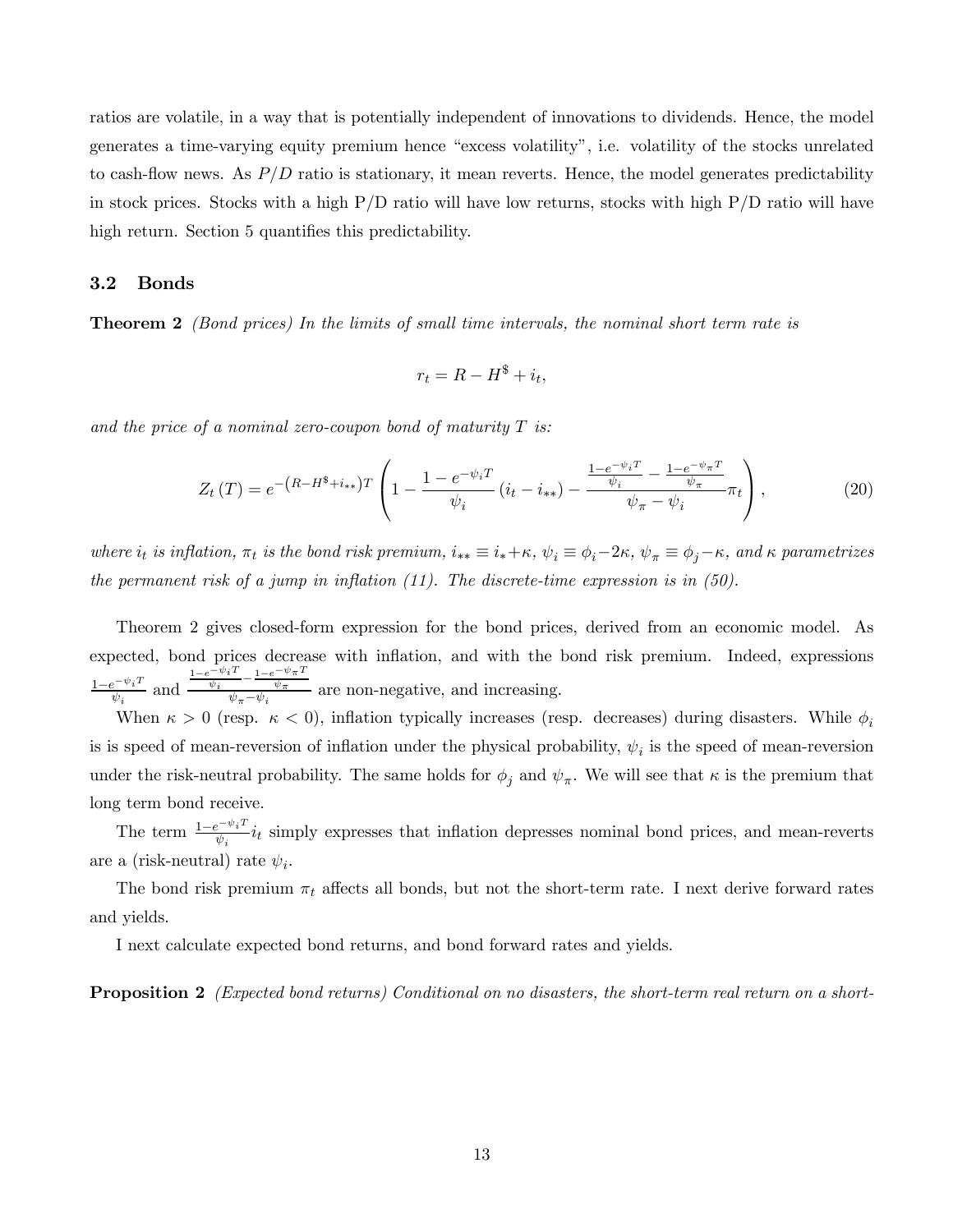term bill is:  $R^{e}(0) = R - H^{s}$ , and the real excess return on the bond of maturity T is:

$$
R^{e}(T) - R^{e}(0) = \frac{\frac{1 - e^{-\psi_{i}T}}{\psi_{i}} \left(\kappa \left(\psi_{i} + \kappa\right) + \pi_{t}\right)}{1 - \frac{1 - e^{-\psi_{i}T}}{\psi_{i}} \left(i_{t} - i_{**}\right) + \frac{\frac{1 - e^{-\psi_{i}T}}{\psi_{i}} - \frac{1 - e^{-\psi_{\pi}T}}{\psi_{i}}}{\psi_{\pi} - \psi_{i}} \pi_{t}}
$$
(21)

$$
= T(\kappa(\psi_i + \kappa) + \pi_t) + O(T^2) + O(\pi_t, i_t, \kappa)^2
$$
\n(22)

**Lemma 2** (Bond yields and forward rates). The forward rate,  $f_t(T) \equiv -\partial \ln Z_t(T)/\partial T$  is:

$$
f_t(T) = R - H^{\$} + i_{**} + \frac{e^{-\psi_i T} (i_t - i_{**}) + \frac{e^{-\psi_i T} - e^{-\psi_\pi T}}{\psi_\pi - \psi_i} \pi_t}{1 - \frac{1 - e^{-\psi_i T}}{\psi_i} (i_t - i_{**}) - \frac{\frac{1 - e^{-\psi_i T} - 1 - e^{-\psi_\pi T}}{\psi_\pi - \psi_i}}{\psi_\pi - \psi_i} \pi_t}
$$
(23)

and admits the Taylor expansion:

$$
f_t(T) = R - H^{\$} + i_{**} + e^{-\psi_i T} (i_t - i_{**}) + \frac{e^{-\psi_i T} - e^{-\psi_\pi T}}{\psi_\pi - \psi_i} \pi_t + O(i_t - i_{**}, \pi_t)^2
$$
(24)

$$
= R - H^* + i_{**} + \left(1 - \psi_i T + \frac{\psi_i^2 T^2}{2}\right) (i_t - i_{**}) + \left(T - \frac{\psi_i + \psi_\pi}{2} T^2\right) \pi_t
$$
  
+ O(T<sup>3</sup>) + O(i\_t - i\_{\*\*}, \pi\_t)<sup>2</sup> (25)

The bond yield is  $y_t(T) = -(\ln Z_t(T))/T$ , with  $Z_t(T)$  given by (20), and its Taylor expansion is given in Eq. 52-53.

The forward rate increases with inflation and the bond risk premia. The coefficient of inflation decays with the speed of mean-reversion of inflation,  $\psi_i$ , in the "risk-neutral" probability. The coefficient of the bond premium,  $\pi_t$ , is  $\frac{e^{-\psi_i T}-e^{-\psi_{\pi} T}}{\psi_{\pi}-\psi_i}$ , hence has a value 0 at both very short and very long maturities, and is positive, hump-shaped in between The reason is that very short term bills, being safe, do not command a risk premium, and long term forward rates also are essentially always constant (Dybvig, Ingersoll and Ross 1996). Hence, the time-varying risk premium only affects intermediary maturities of forwards.

### 4 A Calibration

I propose the following calibration of the model's parameters. Units are yearly. I assume that, during disasters, there is one real shock, that affects stock, and one nominal shocks, that affects inflation.

#### 4.1 Parameter Values

Preferences. For risk aversion, I take  $\gamma = 4$ , and for the rate of time-preference,  $\delta = 4.5\%$ .

*Macroeconomy.* In normal times, consumption grows at rate  $g_c = 2.5\%$ . To keep things parsimonious, the probability and conditional intensity of macro disasters are constant. The probability is  $p = 1.7\%$ , Barro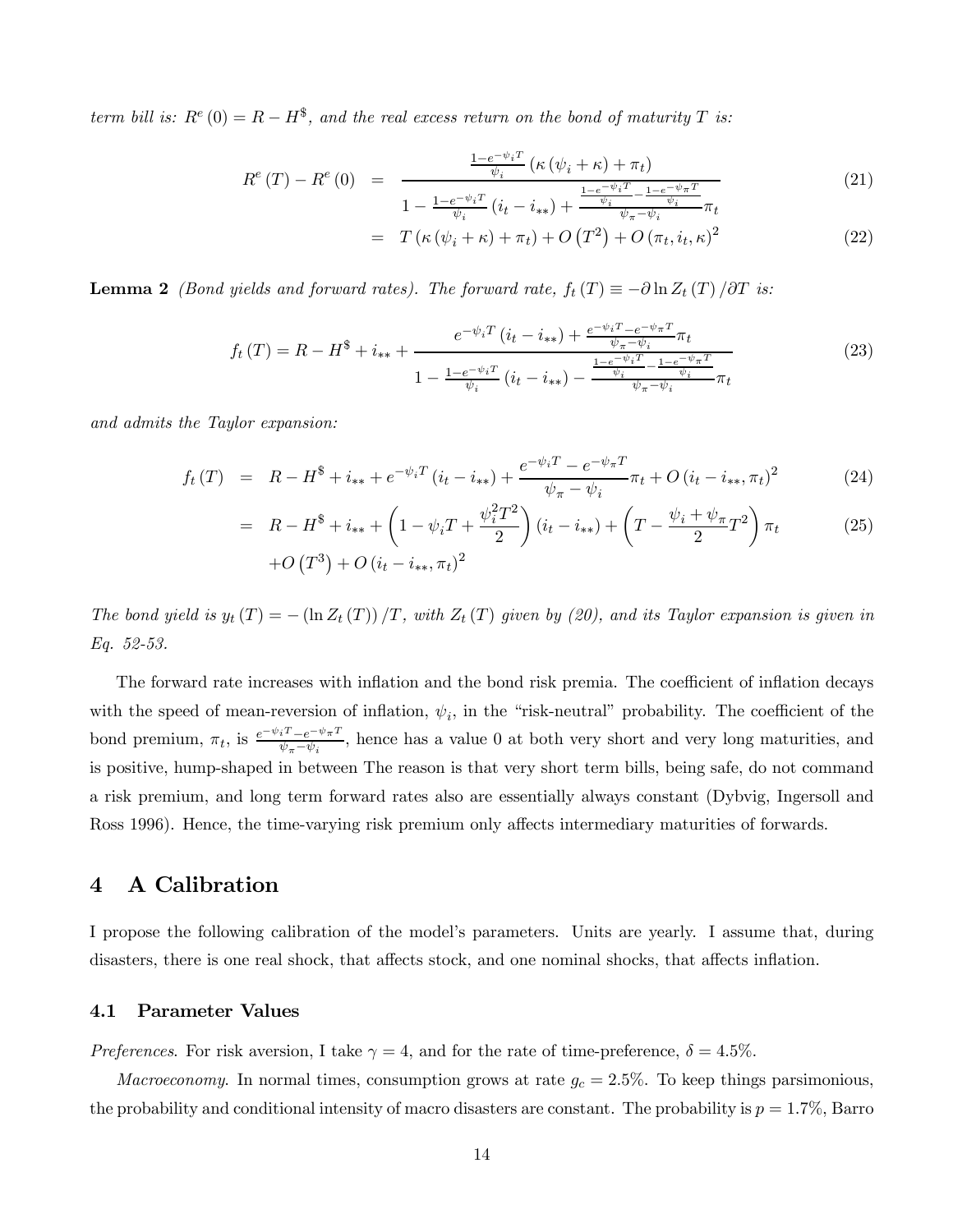(2006)'s estimate. The recovery rate is a stochastic B, whose distribution is calculated in Barro (2006).<sup>16</sup> I take  $E[B^{-\gamma}] = 10$ , for a utility-weighted recovery rate of consumption is  $E[B^{-\gamma}]^{-1/\gamma} = \overline{B} = 0.56$ . Because of risk aversion, the worse events are weighted more, so that the modal loss in consumption is much less

Disaster events get a weight that is 10 times their risk-neutral weight. Hence small changes about what happens during disasters, can have a large impact on the price.

Stocks. The volatility of the dividend is  $\sigma_D = 11\%$ , as in Campbell and Cochrane (1999). To specify the volatility of the recovery rate  $F_t$ , I specify that it has a baseline value  $F_* = \overline{B}$ , and support  $F_t \in$  $[F_{\min}, F_{\max}] = [0, 1].$  That is, if there is a disaster, dividends can do anything between losing all their value and losing no value. The speed of mean-reversion  $\phi_H = 20\%$ , which gives a high-life of 3.5 years, and is in line with various estimates from the predictability literature (see the review below Proposition 3). Given these ingredients, Appendix C specifies volatility process for  $H_t$ . The corresponding average volatility for  $F_t$  is 11%.

Bonds. I target the international values of Campbell (2003, Table 6). For simplicity, I consider the case of no burst in inflation,  $F^{\$} = 1$ . Inflation is persistent, so I take  $\phi_i = 15\%$ . I set  $\phi_j = 25\%$  for the speed of mean-reversion of the magnitude of the prospective jump of inflation in a disaster (hence the bond risk premium), so that the half-life of movements in the yield curve is 2.7 years, in line with Campbell (2003, Table 6). I assume a volatility of core inflation (or trend inflation  $i_t$ ) of  $\sigma_i = 1\%$  per year. The remaining surprise inflation terms (the  $\varepsilon_t^Q$  terms in Eq. 6) do not affect pricing, so need not be calibrated. They are let free for a calibration of the variations in the price level, of the moving average type, as in Wachter (2006). Likewise, the baseline level of inflation  $i_*$  simply shifts the yield curve by a fixed amount, so it need not be specified here.

I target a zero-coupon bond spread  $\kappa = 4\%$ . To achieve this, the typical increase of inflation during disasters is  $j_* = 2.6\%$ . If we assumed a shorter-lived burst of inflation after disasters (as in section 9.2.2),  $j_*$  would be higher.

I target a yield spread volatility of 0.7%. To do so, I set the average bond premium volatility of the expected inflation jump is  $\sigma_j = 3.5\%.$ 

We need a fairly volatile behavior of the expected shocks to dividends and inflation during disasters, to account for the normal-time volatility of asset prices. Of course, we have very little prior about what those values should be. So see if they are plausible, it would be desirable that historians document those experiences.

<sup>&</sup>lt;sup>16</sup>Barro (2006)'s point estimate is  $E[R^{-\gamma}] = 7.7$ , but ongoing work by Barro shows that the expected value of  $E[R^{-\gamma}]$ is higher when more countries are added to the sample. So, according to Barro (personal communication, October 2007),  $E[B^{-\gamma}] = 10$  is a good baseline value.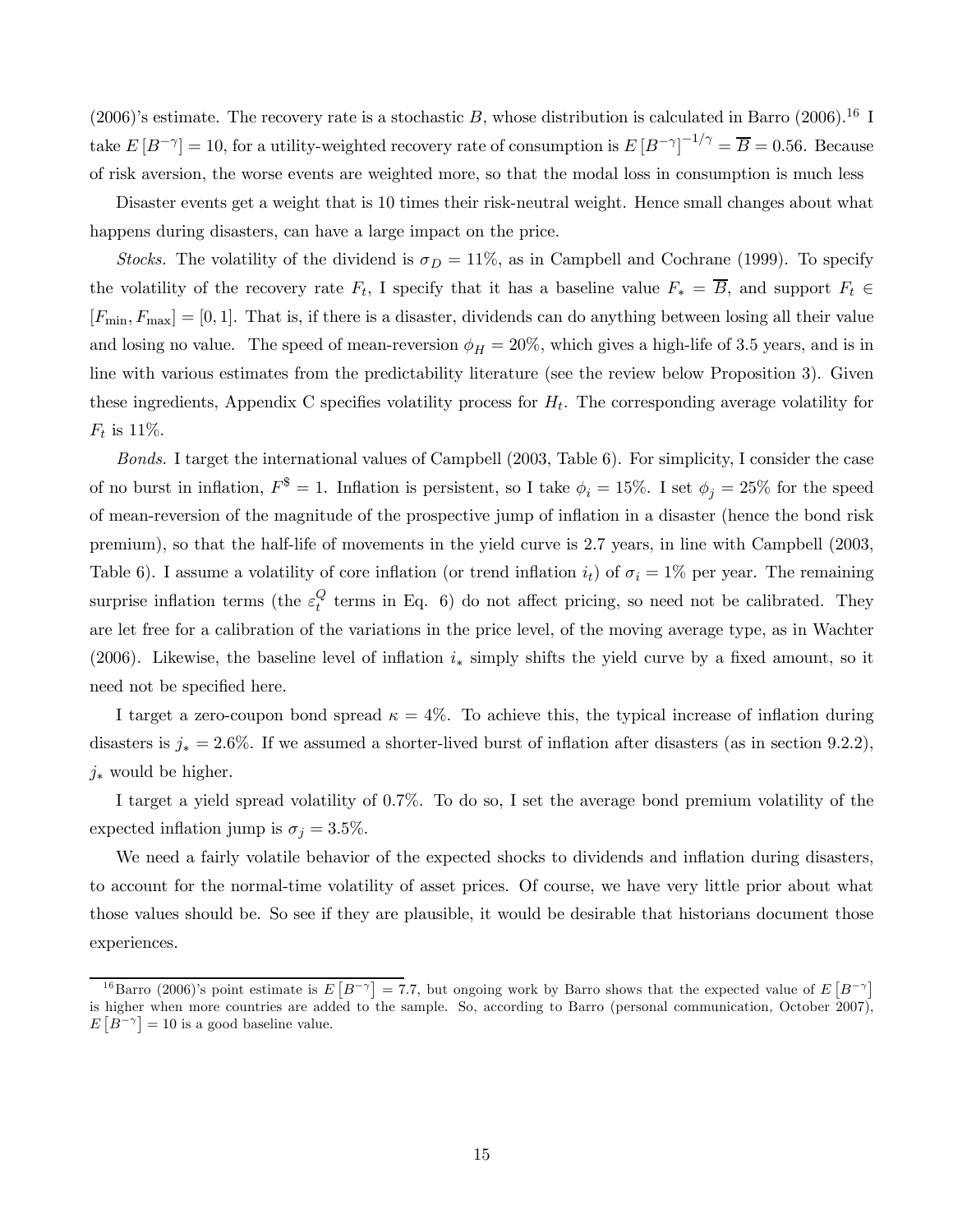#### 4.2 Implications for Average Levels

I now turn to the average value of various economic quantities of interest. I defer the discussion of return predictability to the next sections. Units are annual.

Bonds. The short-term rate is  $r_{ST} = 0.7\%$ . The typical spread of the 10 year rate,  $y(10)-y(0)$ , is 1.5%. The standard deviation of the spread's steady state distribution is 2.4%, and the time series volatility of the bond premium is  $\sigma_{\pi} = 0.6\%$ .

Stocks. The normal-times equity premium is  $R^e - r_{ST} = p(E[B^{-\gamma}](F_s - F_*)) = 5.3\%$ . The unconditional equity premium (i.e., in long samples that include disasters) is 4.5% (the above value, minus  $p(1-\overline{B})$ ). The difference between those two premia is 0.8%. So, as in Barro (2006), the excess returns of stocks mostly reflect a risk premium, not a peso problem'.

The central price/dividend ratio is  $P/D = 18$  (eq. 18, evaluated at  $\widehat{H}_t = 0$ ) in line with the empirical evidence.

I next turn to the predictability generated by the model. Sometimes, I use simulations, the detailed algorithm for which is in the Technical Appendix available on my web page.

# 5 Return Predictability in Stocks

#### 5.1 Aggregate Stock Market Returns: Excess Volatility and Predictability

The model generates "excess volatility" and return predictability.

"Excess" Volatility Consider (18),  $P_t = \frac{D_t}{r_i}$  $\Big(1+\frac{\widehat{H}_t}{r_i+\phi_H}$ ). As stock market resilience  $\widehat{H}_t$  is volatile, stock market prices, and P/D ratios, are volatile. Table ?? reports the numbers. The standard deviation of  $\ln(P/D)$  is 0.22. Volatile resilience yields a volatility of the log of the price / dividend ratio equal to 9.2%. The volatility of equity returns is  $14.3\%$ .<sup>17</sup> I conclude that the model can quantitatively account for an "excess" volatility of stocks. In this model, this is due to the stochastic risk-adjusted intensity of disaster.<sup>18</sup>

**Predictability** Consider (18) and (19). When  $\hat{H}_t$  is high, (19) implies that the risk premium is low, and  $P/D$  ratios (18) are high. Hence, the model generates that when the market-wide  $P/D$  ratio is low, stock market returns will be higher than usual. This is the view held by a number of financial economists (e.g. Campbell and Schiller 1988, Cochrane forth., Boudoukh, Richardson and Whitelaw forth.), although

 $17$  If there is a positive correlation between innovations to dividends and to resilience, the volatility can be higher. For parsimony, the correlation is set here to zero.

 $1<sup>8</sup>$  Also, in a sample with rare disasters, changes in the P/D ratio mean only changes in future returns, not changes in future dividends. This is in line with the empirical findings of Campbell and Cochrane (1999, Table 6).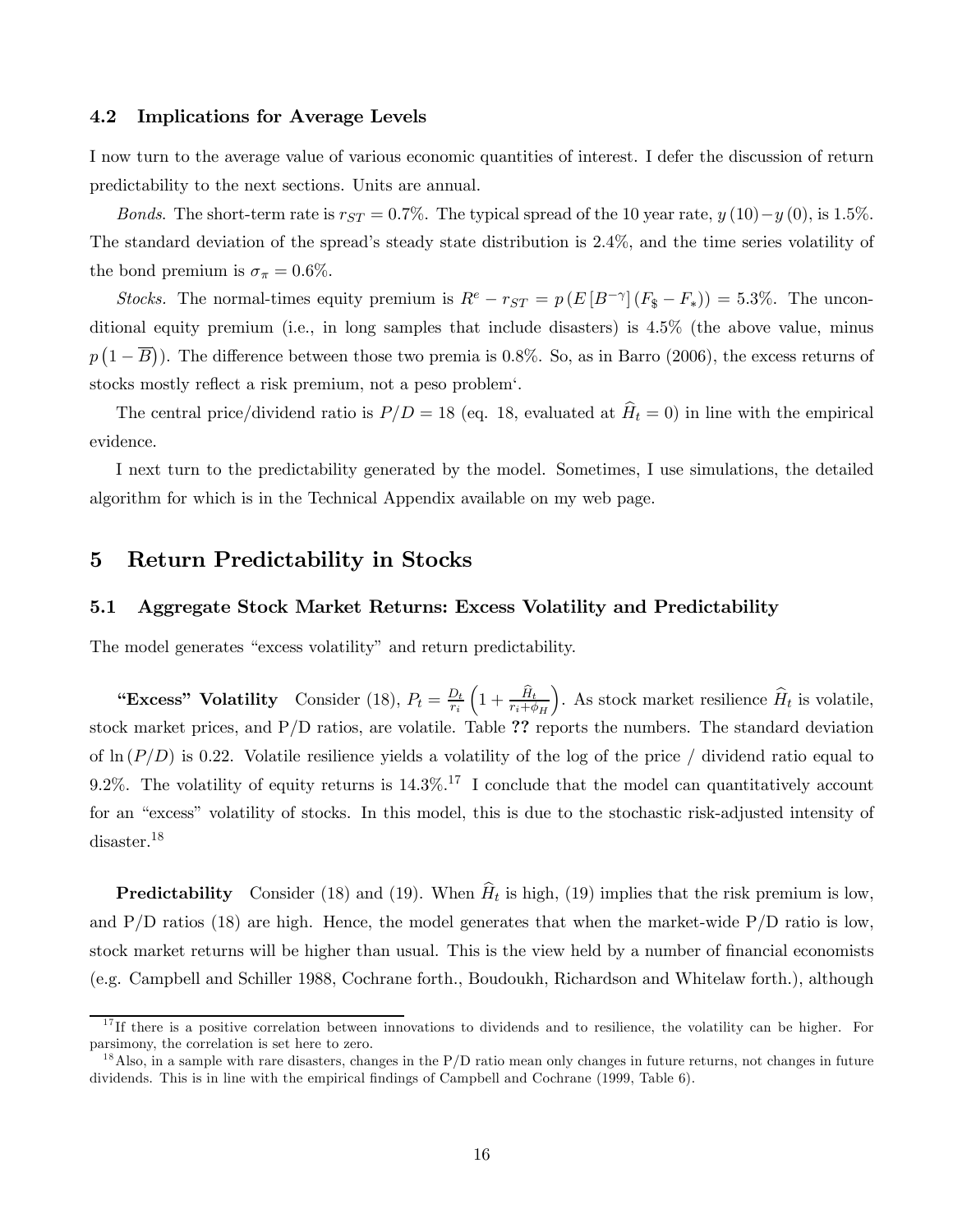Table 1: Some Stock Market Moments.

|                        |      | Data Model |
|------------------------|------|------------|
| Mean $P/D$             | 23   | 18         |
| Stdev $\ln P/D$        | 0.33 | 0.21       |
| Stdev of stock returns | 0.18 | (114)      |

Explanation: Stock market moments. The data are Campbell (2003, Table 1 and 10)'s calculation for the USA 1891—1997.

it is still disputed (Goyal and Welch forth.). The model predicts the following magnitudes for regression coefficients.

**Proposition 3** (Coefficient in a predictive regression of stock returns via  $P/D$  ratios). Consider the predictive regression of the return from holding the stock from t to  $t + T$ ,  $r_{t \to t+T}$ , on the initial log pricedividend ratio,  $\ln(D/P)_t$ :

$$
Predictive regression: r_{t \to t+T} = \alpha_T + \beta_T \ln(D/P)_t + noise \tag{26}
$$

In the model, for small holding horizon  $T$ 's, the slope is, to the leading order:

$$
\beta_T = (r_i + \phi_H) T. \tag{27}
$$

where  $r_i$  is stock's effective discount rate (16), and  $\phi_H$  is the speed of mean-reversion of resilience, hence of the  $P/D$  ratio. For the regression:

$$
Predictive regression: r_{t \to t+T} = \alpha_T + \beta'_T (D/P)_t + noise \tag{28}
$$

the coefficient is, to the leading order:

$$
\beta'_T = (1 + \phi_H/r_i) T. \tag{29}
$$

The intuition for  $(27)$  is the following. First, the slope is proportional to T, simply because returns over a horizon T are proportional to T. Second, when the P/D ratio is lower than baseline by  $x\%$ , it increases returns through two channels: the dividend yield is higher by  $r_i x\%$  this is the  $r_i$  term in (27); the price-dividend ratio will mean revert at a speed  $\phi$ , creating capital gains of  $\phi x\%$  – this is the  $\phi_H$  term in (27).

Using the paper's calibration of  $r_i = 5\%$  and  $\phi_H = 15\%$ , Proposition 3 predicts a slope coefficient  $\beta_1 = 0.20$  at a one-year horizon. This prediction is in line with the careful estimates of Lettau and Van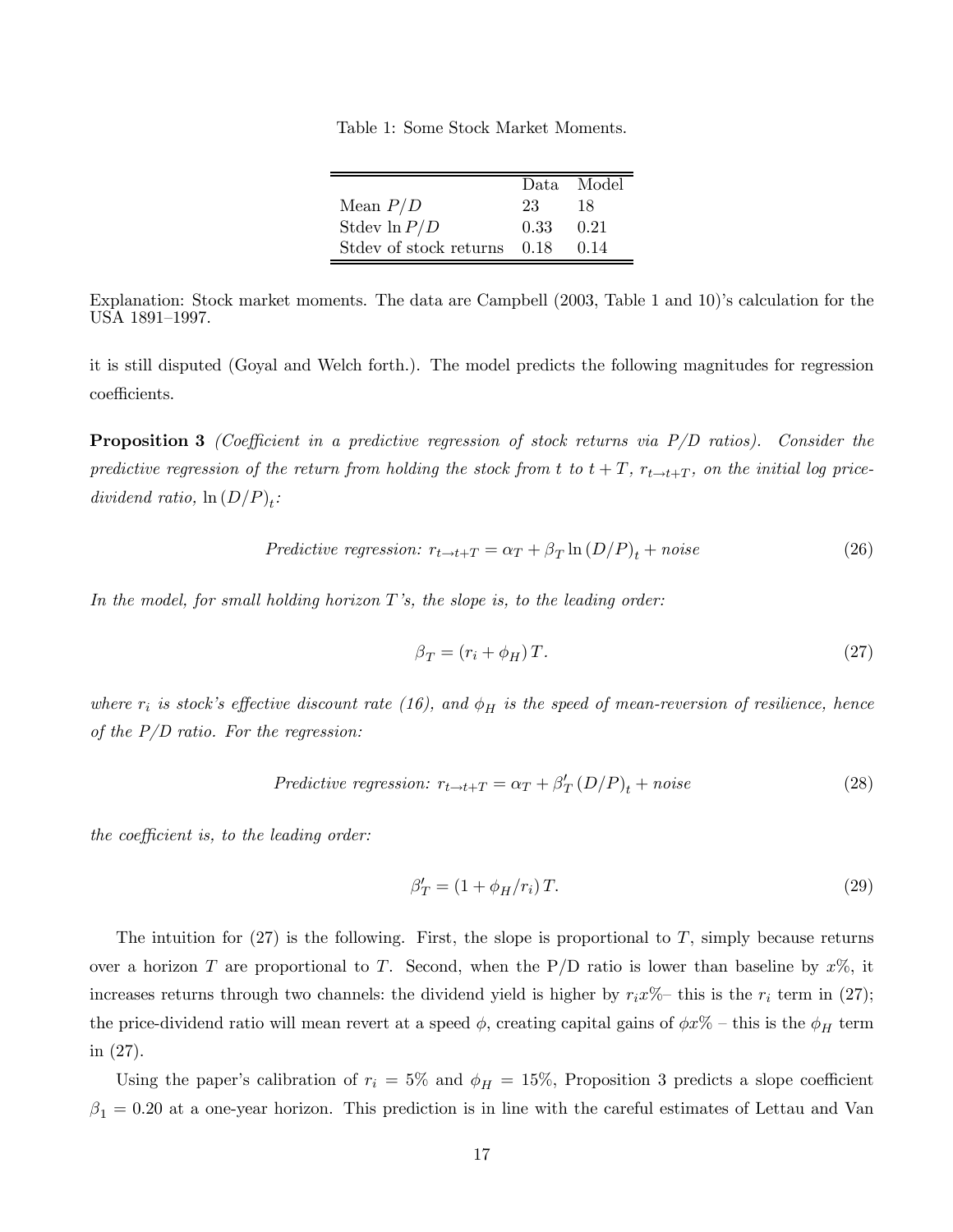| Data    |       |         | Model |       |       |
|---------|-------|---------|-------|-------|-------|
| Horizon | Slope | s.e.    | $R^2$ | Slope | $R^2$ |
|         | 0.11  | (0.053) | 0.04  | 0.18  | 0.05  |
| 4       | 0.42  | (0.18)  | 0.12  | 0.65  | 0.15  |
|         | 0.85  | (0.20)  | 0.29  | 1.07  | 0.22  |

Table 2: Predicting returns with Price-Dividend ratios

Explanation: Predictive regression  $E_t[r_{t\to t+T}] = \alpha_T + \beta_T \ln(D/P)_t$ , at horizon T (annual frequency). The data are Campbell (2003, Table 10 and 11B)'s calculation for the USA 1891—1997.

Nieuwerburgh (forthcoming), who find values of  $\beta_1$  between 0.23 in their preferred specification. Also, Cochrane (forth.) runs regression (28) at annual horizon, finds  $\beta'_1 = 3.8$  with a standard error of 1.6. Proposition 3 predicts  $\beta'_1 = 4$ .

The same reasoning holds for other ratio of "fundamentals to prices." For instance, in the model, the consumption / aggregate wealth (CAY) of Lettau and Ludvigson (2001) would have an expression:  $CAY_t = r_i / \left(1 + \frac{\widehat{H}_t}{r_i + \phi_H}\right)$ ). Hence, CAY predicts future returns, as above In the regression:  $E_t$  [ $r_{t\rightarrow t+T}$ ] =  $\alpha_T + \beta_T \ln CAY_t$ , the coefficient is as in (27).

#### 5.2 Cross-Sectional Predictability: Value and Growth Stocks

If a disaster happens, different stocks will fare differently.<sup>19</sup> Their dividend will change by  $F_t$ , the recovery rate. This dispersion of sensitivity of dividends to disasters leads to a dispersion of premia and prices in normal times. I propose that this might be a potential way to think about value and growth stocks (Fama French 1996, Lakonishok, Shleifer, Vishny 1994). In this rare-disaster interpretation, the value premium is compensation for "distress risk" (Fama and French 1996, Campbell, Hilscher, and Szilagyi forth.) due to the company's behavior during economy-wide disasters.

I hasten to say that this subsection is arguably the most speculative of the paper. While Barro (2006) and Barro and Ursua (2007) have accumulated hard evidence for the importance of disasters, I know no positive evidence that value stocks do worse than growth stocks during disasters. Gourio (2007) presents some mixed evidence based on US data. It would be very good to have evidence for other countries, e.g. during World War II. But theorists have the license to speculate before the evidence is adduced. Also, with the "time-varying perception of risk" (rational or irrational) of disasters, we can use the model's analytics to investigate the impact of "perception of risk" on cross-sectional prices and predictability.

First, consider the simple case of constant resilience,  $H_t \equiv H_*$ . Stocks with a low resilience are "risky"

 $19$  For instance, stocks with a lot of physical assets that might be destroyed, or stocks very reliant on external finance, might have a lower F.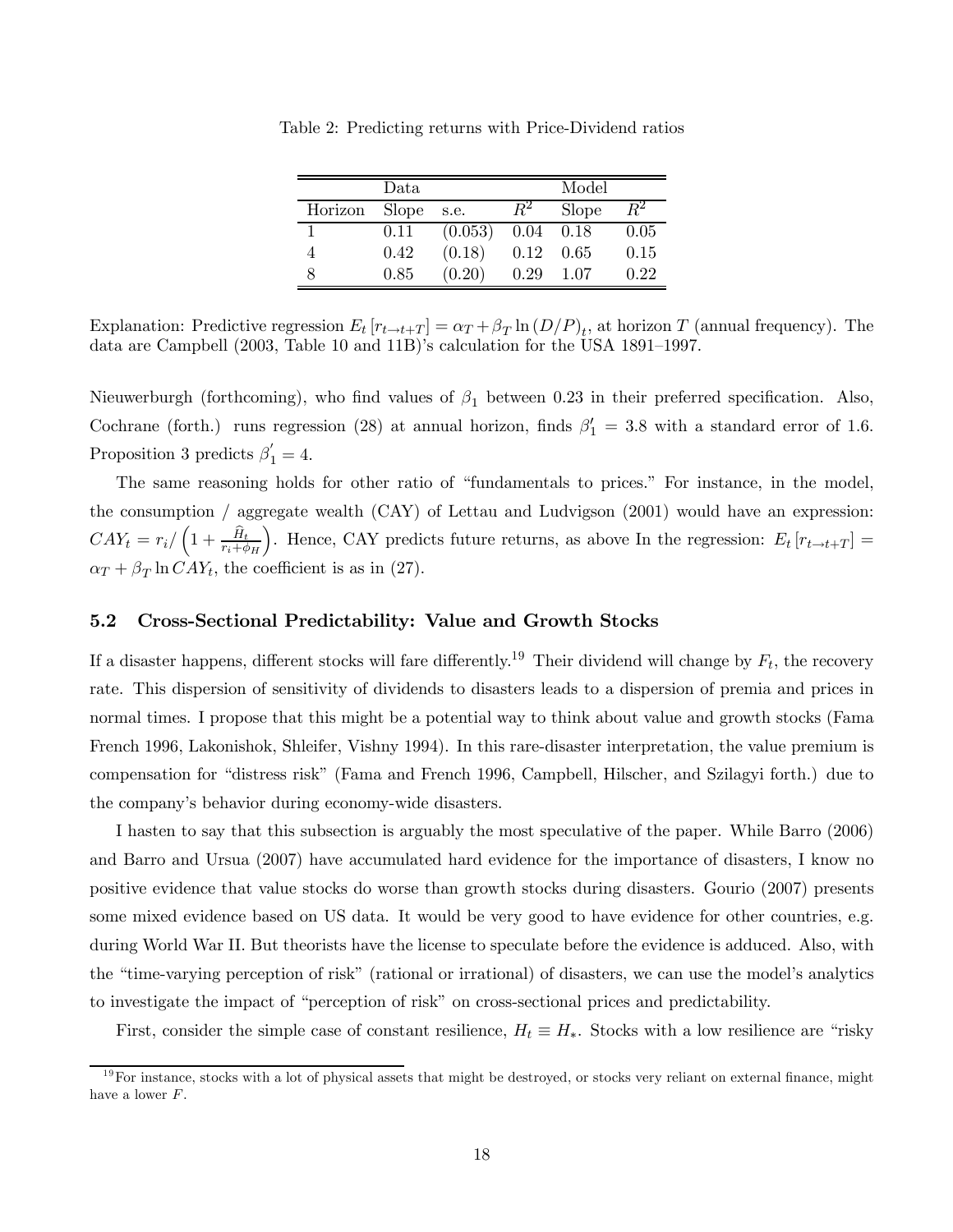", as they will perform poorly during disasters. By Theorem 1, they have a low price/dividend ratio, i.e. they are value stocks. By Proposition 1, they have high returns — a compensation for their riskiness during disasters.

The same reasoning holds if resilience is stochastic.<sup>20</sup> Stocks with a low resilience  $\widehat{H}_t$  have a low P/D ratio, and high future returns. This also are value stocks.

The value spread forecasts the value premium So in the model, the value spread forecasts the value premium, as Cohen, Polk, and Vuolteenaho (2003) have found empirically. To see this in a simple context, consider a cross-section of stocks, with identical permanent resiliences  $H_*$ . Say that at time t the support of their resiliences  $\hat{H}_t$  is  $[a_t, b_t]$ , where  $a_t < b_t$ . Then, form a "Value minus Growth" portfolio, made of \$1 of the extreme value stocks (low P/D), which correspond to  $\hat{H}_t = a_t$ , minus \$1 of the extreme growth stocks (high P/D), which correspond to  $\hat{H}_t = b_t$ . By Proposition 1, this portfolio has an expected return of  $b_t - a_t$ . On the other hand, the "value spread" in the P/D is:  $(b_t - a_t) / [(r_i + \phi_H) r_i]$ . The value spread is a perfect predictor of expected returns of a "Value minus Growth" strategy.

Under some simple assumptions, characteristics will predicts return better than covariances Suppose that a stock's resilience is constant, i.e.  $\hat{H}_t \equiv 0$ . In a sample without disasters, covariances between stocks are due to covariances between cash flows  $D_t$  in normal times. Hence, the stock market betas will only reflect the "normal times" covariance in cash flows. But risk premia are only due to the behavior in disasters, H∗. Hence, there will be no causal link between betas, stock market beta, and returns. The "normal times" betas could have no relation with risk premia. "Characteristics", like the P/D ratio, will predict returns better than covariances.

However, there could be some spurious links if, for instance, stocks with low  $H_*$  had higher cash-flow betas. One could conclude that cash-flow beta commands a risk premium, but this is not because cash-flow beta causes a risk premium. It is only because stocks with high cash-flow beta happen to also be stocks that have a large loading on the disaster risk.<sup>21</sup>

With an auxiliary assumption, the model can also explain the appearance of a "value factor", such as the High Minus Low (HML) factor of Fama and French. Suppose that resiliences have a 1-factor structure:

$$
\widehat{H}_{it} = \beta_i^H \widehat{H}_{Mt} + \widehat{h}_{it}
$$

 $^{20}$ Fama and French (2007) show that the value premium is essentially due (at a descriptive level) to "migration", i.e. meanreversion in P/E ratio: a stock with high (resp. low) P/E ratio tends to see it's P/E ratio go up (resp. down). It terms of the model, this means that  $H_*$  is relatively constant across stocks, while the fluctuations in  $\hat{H}_t$  drive the value premium.<br><sup>21</sup>Various authors (Julliard and Parker 2005, Campbell and Vuolteenaho 2006, Hansen Heaton and

stocks have higher long run cash flow betas. It is at least plausible that stocks that have high cash-flow betas in normal times also have high cash-flow betas in disasters, i.e. a low  $F_t$  and a low  $H_t$ . But is is their disaster-time covariance that creates a risk premium, not the normal-time covariance.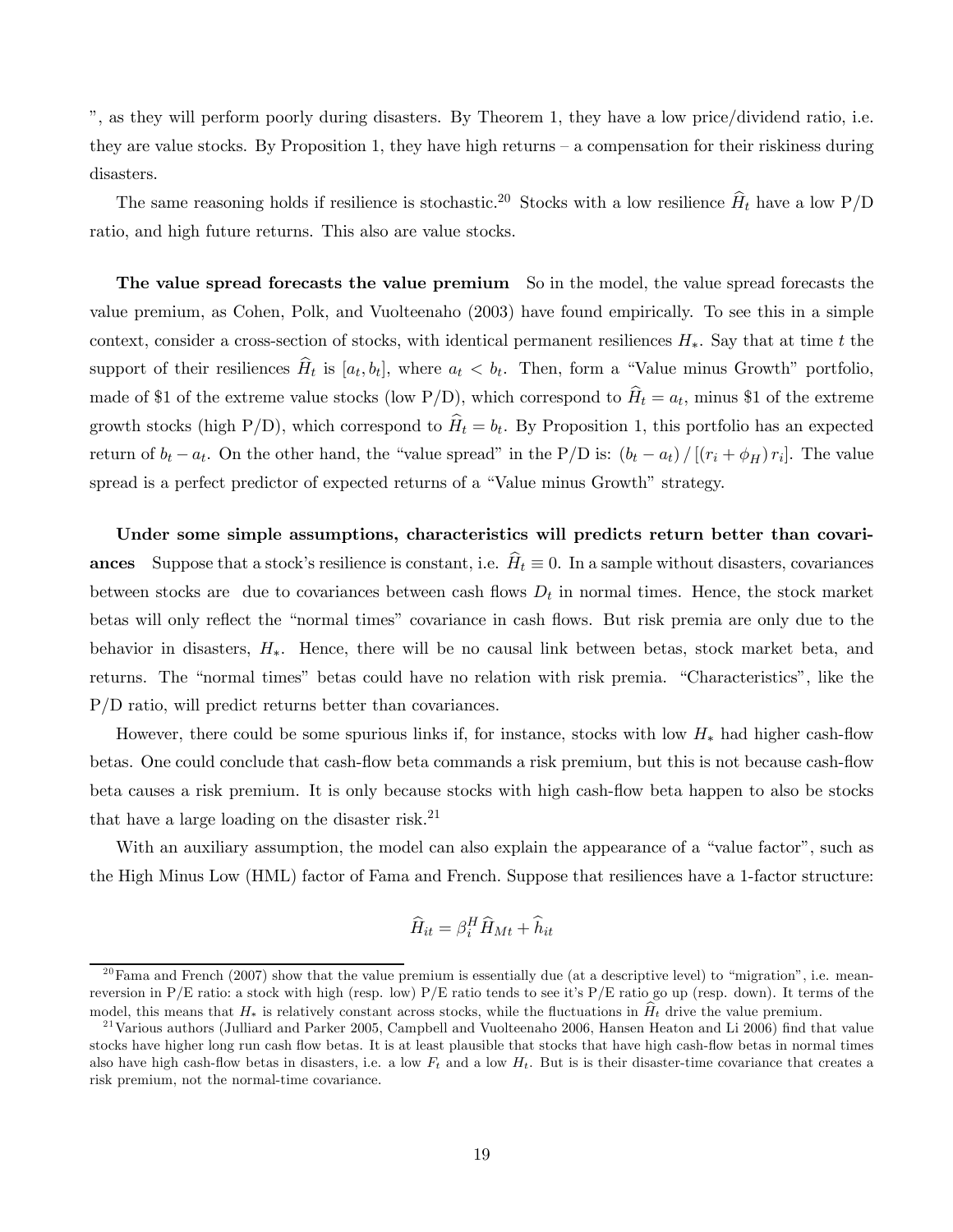where  $H_{Mt}$  is a systematic (market-wide) part of the expected resilience of the asset, and  $h_{it}$  is the idiosyncratic part.

Consider two benchmarks. If for all stocks  $\beta_i^H = 1$  (the "characteristics benchmark") so that all dispersion in  $\hat{H}_i$  is idiosyncratic, then characteristics (the P/D ratio of a stock) predict future returns, but covariances do not. On the other hand, if for all stocks  $\hat{h}_{it} \equiv 0$ , but the  $\beta_i^H$  vary across stocks, all expected returns are captured by a covariance model. In general, reality will be in between, and covariances and characteristics are both useful to predict future returns.

These thought experiments may help explain the somewhat contradictory findings in the debate of whether characteristics or covariances explain returns (Daniel and Titman 1997, Davis Fama French 2000). When covariances badly measure the true risk (as in a disaster model), characteristics will often predict better expected returns than covariances.

# 6 Bond Premia and Yield Curve Puzzles Explained by the Model

In this section I show how the model matches key facts on bond return predictability.

#### 6.1 Excess Returns and Time-Varying Risk Premia

We can now extract economic meaning from Proposition 2.

Bonds carry a time-varying risk premium Eq. 22 indicates that, bond premia are (to a first order) proportional to bond maturity T. This is the finding of Cochrane and Piazzesi  $(2005)$ . The one factor, here, is the inflation premium  $\pi_t$ , which is compensation for a jump of inflation if a disaster happens. The model delivers this, because a bond of maturity  $T$  has a loading of inflation risk proportional to  $T$ .

The nominal yield curve slopes up on average Suppose that when the disaster happens, inflation jumps by  $j_* > 0$ . This leads to the parametrization  $\kappa$  of the bond premia (Eq. 11) to be positive. The typical nominal short term rate (i.e., the one corresponding to  $i_t = i_*$ ) is  $r = R - H^* + i_*$ , while the long term rate is  $r + \kappa$  (i.e.,  $-\lim_{T\to\infty} \ln Z_t(T)/T$ ). Hence, the long term rate is above the short term rate, by  $\kappa > 0.22$  The yield curve slopes up. Economically, this is because long maturity bonds are riskier, so they command a risk premium.

<sup>&</sup>lt;sup>22</sup>If inflation fell during disasters, then we would have  $\kappa < 0$ , and the average nominal yield curve would slope down.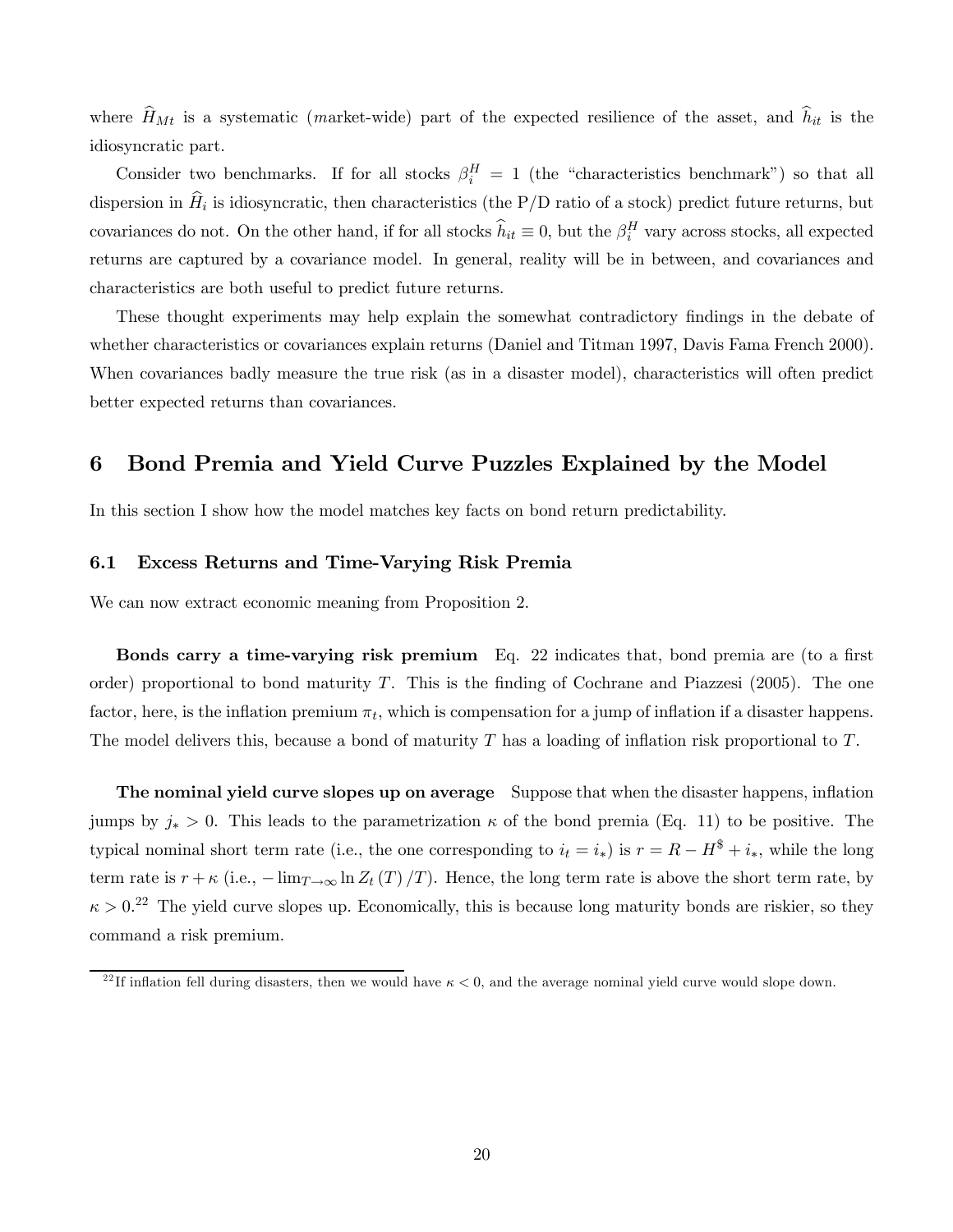#### 6.2 The Forward Spread Predicts Bond Excess Returns (Fama-Bliss)

Fama Bliss (1987) regress short-term excess bond returns on the forward spread, i.e. the forward rate minus the short-term rate:

Fama-Bliss regression: Excess return on bond of maturity  $T = \alpha_T + \beta_T \cdot (f_t(T) - r_t) + \text{noise}$  (30)

The expectation hypothesis yields constant bond premium, hence predicts  $\beta_T = 0$ . I next derive the model's prediction.

**Proposition 4** (Coefficient in the Fama-Bliss regression) The slope coefficient of the Fama-Bliss regression (30) is given in (54) of Appendix C. When var  $(\pi_t) \gg var(i_t) \psi_i^2$  (i.e., changes in the slope of the forward curve come from changes in the bond risk premium rather then changes in the drift of the short term rate),

$$
\beta_T = 1 + \frac{\psi_i}{2}T + O\left(T^2\right) \tag{31}
$$

When var  $(\pi_t)=0$  (no risk premium shocks), the expectation hypothesis holds, and  $\beta_T = 0$ . In all cases, the slope  $\beta_T$  is positive and eventually goes to 0,  $\lim_{T\to\infty} \beta_T = 0$ .

To see the economics, consider the variable part of the two sides of the Fama-Bliss regression (30). The excess return on T−maturity bond is approximately  $T\pi_t$  (see Eq. 22), while the forward spread is  $f_t(T) - r_t \simeq T \pi_t$  (see Eq. 25). Both sides are proportional to  $\pi_t T$ . Hence, the Fama-Bliss regression (30) has a slope equal to 1, which is the leading term of  $(31)$ .

|                             | Data |                               | Model |             |      |
|-----------------------------|------|-------------------------------|-------|-------------|------|
| Maturity $T$                |      | (s.e.)                        | $R^2$ |             |      |
| $\mathcal{D}_{\mathcal{L}}$ | 0.99 | $(0.33)$ 0.16 0.98 0.34       |       |             |      |
| 3                           | 1.35 | $(0.41)$ $0.17$ $1.09$ $0.31$ |       |             |      |
|                             | 1.61 | (0.48)                        |       | $0.18$ 1.20 | 0.27 |
| 5                           | 1.27 | (0.64)                        |       | $0.09$ 1.32 | 0.24 |

Table 3: Fama-Bliss Excess Return Regression

Explanation: The regressions are the excess returns on a zero-coupon bond of maturity  $T$ , regressed on the spread between the T forward rate and the short term rate:  $rx_{t+1}(T) = \alpha + \beta (f_t(T) - f_t(1)) + \varepsilon_{t+1}(T)$ . The unit of time is the year. The empirical results are from Cochrane and Piazzesi (2005, Table 2). The expectation hypothesis implies  $\beta = 0$ .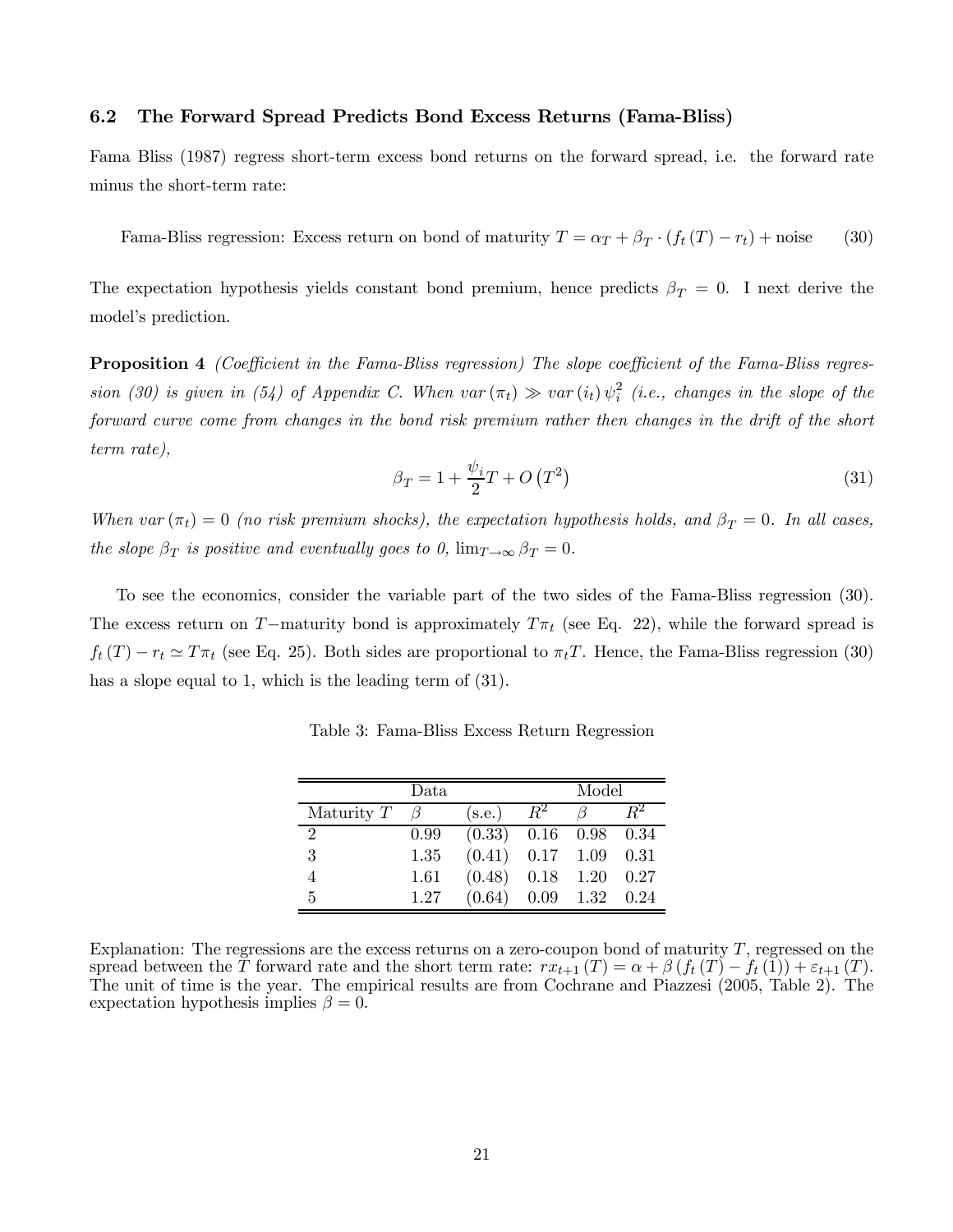This is value  $\beta_T = 1$  is precisely what Fama and Bliss have found, a finding confirmed by Cochrane and Piazzesi (2005). This is quite heartening for the model.<sup>23</sup> Table 3 reports the results. We see that indeed, to a good approximation, the coefficient is close to 1. We also see the rise of the coefficients with the maturity  $T$ , as predicted by Proposition 4.

Economically, the slope of  $\beta_T = 1$ , means that most of the variations in the slope of the yield curve are due to variations in risk-premium, not to the expected change of inflation.

# 6.3 The Slope of the Yield Curve Predicts Future Movements in Short and Long Rates (Campbell Shiller)

Campbell and Shiller (CS, 1991) find that a high slope of the yield curve predicts that future long term rates will fall. CS regress changes in yields on the spread between the yield and the short-term rate:

$$
\text{ Campbell-Shiller regression: } \frac{y_{t+\Delta t} (T - \Delta t) - y_t (T)}{\Delta t} = a + \beta_T \cdot \frac{y_t (T) - y_t (0)}{T} + \text{noise} \tag{32}
$$

The expectation hypothesis predicts  $\beta_T = 1$ . However, CS (see Table 4) find negative  $\beta_T$ 's, with a roughly affine shape as a function of maturity. This is what the model predicts, as the next Proposition shows.

**Proposition 5** (Coefficient in the Campbell Shiller regression). The value of the slope coefficient, in the Campbell Shiller (1991) regression (32) is, when:  $\phi_i^2 var(i_t) / var(\pi_t) \ll 1, \kappa \ll 1$ :

$$
\beta_T = -\left(1 + \frac{2\psi_\pi - \psi_i}{3}T\right) + o(T) \text{ when } T \to 0 \tag{33}
$$

$$
= -\psi_{\pi} T + o(T) \quad when \quad T \to \infty \tag{34}
$$

Eq. (55) gives the exact expression for  $\beta$ .

Table 4 also simulates the model's predictions. They are in line with CS's results. To understand better the economics, I use a Taylor expansion, in the case where inflation is minimal. The slope of the yield curve is, to the leading order:

Slope of the yield curve 
$$
\equiv \frac{y_t(T) - y_t(0)}{T} = \frac{\pi_t}{2} + O(T)
$$

Hence, to a first order approximation (when inflation changes are not very predictable), the slope of the yield curve reflects the bond risk premium. Also, the change in yield is, (the proof of Proposition 5 justifies this)

$$
\frac{y_{t+\Delta t} (T - \Delta t) - y_t (T)}{\Delta t} \simeq -\frac{\partial y_t (T)}{\partial T} = \frac{-\pi_t}{2} + O(T)
$$

 $^{23}$ Other models, if they have a time-varying bond risk premium proportional to the maturity of the bond, would have a similar success. So, the model illustrates a generic mechanism that explains the Fama-Bliss result.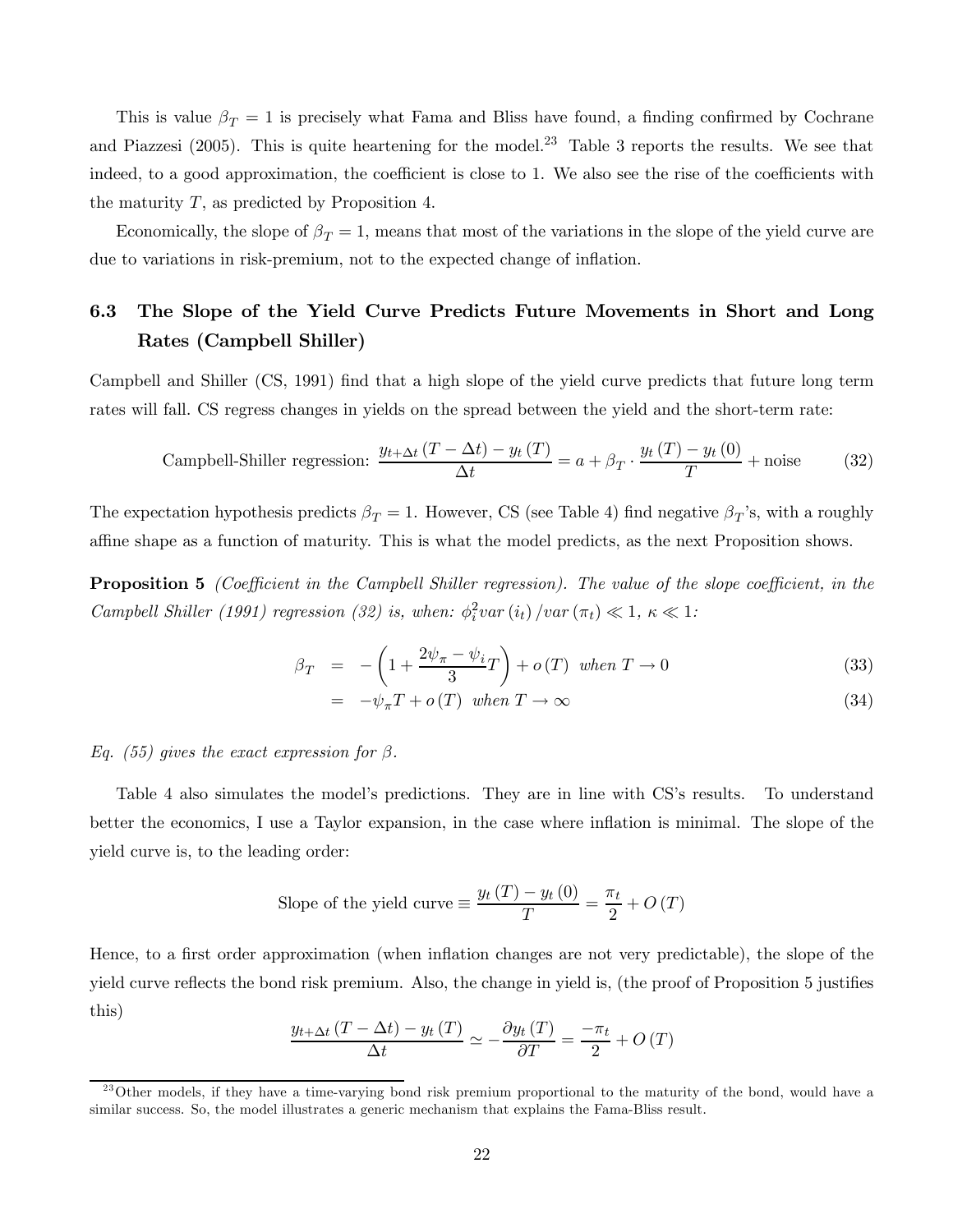|              | Data    |        | Model   |
|--------------|---------|--------|---------|
| Maturity $T$ |         | (s.e.) |         |
| 3            | $-0.15$ | (0.28) | $-0.81$ |
| 6            | $-0.83$ | (0.44) | $-0.83$ |
| 12           | $-1.43$ | (0.60) | $-0.89$ |
| 24           | $-1.45$ | (1.00) | $-1.00$ |
| 48           | $-2.27$ | (1.46) | $-1.23$ |

Table 4: Campbell-Shiller Yield Change Regression

Explanation: The regressions are the change in bond yield, on the slope of the yield curve:  $y_{t+1}$  (T – 1) –  $y_t(T) = \alpha + \frac{\beta}{T-1} (y_t(T) - y_t(1)) + \varepsilon_{t+1}(T)$ , The time unit is the month. The empirical results are from Campbell, Lo, MacKinlay (1997, Table 10.3). The expectation hypothesis implies  $\beta = 1$ .

Hence, the CS regression yields a coefficient of  $-1$ , to the leading order. Economically, it means that a high bond premium increases the slope of the yield curve (by  $\pi_t/2$ ).

At long maturities, Proposition 5 predicts that the coefficient in the CS regression becomes more and more negative. The economic reason is the following. For long maturities, yields have vanishing sensitivity on the risk premium (as in Dybvig, Ingersoll and Ross 1996), which the model says has the shape  $y_t(T) = a + b\pi_t/T + o(1/T)$ , for some constants a, b. So the slope of the yield curve varies as  $b\pi_t/T^2$ . But the expected change in the yield is  $-b\phi_\pi \pi_t/T$ . So the slope in the CS regression (32) is  $\beta_T \sim -\phi_\pi T$ .

In Table 4, we see that the fit is quite good. The only misfit is at small maturity. The CS coefficient is closer to 0 than in the model. The short term rate has a larger predicable component, at short term horizons, than in the model. For instance, this could reflect a short-term forecastability in Fed Funds rate changes. That feature could be added to the model, as in section 9.2.2. Given the small misfit, it is arguably better not to change the baseline model, which broadly account for the CS finding. Economically, the CS finding reflects the existence of a stochastic one-factor bond risk premium.

#### 6.4 Cochrane and Piazzesi (2005)

Cochrane and Piazzesi (2005) deepen the findings of Fama-Bliss and Campbell-Shiller. They establish that a parsimonious description of bond premia is given by one risk factor, such that a bond of maturity  $T$  has a loading proportional to T. Also, this risk premium is well-captured by a "tent-shape" of forward rates.

The theory in this paper yields their first finding. There is a single bond risk factor  $\pi_t$ , which summarizes the behavior of inflation during disasters.

It also generates their second finding: the loading on the bond risk premium is proportional to the maturity, as per Eq. 22. Economically, it is because a bond of maturity  $T$  has a sensitivity to inflation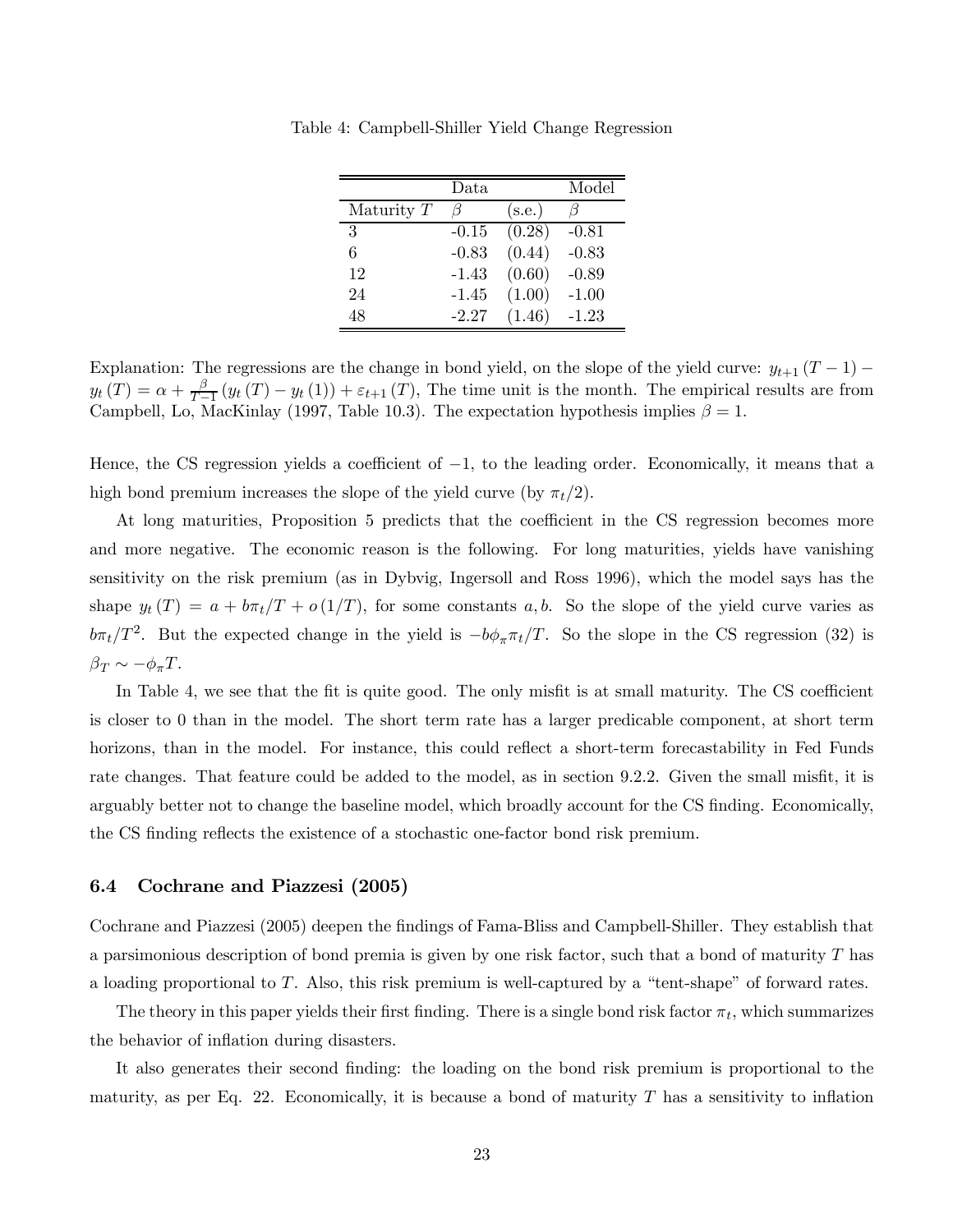risk approximately proportional to T.

The theory has only two factors. So, there is no unique combination of yields that best captures the bond premium  $\pi_t$ . However, simulations (not reported here), show that a "tent shape" factors  $-f(1)$  +  $2f(3)-f(5)$  predict the bond premium with an accuracy close to that of an unconstrained combination.<sup>24</sup> The reason for that is a transposition of an argument given first by Lettau and Wachter (2007): up to second order terms the combination  $-e^{-\phi_i}f(1) + (1 + e^{-\phi_i}) f(3) - f(5)$  eliminates the  $i_t$  terms, and is exactly proportional to  $\pi_t$ . In any case, a conclusion is that the combination  $-f(1)+2f(3)-f(5)$  (or any combination  $-f(a)+2f(a+b)-f(a+2b)$  is a good approximation of the risk premium. The extension in Proposition 9 allows to derive the optimal combination of yields to infer bond risk premia.

#### 6.5 The Corporate Spread

Consider the corporate spread, which is the difference between the yield on the corporate bonds issued by the safest corporations (such as AAA firms) and government bonds. The "corporate spread puzzle" is that the spread is too high, compared to historical rate of default. It has a very natural explanation under the disaster view. It is during disasters (in bad states of the world) that very safe corporations will default. Hence, the risk premia on default risk will be very high. To see this quantitatively, consider the case of short term debt securities. The spread for short term securities is:<sup>25</sup>

$$
\text{Corporate spread}_{t} = p_t E_t \left[ B_{t+1}^{-\gamma} F_{t+1}^{\$} \left( 1 - F_{Corp,t+1} \right) \right] \tag{35}
$$

To interpret this equation, consider the case where, conditional on default, all values are deterministic. Hence, when there is no expected nominal loss (during disasters  $F_{t+1}^{\$} = 1$ ) the corporate spread is equal to the expected default  $p_t(1 - F_{Corp,t+1})$ , times a risk-adjustment term equal to  $E\left[B_{t+1}^{-\gamma}\right]$ . Given  $E\left[B_{t+1}^{-\gamma}\right] \simeq$ 10 in the calibration, the model proposes why corporate spread is so high, compared to historical U.S. values (e.g. Huang and Huang 2003). The corporate sector defaults during very bad states of the world, so that risk-adjusted probability of default  $(p_t)$  is ten times as high as than the physical probability of default  $p_t E_t \left[ B_{t+1}^{-\gamma} \right]$ . Hence the variable rare disaster model gives a microfoundation for Almeida and Philippon (2007)'s view that the corporate spread reflects the existence of bad states of the world.

This interpretation of the corporate spreads gives may explain Krishnamurthy and Vissing-Jorgensen  $(2007)$ 's finding, that when the debt/GDP ratio is high, the corporate spread is low – a finding for which their favored interpretation is a liquidity demand for treasuries. In the view of the present paper, one could say that, when Debt/GDP is high, the temptation to default via inflation (should a risk occur), is high, so

<sup>&</sup>lt;sup>24</sup>The unconstrained  $R^2$  is 25%, and the constained  $R^2$  is 21%.

<sup>&</sup>lt;sup>25</sup>The yield on Government debt is  $R - p_t E_t \left[ B_{t+1}^{-\gamma} F_{t+1} \right]$ . Calling  $F_{Corp,t}$  the recovery rate on a given corporation (e.g., the probability of survival to a disaster), the yield on Corporate debt is  $p_t E_t \left[ B_{t+1}^{-\gamma} F_{8t+1} F_{Corp,t+1} \right]$ . So, the corporate spread is (35).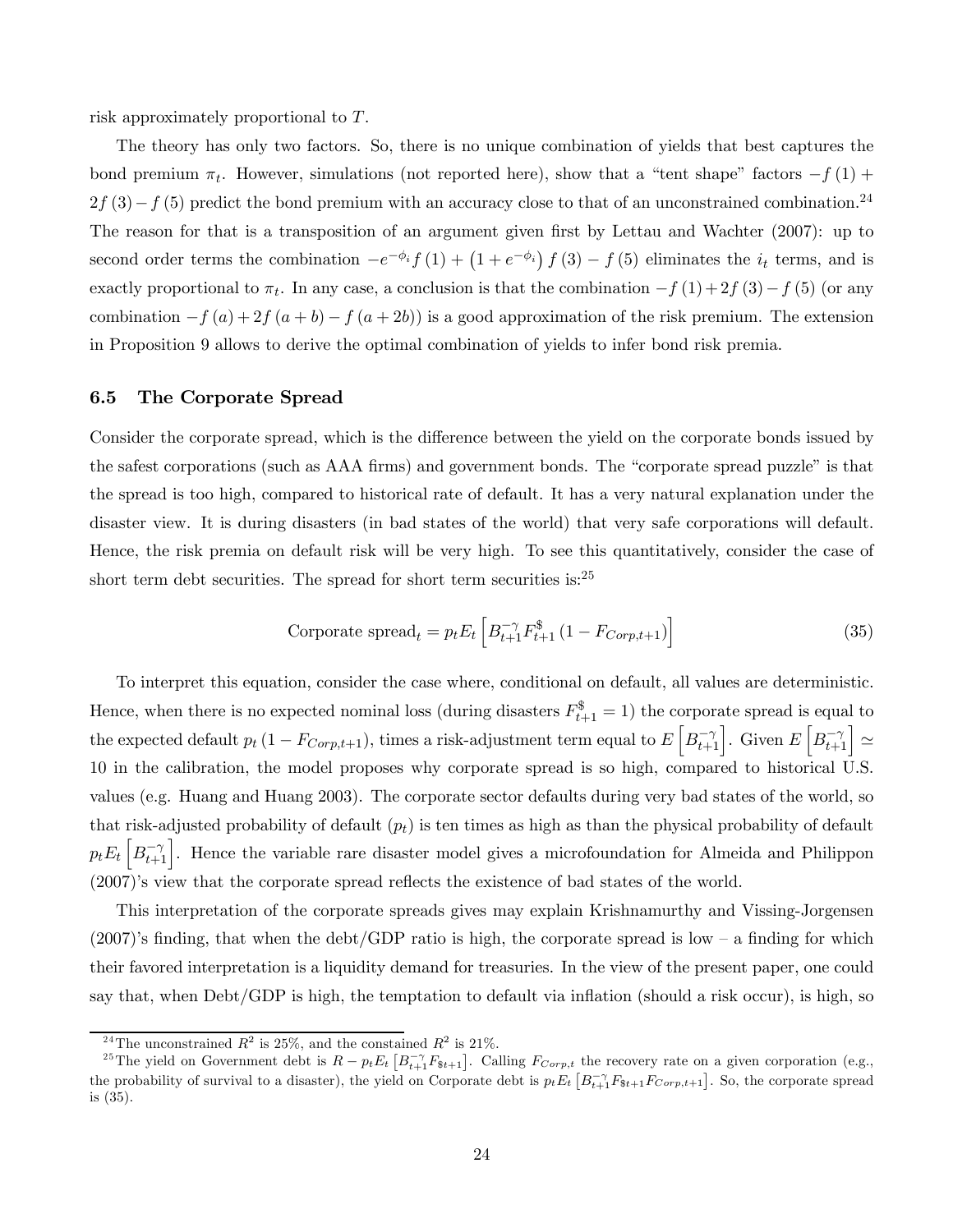$F_{t+1}^{\$}$  is low, hence the corporate spread is low. Hence, the corporate spread is high when (i) the real risk is high: (i.a) put prices are high (so that  $F_{Corp,t+1}$  is low), (i.b) price/earnings ratios and market to book ratios are low (ii) and the nominal risk is low  $(F_{t+1}^{\$})$  high): (ii.a) the Debt / GDP ratio is low, and (ii.b) the term premium is low.

#### 6.6 Government Debt affects Real Interest Rates, even under Ricardian Equivalence

The model allows to think about the impact of impact of the government Debt/GDP ratio. It is plausible that if the Debt/GDP ratio is high, then, if there is a disaster, the government will sacrifice monetary rectitude (that could be microfounded), so that  $j_t$  is high. That implies that when the Debt/GDP ratio (or the government deficit / GDP) is high, then long-term rates are higher, and the slope of the yield curve is steeper (controlling for inflation, and expectations about future inflation in normal times). Dai and Philippon (2006) present evidence consistent with that view.

This effect works in an economy where Ricardian equivalent holds. Higher deficits do not increase long term rates because they "crowd out" investment, but instead because they increase the temptation by the government to inflate away the debt if there is a disaster, hence the inflation risk premium on nominal bonds.

Likewise, say that an independent central bank is a more credible commitment not to increase inflation during disasters  $(j_t \text{ smaller})$ . Then, real long term rates (e.g. nominal rates minus expected inflation) are lower, and the yield curve is less steep.

# 7 Options, Tail risk, and Equity Premium

Options offer a potential way to measure disasters. Hence, I provide a simple way to handle options in a variable disaster framework.

The price of a European 1-period put on a stock, with strike  $K$ , expressed as a ratio to the initial price, is (assuming no risk of default on the put — a surely too strong, but easily modifiable, assumption):  $V_t = E$  $\left[ \right] M_{t+1}$  $M_t$  $\left(K - \frac{P_{t+1}}{P_t}\right)$  $\Big)^{+}$ , where  $x^{+} \equiv \max(x, 0)$ .

Recall that, with LG processes, many parts of the variance of the processes need not be specified to calculate stock and bond prices. So, when calculating options, one is free to choose a convenient and plausible specification of the noise. Theorem 1 yielded  $P_t/D_t = a + b\hat{H}_t$ , for two constants a and b. Hence:  $E_t\left[\frac{P_{t+1}}{P_t}\middle| \text{ No disaster at } t+1\right] = e^{\mu}$ , with  $e^{\mu} \equiv \frac{a+b\frac{e^{-\phi}H\hat{H}_t}{1+e^{-h^*}\hat{H}_t}}{a+b\hat{H}_t}$  $1+e^{-h^*}\hat{H}_t$  $\frac{1+e^{-h^*}\hat{H}_t}{a+b\hat{H}_t}e^{g_D}$ . I propose to parametrize the stochasticity according to:

$$
\frac{P_{t+1}}{P_t} = \begin{cases} e^{\mu + \sigma u_{t+1} - \sigma^2/2} & \text{if there is no disaster at } t+1\\ e^{\mu}F_{t+1} & \text{if there is a disaster at } t+1 \end{cases}
$$
(36)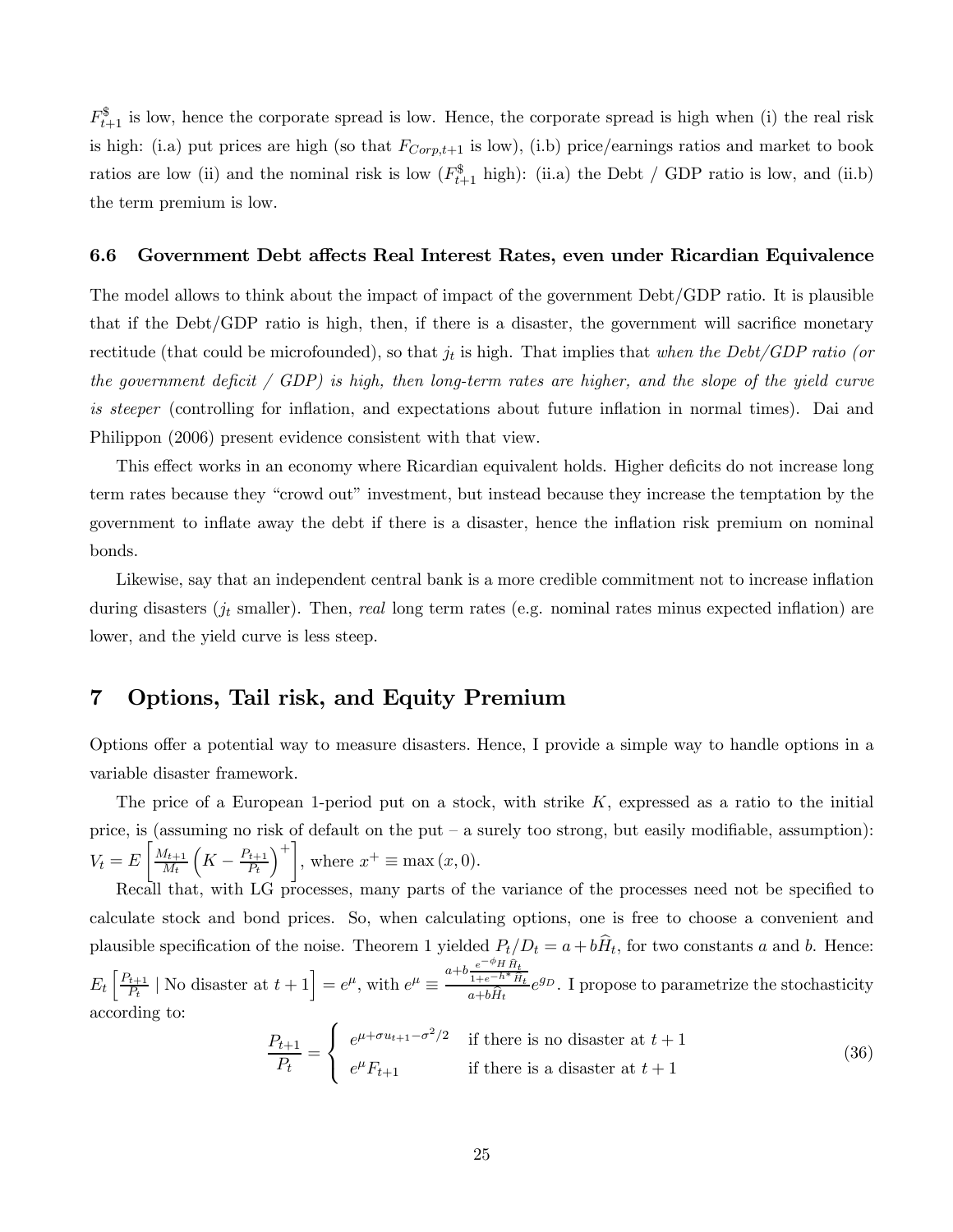

Figure 1: This Figures shows the Black-Scholes implied annualized volatility of a 1-month put on the stock market, using the model's calibration. The initial value of the stock is normalized to 1. The implied volatility on deep out-of-the-money puts is higher than the implied volatility on at-the-money puts, which reflects the probability of rare disasters.

where  $u_{t+1}$  is a standard Gaussian variable. This equation means that, in normal times, returns are lognormal. However, if there is a disaster, the noise comes entirely from the disaster (there is no Gaussian  $u_{t+1}$  noise). That choice will tidy up the option formula, it is economically meaningful: in a disaster, most of the option value comes from the disaster, not from "normal times" volatility.<sup>26</sup>

The above structure takes advantage of the flexibility in the modelling of the noise in  $\hat{H}_t$  and  $D_t$ . Rather than modelling them separately, I just assume that their aggregate, happens to give exactly a log normal noise.<sup>27</sup> At the same time, (36) is consistent with the processes and prices in the rest of the paper.

**Proposition 6** (Put price) The value of a put with strike  $K$  (the fraction of the initial price at which the put is in the money), with maturity next period, is  $V_t = V_t^{ND} + V_t^D$ , with  $V_t^{ND}$  and  $V_t^D$  the parts corresponding to the events with no disasters, and with disasters, respectively:

$$
V_t^{ND} = (1 - p_t) e^{-R + \mu} V_{Put}^{BS} (K e^{-\mu}, \sigma)
$$
\n(37)

$$
V_t^D = e^{-R+\mu} p_t E_t \left[ B_{t+1}^{-\gamma} \left( K e^{-\mu} - F_{t+1} \right)^+ \right] \tag{38}
$$

where  $V_{Put}^{BS}(K,\sigma)$  is the Black-Scholes value of a put with strike K, and volatility  $\sigma$ , initial price 1, maturity 1, interest rate 0.

 $2<sup>6</sup>$ The advantage of this discrete-time formulation is that, in the period, only one disaster happens. Hence, one avoids the infinite sums of the Naik and Lee (1990), which lead to infinite sums of the probability of 0,1,2... disasters.

<sup>&</sup>lt;sup>27</sup>The Online Appendix of this paper provides a general way to ensure that this is possible.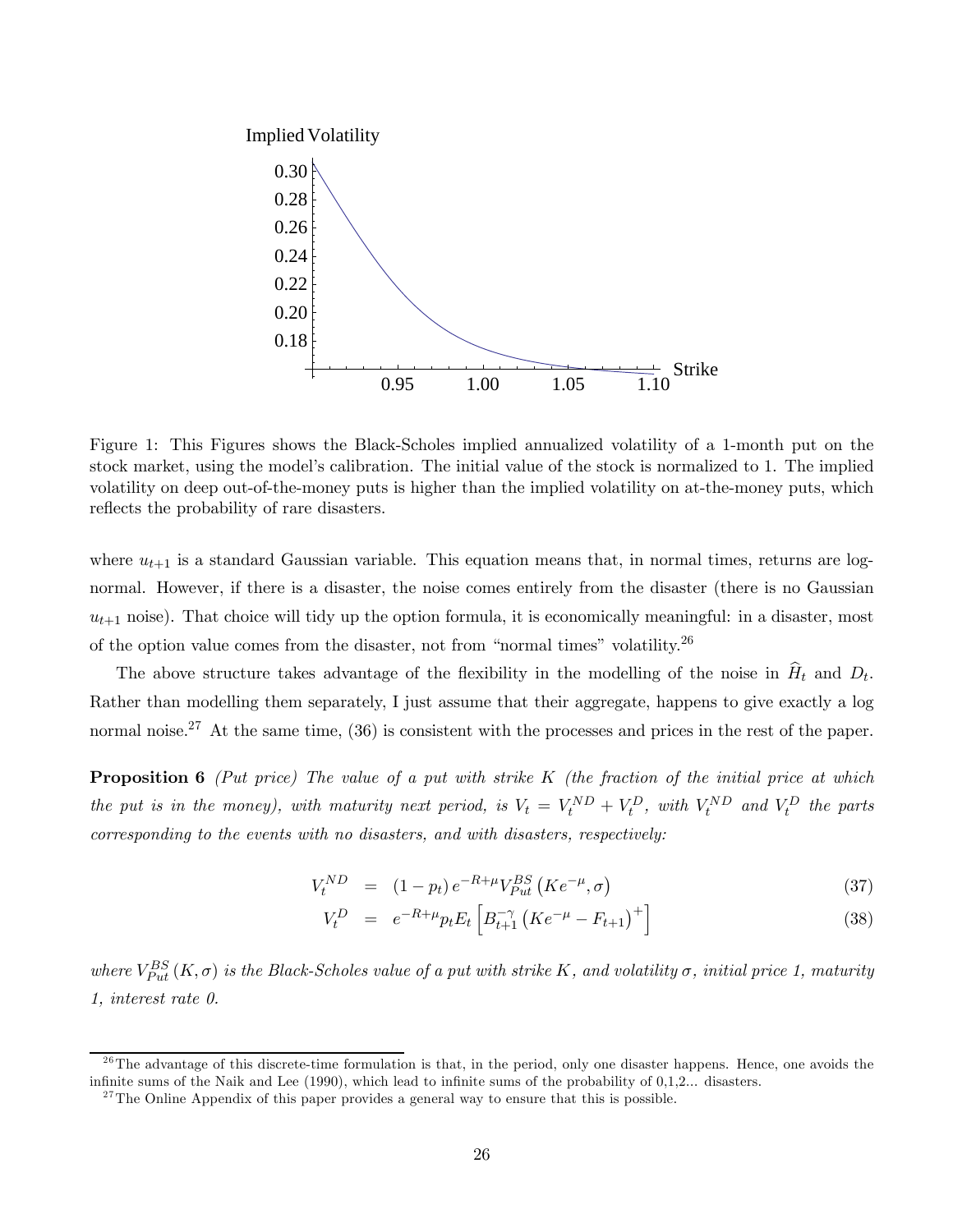Proposition 6 suggests a way to extract key structural disasters parameters from options data. Stocks with a higher put price (control for "normal times" volatility) should have a higher risk premium, hence higher future expected returns. Evaluating this prediction would be most interesting. Supportive evidence comes from Bollerslev and Zhou (2007). They find that when put prices are high, then subsequent stock market returns are high. Qualitatively, this is exactly what a disaster based model would predict. In a related way, high price of at-the-money options (as proxied by the VIX index) predicts high future returns (Giot 2005, Guo and Whitelaw, 2006). In ongoing work, Farhi and Gabaix (2007) extend the above formulation to a multi-country settings, and Farhi, Gabaix, Ranciere and Verdelhan (2007) investigate the link between currency options prices and currency levels. Early results are encouraging.

I now ask whether the model's earlier calibration yield good values for options. I follow Du (2007), and calculate the implied Black-Scholes volatility for puts with a 1 month maturity. Du (2007) reports an average empirical values (using S&P 500 European options data from April 1988 to June 2005) the implied volatility of 29% is  $K = 0.92$ , and 20% for  $K = 1$ , the well-documented smile in options prices. Using the calibration of the rest of the paper, I find a volatility of  $27\%$  and  $20\%$  respectively for those maturities. Figure 1 reports the implied volatility. Hence, I conclude that, in a first pass, and for the maturity presented here, the variable rare disaster model gets correct options prices.<sup>28</sup> Of course, a more systematic study would be desirable. At the same time, the "normal times" volatility is 14%. So the options-implied volatility is above the normal times volatility. Again, that simply reflects the fact that options prices are higher under the model than under Black-Scholes, because of the disaster premium.

### 8 Discussion

#### 8.1 Cross-Asset Implications of the Model

The model allows to make cross-asset predictions, if we assume that the shocks to resilience are correlated across assets — for instance, that a shock that increases bond premia also increases stock premia.

When risk premia are high (high intensity of disaster, low  $\hat{H}_t$ , high  $\pi_t$ ): The slope of the yield curve is high (the bond premium is high); The price multiples (e.g. price / dividend, price / earnings, market to book ratio) of stocks are low; "Growth stocks" have a low P/E ratios; The value spread (e.g. measured as the difference of average market / book ratio, in the top quintile of its distribution, minus the bottom quintile) is low; Put prices are high, and options-based indices of Black-Scholes volatility (e.g., VIX) are high; The corporate bond spread is high.

 $^{28}$ I note that this conclusion is consistent with Du (2007), who calibrates a model with rare disasters and habit formation a la Menzly, Santos Veronesi (2004). As habit formation generates a high degree of risk aversion, he needs an intensity of disasters that is less than Barro (2006), actually about half as Barro: otherwise, he would get too high options prices. In my model, as the risk aversion is very moderate, the Barro calibration is fine for options prices, once it is augmented by the variable intensity of disasters as in the present paper.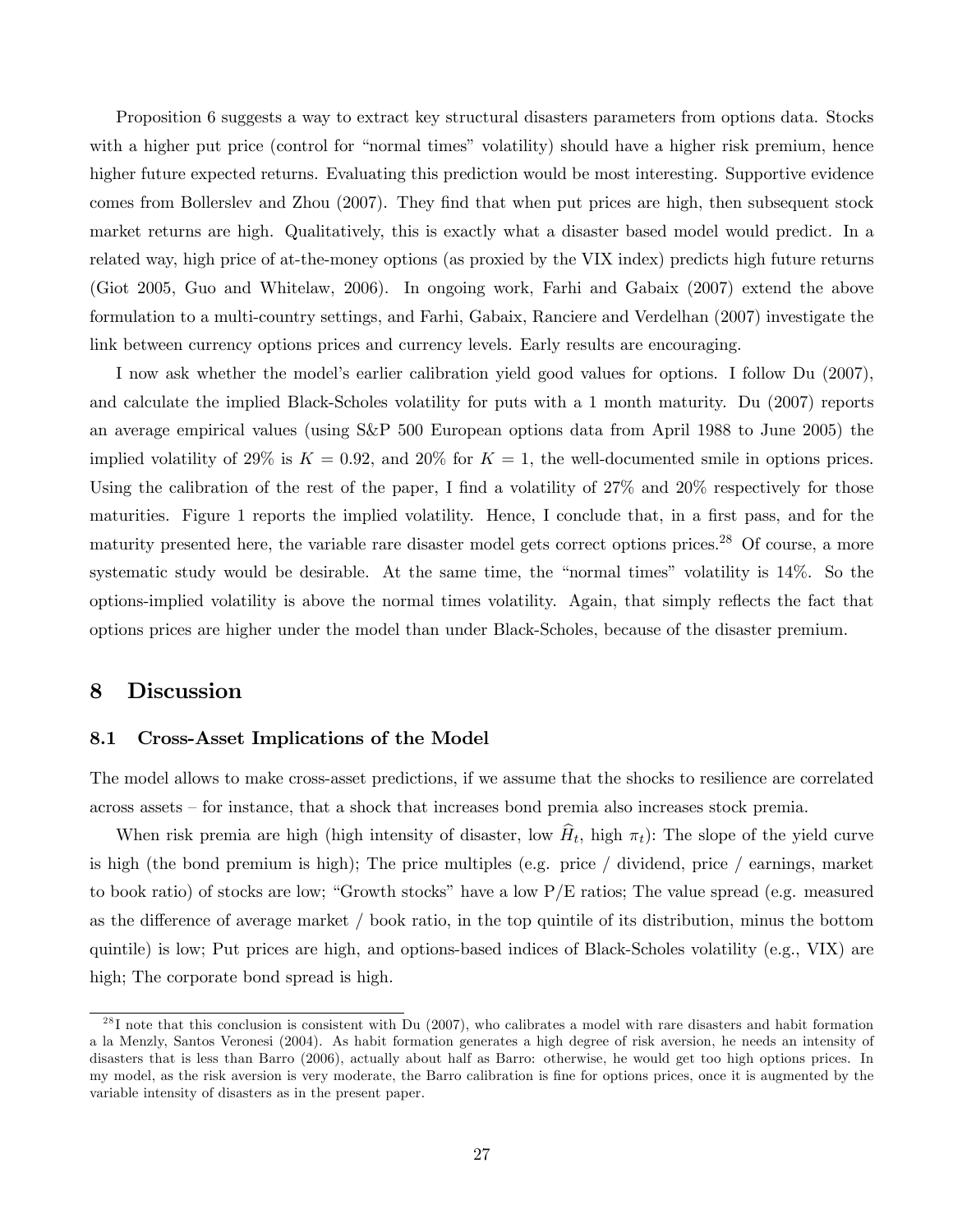Furthermore, on average, in the future: Returns on bonds will be high, long term yields will fall, short term rates will rise; Returns on stocks will be high; Returns on a "long value, short growth" (HML) position, will be low, as growth stocks will appreciate much more than value stocks; Returns on puts will be low, VIX will fall; Corporate bond returns will be higher than Treasury bond returns, as the corporate bond spread mean-reverts.

Hence, in principle, the above view allows to extract, from stocks, bonds, options, underlying "deeper fundamentals" about the economy, using the structural functional forms in this paper. Though this is beyond the scope of this paper, it is a tempting avenue for research.

#### 8.2 Time-Varying Perception of Risk: Another Interpretation of the Model

While the model is presented as rational, it admits an interpretation as a simple way to model timevarying perception of risk, or investor sentiment. The varying beliefs about the probability and intensity of crashes could be rational, or behavioral, after all. This paper offers a way to model varying time-varying "perception of risk" or "risk appetite": people's estimate of how their asset would do in a disaster. Hence, it could be useful for behavioral economics: after all, one of the difficulties with theories in behavioral economics and finance is that they are typically less tractable than rational ones, so this paper offers a way forward in modeling time-varying sentiment. Under that interpretation, one doesn't need to use the "macroeconomic consumption drop" interpretation. One can interpret the bad events as "financial crashes", with overweighing of small probability events. Indeed, the basic arbitrage equation of the paper,  $P_t = D_t + E[M_{t+1}/M_t \cdot P_{t+1}],$  can be rewritten, in the case of constant B

$$
P_t = D_t + e^{-R} (1 - p_t) E_t [P_{t+1} | \text{No crash}] + e^{-R} p_t B^{-\gamma} \cdot E_t [P_{t+1} | \text{Crash}]
$$

The above equation does not refer to any consumption. The agents basically follow an expected value maximization, except that  $B^{-\gamma}$  term increases the effective weight put on low probability events, consistent with Prospect theory.

The model offers a way to model "sentiment", as a high  $H_t$  – which increases stock prices. The model generates predictions analogous to the findings of the behavioral literature. For instance, Baker and Wurgler (2005, 2006) find that periods of high (resp. low) sentiment are followed by low (resp. high) returns. This is exactly what the model generates. Also, they find that the effect is more pronounced in small firms. If small firms have a more volatile  $H_t$ , hence a higher "sentiment beta", this is also what we expect.

The model offers a coherent way to think about the joint behavior of sentiment and prices. This is not a trivial task. Otherwise, suppose we know a stochastic path of future sentiment, what should happen to the stock price? This is a priori a difficult problem that the model's structure allows to solve.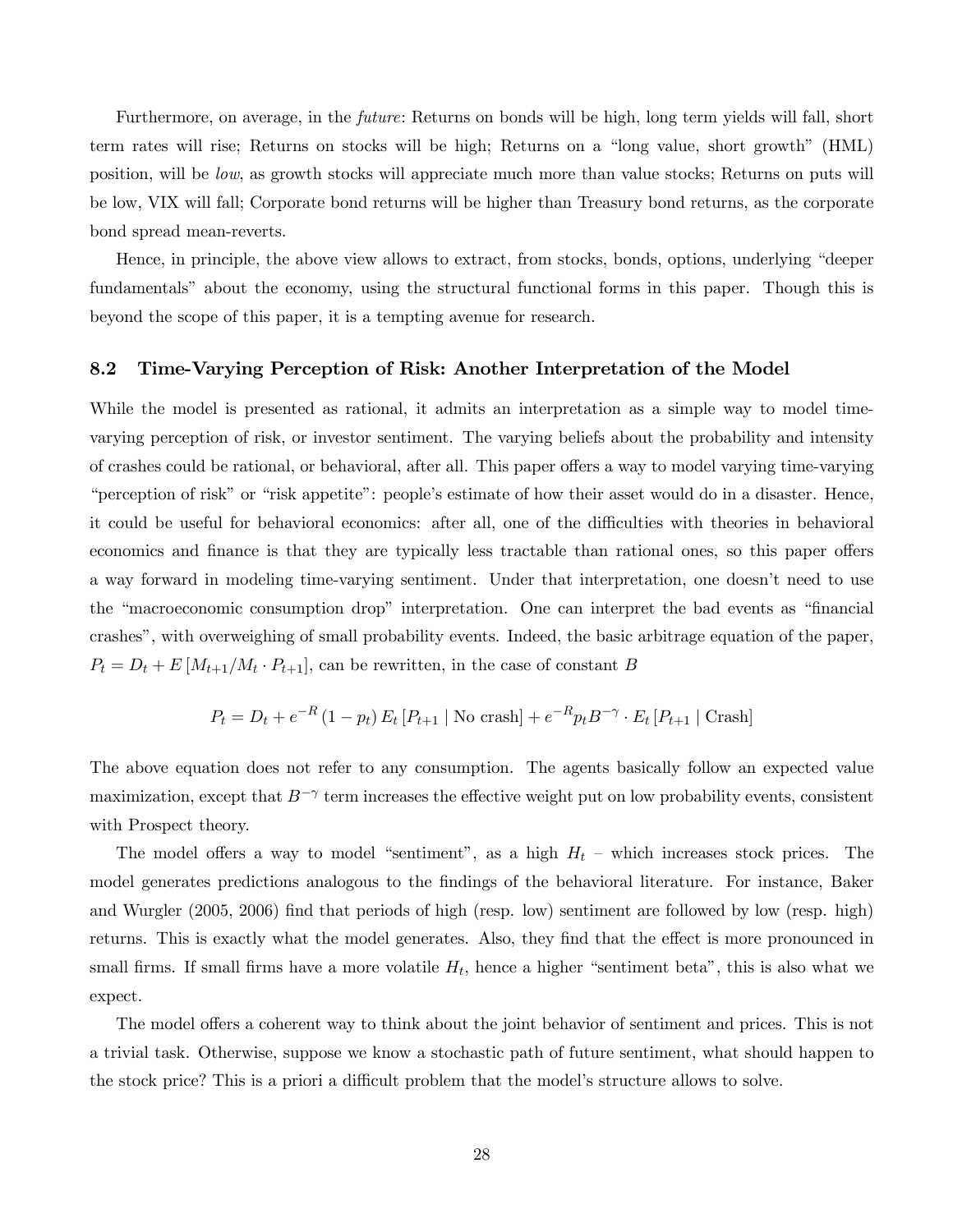### 9 The Model with Many Factors

The previous sections have derived the main economics of variable intensity of disasters. They relied on one nominal, and one real, risk factors. Of course, their are more factors in the economy. This section shows how the model readily extends to many factors, including with high- and low-frequency predictability of dividend growth or inflation.

#### 9.1 Extensions for Stocks

#### 9.1.1 Variable Trend Growth Rate of Dividends

It is easy to add a predictable trend growth rate to the stock's dividend. Postulate:

$$
\frac{D_{t+1}}{D_t} = e^{g_D} \left( 1 + \varepsilon_{t+1}^D \right) \left( 1 + \widehat{g}_t \right) \times \begin{cases} 1 & \text{if there is no disaster at } t+1 \\ F_t & \text{if there is a disaster at } t+1 \end{cases}
$$

where  $\hat{g}_t$  is the deviation of the growth rate from trend and follows a LG-twisted process:  $E_t\hat{g}_{t+1}$  =  $\frac{1+H_*}{(1+\hat{g}_t)(1+H_t)}e^{-\phi_g}\hat{g}_t$ , and, calling  $\hat{h}_t = (H_t - H_*) (1+\hat{g}_t) / (1+H_*)$ , postulate that  $E_t\hat{h}_{t+1} = \frac{1+H_*}{(1+\hat{g}_t)(1+H_t)}e^{-\phi_H}\hat{h}_t$ .<sup>29</sup>

**Proposition 7** (Stock price with time-varying risk premium and time-varying growth rate of dividends) The price of stock i in the model with stochastic resilience  $\widehat{H}_t$  and stochastic growth rate of dividend  $\widehat{g}_t$  is, in the limit of small time intervals:

$$
P_t = \frac{D_t}{r_i} \left( 1 + \frac{\widehat{H}_t}{r_i + \phi_H} + \frac{\widehat{g}_t}{r_i + \phi_g} \right)
$$
(39)

The expected return on the stock, conditional on no disaster, is still  $R_t^e = R - h_* - \widehat{H}_t$ .

Eq. 39 nests the three main sources of variations of stock prices in a simple and natural way. Stock prices can increase because the level of dividends increases  $(D_t)$ , because the expected future growth rate of dividend increases  $(\widehat{g}_t)$ , or because the equity premium decreases  $(\widehat{H}_t)$ . The growth and discount factors  $(\widehat{g}_t, \widehat{H}_t)$  enter linearly, weighted by their duration (e.g.,  $1/(r_i + \phi_H)$ ), which depends of the speed of meanreversion of the each process (parametrized by  $\phi_{\pi}, \phi_{g}$ ), and the effective discount rate,  $r_i$ . The price is independent of the correlation between the instantaneous innovations in  $\hat{g}_t$  and  $\hat{H}_t$ , as is typically of LG processes.

<sup>29</sup>In continous time, we have:  $\hat{h}_t = H_t - H_*$ ,  $E_t d\hat{g}_t = -(\phi_g + \hat{g}_t + \hat{h}_t) \hat{g}_t dt$ ,  $E_t \hat{h}_t = -(\phi_H + \hat{g}_t + \hat{h}_t) \hat{h}_t dt$ .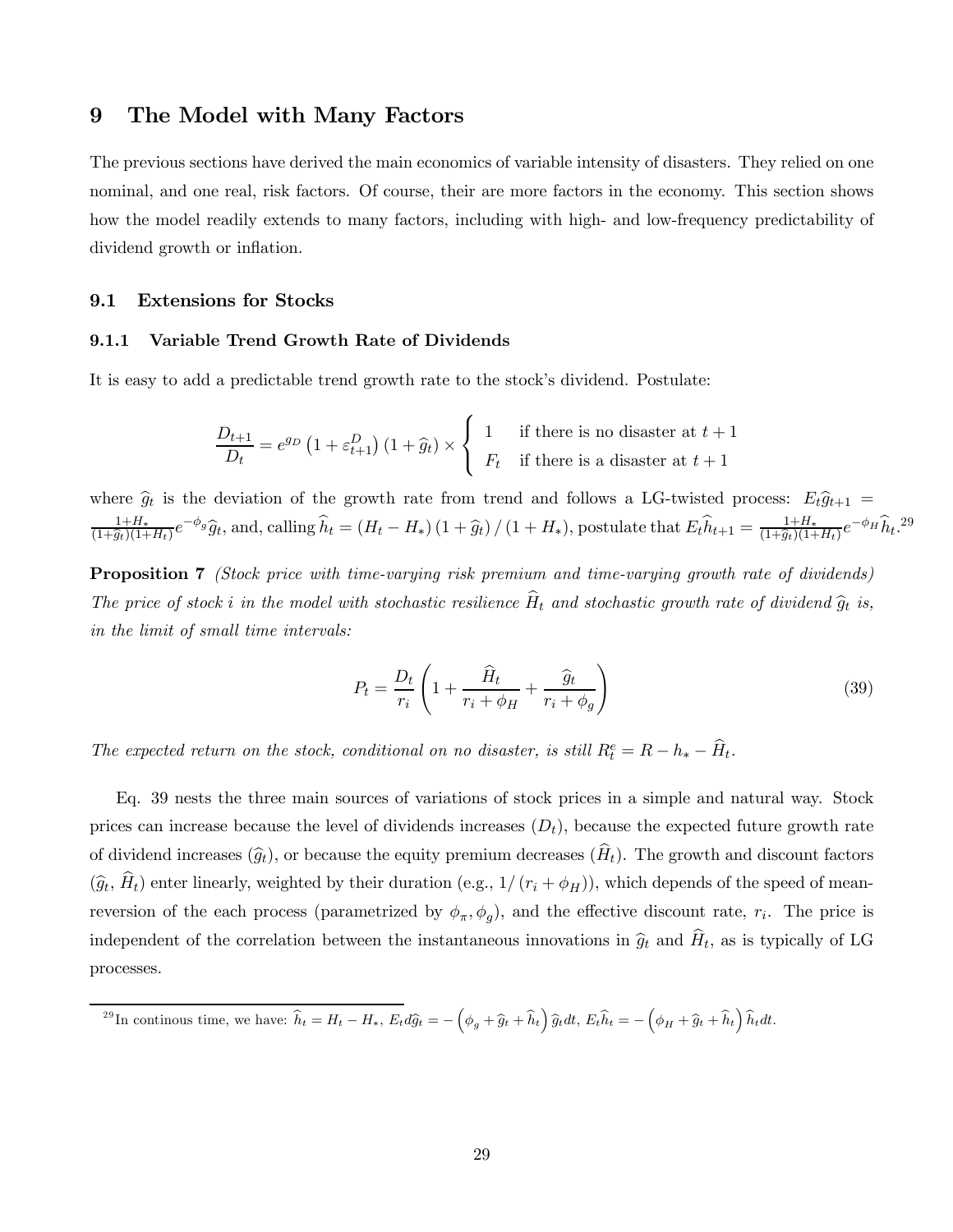#### 9.1.2 Stocks: Many Factors

To have several factors for the growth rate and the discount factor, postulate:  $\hat{g}_t = \sum_{k=1}^{N_g} \hat{g}_{k,t}, \hat{h}_t =$  $\sum_{k=1}^{N_H} \hat{h}_{k,t}$ , and  $E_t \hat{g}_{k,t+1} = \frac{1+H_*}{(1+\hat{g}_t)(1+H_t)} e^{-\phi_{g,k}} \hat{g}_{k,t}$ ,  $E_t \hat{h}_{t+1} = \frac{1+H_*}{(1+\hat{g}_t)(1+H_t)} e^{-\phi_{H,k}} \hat{h}_{k,t}$ . For instance, the growth rates could correspond to different frequencies, i.e. a long run frequency (for low  $\phi_{q,k}$ ), and a higher, business cycle frequency (with a higher  $\phi_{a,k}$ ).

Theorem 3 (Stock price with time-varying risk premium and time-varying growth rate of dividends, with an arbitrary number of factors) The price of stock i in the model with stochastic resilience  $\widehat{h}_t = \sum_{k=1}^{N_H} \widehat{h}_{k,t}$ and stochastic growth rate of dividend  $\hat{g}_t = \sum_{k=1}^{N_g} \hat{g}_{k,t}$  is, in the limit of small time intervals:

$$
P_t = \frac{D_t}{r_i} \left( 1 + \sum_{k=1}^{N_H} \frac{\widehat{h}_{k,t}}{r_i + \phi_{H,k}} + \sum_{k=1}^{N_g} \frac{\widehat{g}_{k,t}}{r_i + \phi_{g,k}} \right)
$$
(40)

and the expected return on the stock is, conditionally on no disasters is still:  $R_t^e = R - h_* - \widehat{h}_t$ .

Formula (40) is very versatile, and could be applied to host of cases.

#### 9.2 Extensions for Bonds

#### 9.2.1 Bonds: Variation in the Short Term Real Rate

To highlight the role of risk premia, in the baseline model, the real short-term interest rate is constant. Making it variable is easy. Postulate that consumption follows  $C_t = C_t C_t^*$ , where  $C_t^*$  follows the process seen so far (Eq. 1), and  $\tilde{C}_t$  captures a deviation of consumption from trend:  $\tilde{C}_{t+1}/\tilde{C}_t = (1 - R_t)^{-1/\gamma}$ , where  $R_t$  follows a LG process,  $E_t[R_{t+1}] = e^{-\phi_R}R_t/(1 + R_t)$ , with innovations in  $R_t$  uncorrelated with disasters and innovations in inflation variables  $i_t, j_t$ . When consumption growth rate is high,  $R_t$  is high. The pricing kernel is  $M_t = \tilde{C}_t^{-\gamma} M_t^*$ , where  $M_t^*$  was is given in Eq. 2.

**Proposition 8** (Bond prices in the extended model) The bond price in the extended model is:

$$
Z_t(T) = Z_t^* (T) \left( 1 - \frac{1 - e^{-\phi_R T}}{1 - e^{-\phi_R}} R_t \right)
$$

where  $Z_t^*(T)$  is the bond price derived earlier in Theorem 2.

In the continuous time limit, the short term rate is:  $r_t = R - H^* + i_t + R_t$ , so that now the short term rate depends both on inflation  $i_t$ , and the consumption growth factor  $R_t$ .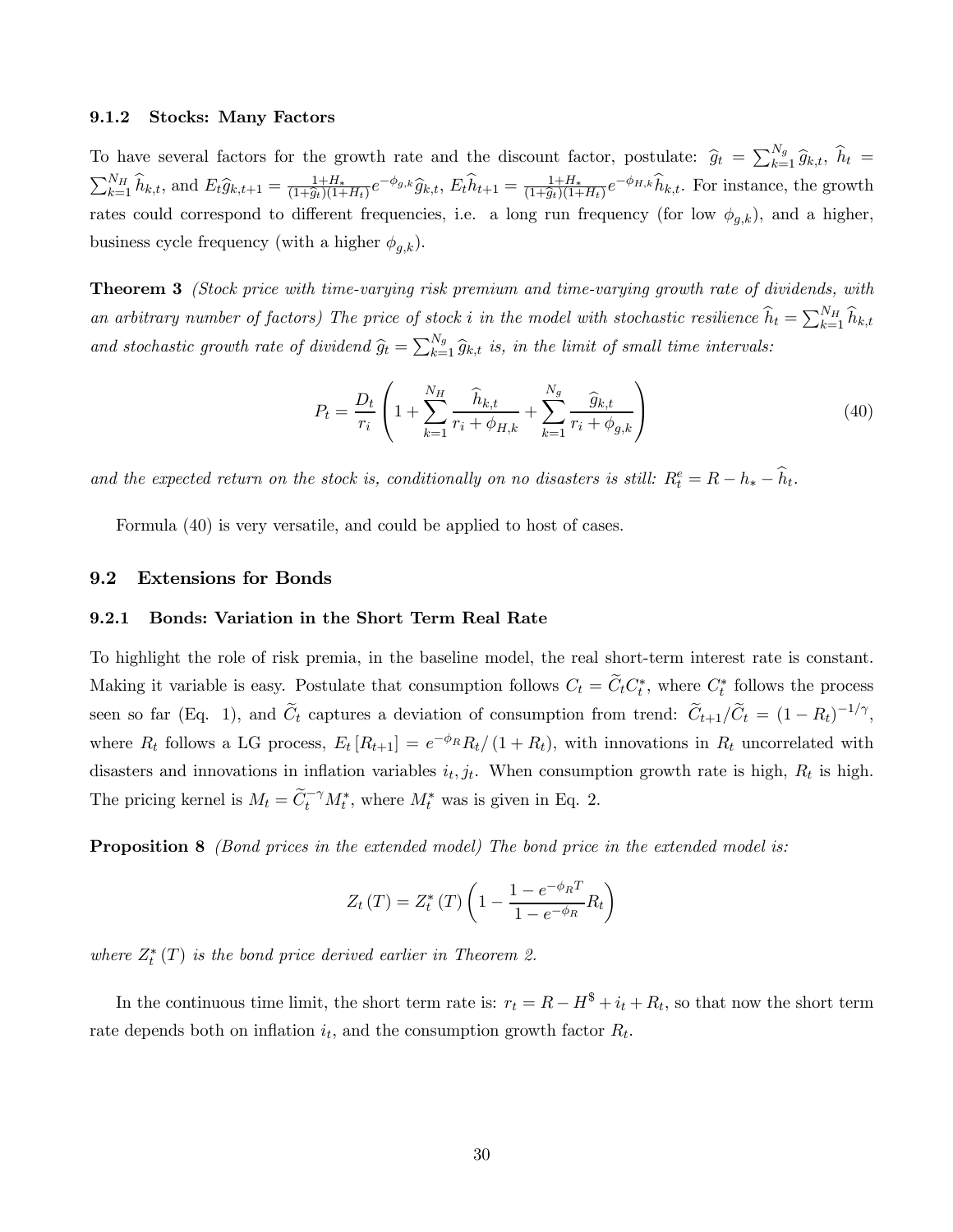#### 9.2.2 Bonds: Many Factors

The bond model admits more factors. For instance, say that inflation is the sum of  $K$  components,  $i_t = i_* + \sum_{k=1}^{K} \hat{i}_{kt}$ , which follow:

$$
\begin{aligned}\n\hat{i}_{k,t+1} &= \frac{1 - i_*}{1 - i_t} \cdot \left( \rho_k \hat{i}_{kt} + 1_{\{\text{Disaster at } t+1\}} \left( j_{k*} + \hat{j}_{kt} \right) \right) + \varepsilon_{k,t+1} \text{ for } k = 1, ..., K \\
\hat{j}_{k,t+1} &= \frac{1 - i_*}{1 - i_t} \rho_{kj} \hat{j}_t + \varepsilon_{t+1}^j\n\end{aligned}
$$

with  $(\varepsilon_{1t},...,\varepsilon_{Kt},\varepsilon_{1t}^{j},...,\varepsilon_{Kt}^{j})$  having mean 0, independently of whether or not there is a disaster at t. The k-th component mean-reverts with an autocorrelation  $\rho_k$ , which allows to model inflation as the sum of fast and slow components. If there is a disaster, the k-th component of inflation jumps by an amount  $\hat{j}_{k,t}$ , which will mean-revert fast if  $\rho_k$  is small. I state the bond price in the simple case where there is no average increase in inflation,  $\forall k, j_{k*} = 0$ .

**Proposition 9** (Bond prices with several factors) In the bond model with K factors, the bond price is:

$$
Z_{t}(T) = \left(e^{-R}\left(1+H^{\$}\right)(1-i_{*})\right)^{T}\left\{1-\sum_{k=1}^{K}\frac{1-\rho_{k}^{T}}{1-\rho_{k}}\frac{\widehat{i}_{kt}}{1-i_{*}}-\sum_{k=1}^{K}\frac{\frac{1-\rho_{k}^{T}}{1-\rho_{k}}-\frac{1-\rho_{kj}^{T}}{1-\rho_{kj}}}{\rho_{k}-\rho_{kj}}\frac{p_{t}E_{t}\left[B_{t+1}^{-\gamma}\right]\widehat{j}_{kt}}{1-i_{*}}\right\}
$$

The bond price decreases with each component of inflation, and more persistent components have more impact.

## 10 Conclusion

This paper presents a tractable way to handle a time-varying intensity of rare disasters, derives its impact on stock and bond prices, and its implication for time-varying risk premia and asset predictability. I was surprised by how many finance puzzles could be understood with the lenses of such a simple model. Given that the model is quite simple to state and to solve in closed form, it can serve as a simple benchmark for various questions in macroeconomics and finance. On the other hand, the model does suffer from several limitations, and suggests several questions for future research.

First of all, it would be crucial to examine empirically the predictions that the model jointly generates, for stocks, bond, options. In the present work, I have only examined the behavior of stocks and bonds separately, relying on robust stylized facts from many decades of research. The present study suggests specifications that of the joined, cross-asset patterns of predictability between asset classes.

Second, this paper is silent about how investor might know update their estimates of resiliences. Filling this void seems most important. One can already delineate what may happen. Risk premia seem to go down after good news for the economy (Campbell Cochrane 1999) and for individual firms (the growth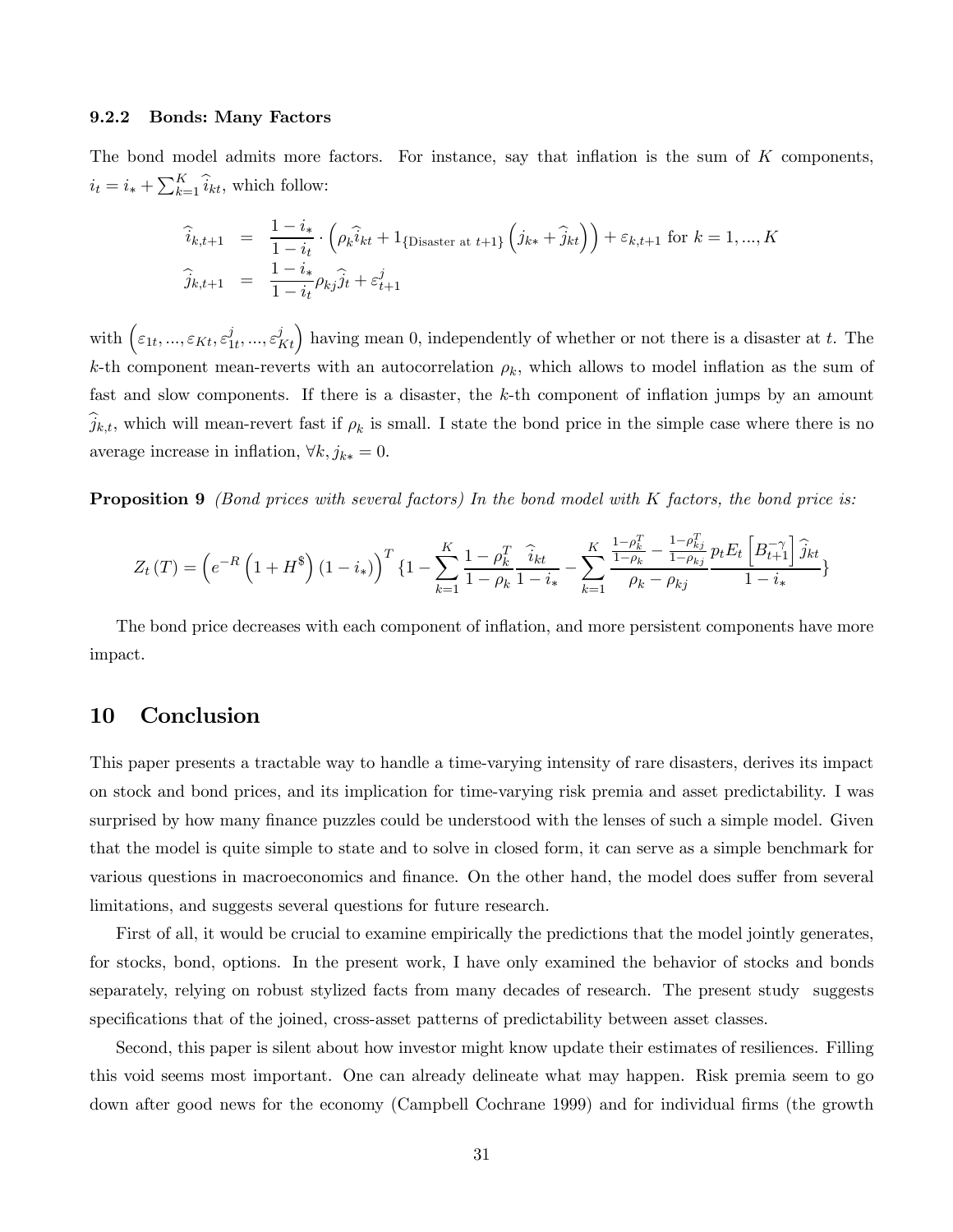firms effect). So, it seems that a relevant updating will involve resiliencies going up after good news about the fundamental values of the economy, or the individual stocks. Modelling that would lead to a link between recent quantities, risk premia, and future predictability.

Third, a companion paper (Farhi and Gabaix 2007) suggests that various puzzles in international macroeconomics (including the forward premium puzzle and the excess volatility puzzle on exchange rates) can be accounted for in an international version of the present framework. This gives hope that a unified solution to puzzles in international economics (Obstfeld and Rogoff 2001) may be within reach.

Fourth, I used an endowment economy. In ongoing work, I show how to embed rare disasters idea in a production economy, in a way that does not at all change its business cycle properties, but changes its asset pricing properties. This is possible, because the disaster framework uses the same iso-elastic utility as the rest of macroeconomics, rather than habits or Epstein-Zin utilities. Hence, the rare disasters idea may bring us closer to the long-sought goal of a joint, tractable framework for macroeconomics and finance.

# Appendix A. Some Results on Linearity-Generating Processes

The paper constantly uses the Linearity-Generating (LG) processes defined and analyzed in Gabaix (2007). This Appendix gathers the main results. LG processes are given by  $M_t D_t$ , a pricing kernel  $M_t$  times a dividend  $D_t$ , and  $X_t$ , a *n*-dimensional vector of factors (that can be thought as stationary). For instance, for bonds, the dividend is  $D_t = 1$ . Here I review the discrete time process. Gabaix (2007) also provides the continuous-time formulation.

By definition, a process  $M_t D_t (1, X_t)$  is LG if and only if, for all  $t = 0, 1, ...$ :

$$
E_t \left[ \frac{M_{t+1} D_{t+1}}{M_t D_t} \right] = \alpha + \delta' X_t \tag{41}
$$

$$
E_t \left[ \frac{M_{t+1} D_{t+1}}{M_t D_t} X_{t+1} \right] = \gamma + \Gamma X_t \tag{42}
$$

Higher moments need not be specified. For instance, the functional form of the noise does not matter, which makes LG processes parsimonious. As a short-hand,  $M_tD_t(1, X_t)$  is a LG process with generator

$$
\Omega = \left( \begin{array}{cc} \alpha & \delta' \\ \gamma & \Gamma \end{array} \right).
$$

Stocks and bonds have simple closed-form expressions. The price of a stock,  $P_t = E_t \left[ \sum_{s \geq t} M_s D_s \right] / M_t$ , is, with  $I_n$  the identity matrix of dimension  $n$ ,

$$
P_t = D_t \frac{1 + \delta' \left(I_n - \Gamma\right)^{-1} X_t}{1 - \alpha - \delta' \left(I_n - \Gamma\right)^{-1} \gamma} \tag{43}
$$

The price-dividend ratio of a "bond",  $Z_t(T) = E_t \left[ M_{t+T} D_{t+T} \right] / (M_t D_t)$ , is, with  $0_n$  a n-dimensional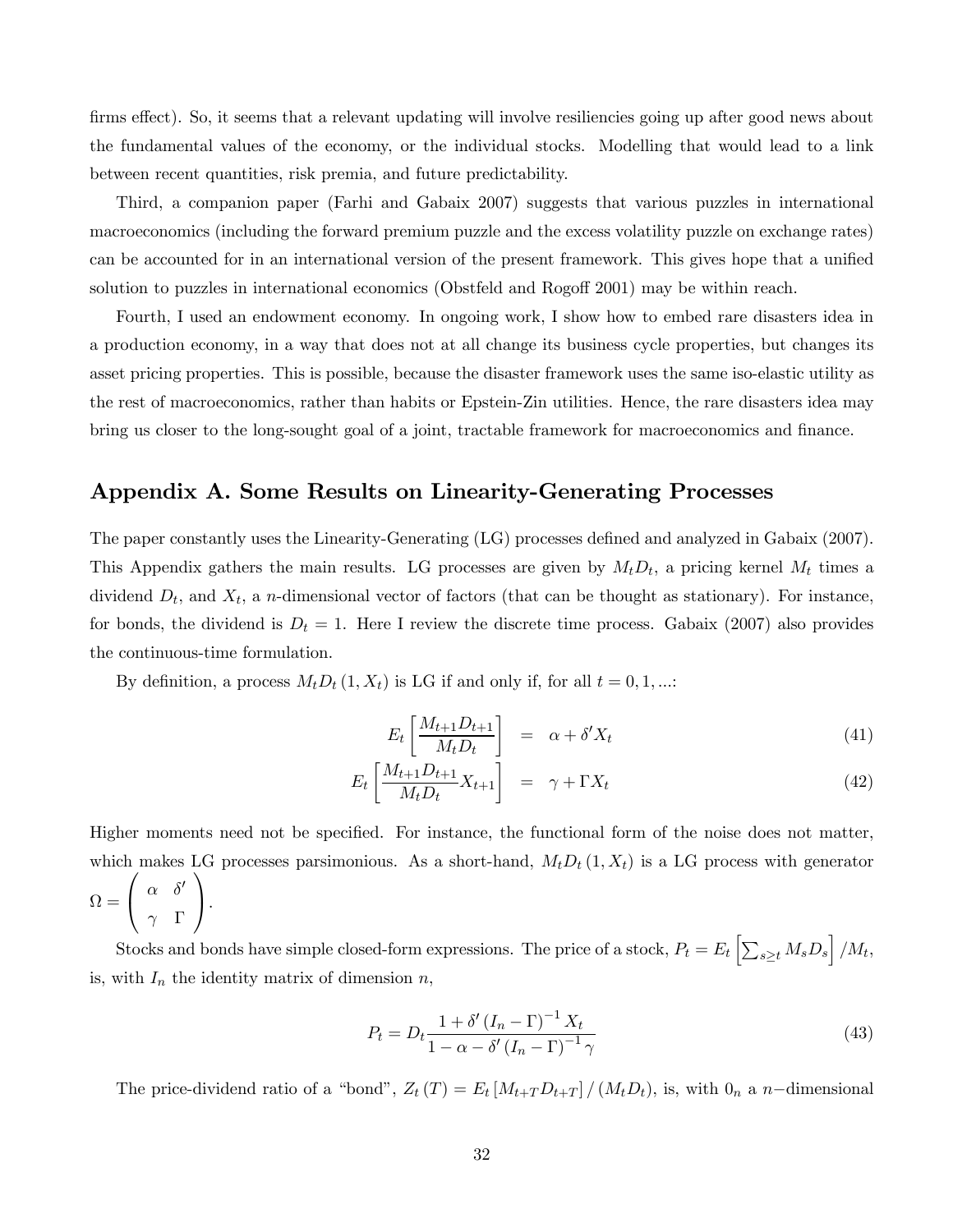row of zeros:

$$
Z_t(T) = \left(1 \ 0_n\right) \Omega^T \left(\frac{1}{X_t}\right) \tag{44}
$$

$$
= \alpha^T + \delta' \frac{\alpha^T I_n - \Gamma^T}{\alpha I_n - \Gamma} X_t \text{ when } \gamma = 0 \tag{45}
$$

To ensure that the process is well-behaved (hence prevent prices from being negative), the volatility of the process has to go to zero near some boundary. Gabaix (2007) details these conditions, which footnote 10 illustrate.

# Appendix B. Calibrating the Variance

Suppose an LG-twisted process centered at 0,  $dX_t = -(\phi + X_t) X_t dt + \sigma(X_t) dW_t$ , where  $W_t$  is a standard Brownian motion. Because of economic considerations, the support of the  $X_t$  needs to be some  $(X_{\min}, X_{\max})$ , with  $-\phi < X_{\min} < 0 < X_{\max}$ . The following variance process makes that possible:

$$
\sigma^{2}(X) = 2K\left(1 - X/X_{\text{min}}\right)^{2}\left(1 - X/X_{\text{max}}\right)^{2}
$$
\n(46)

with  $K > 0$ . K is in units of  $[\text{Time}]^{-3}$ . The average variance of X is  $\overline{\sigma}_X^2 = E[\sigma^2(X_t)] = \int_{X_{\text{min}}}^{X_{\text{max}}} \sigma(X)^2 p(X) dX$ , where  $p(X)$  is the steady state distribution of  $X_t$ . It can be calculated via the Forward Kolmogorov equation, which yields  $d\ln p(X)/dX = 2X (\phi + X)/\sigma^2(X) - d\ln \sigma^2(X)/dX$ .

Numerical simulations shows that the process volatility is fairly well-approximated by:  $\overline{\sigma}_X \simeq K^{1/2}\xi$ , with  $\xi = 1.3$ . Also, the standard deviation of X's steady state distribution is well-approximated by  $(K/\phi)^{1/2}.$ 

Asset prices often require to analyze the standard deviation of expressions like  $\ln(1 + aX_t)$ . Numerical analysis shows that the Taylor expansion approximation is a good one. The average volatility of  $\ln(1 + aX_t)$ is:  $\overline{\sigma}_{\ln(1+aX_t)} \simeq aK^{1/2}\xi$ , which numerical simulations prove to be a good approximation too.

For the steady-state distribution to have a "nice" shape (e.g., be unimodal), it is useful to take  $K \leq$  $0.2 \cdot \phi$   $|X_{\text{min}}| X_{\text{max}}$ .

When the process is not centered at 0, one simply centers the values. For instance, in the calibration, the recovery rate of a stock,  $F_t$ , has support  $[F_{\min}, F_{\max}]$ , centered around  $F_*$ . The probability and intensity of disasters (p and B) are constant. Define  $H_t = p(B^{-\gamma}F_t - 1)$ , and the associated  $H_{\text{min}}$ ,  $H_{\text{max}}$ ,  $H_*$ . The associated centered process is  $X_t = \hat{H}_t - H_*$ .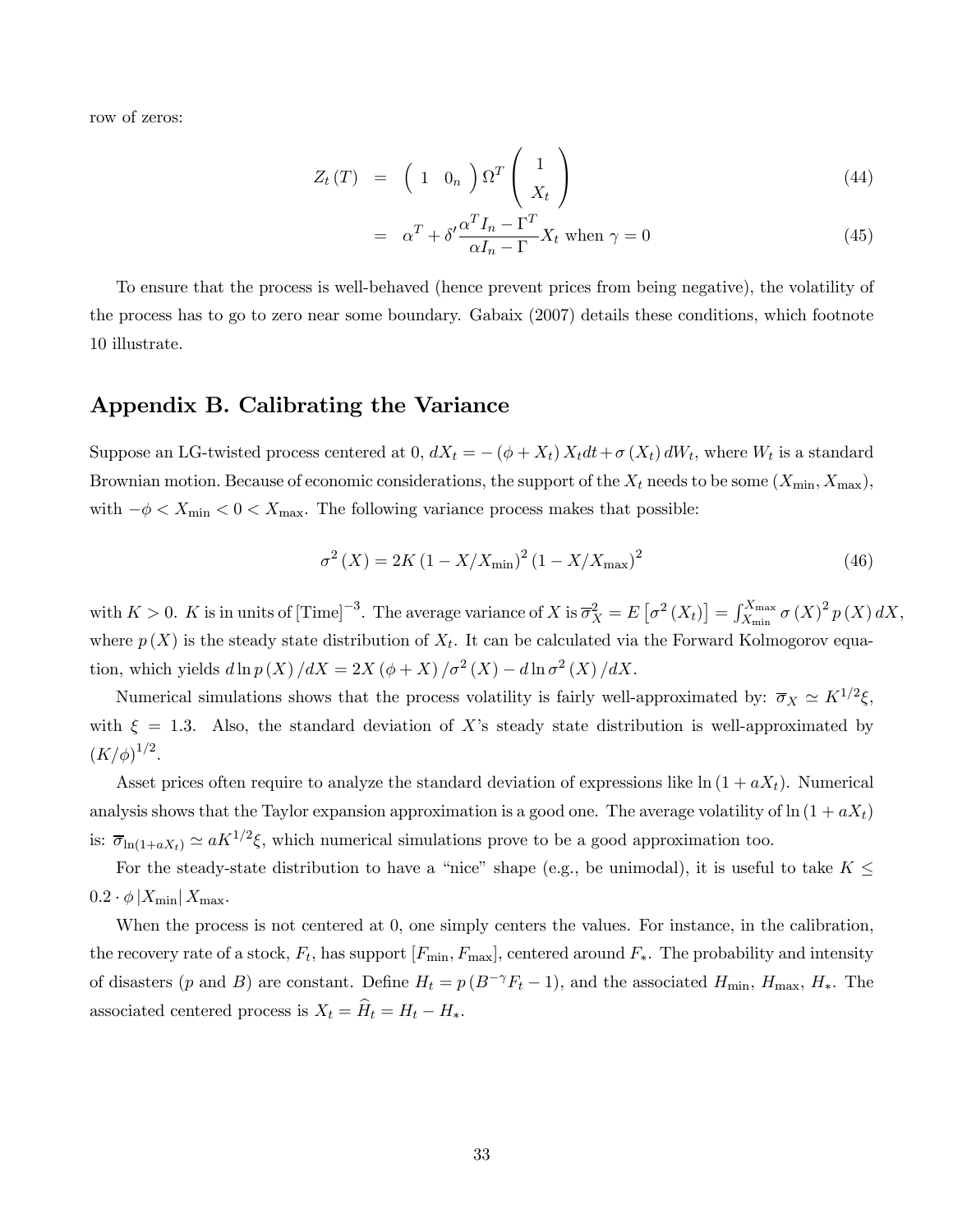# Appendix C. Longer Proofs

**Proof of Lemma 1** The Euler equation,  $1 = E_t [R_{t+1}M_{t+1}/M_t]$ , gives:

$$
1 = e^{-R} \left\{ (1 - p_t) (1 + r_t^e) + p_t E_t \left[ B_{t+1}^{-\gamma} \frac{P_{t+1}^{\#}}{P_t} \right] \right\}
$$

hence (12).

**Proof of Theorem 1** Following the general procedure for Linearity-Generating processes (Appendix A), I use (2), (3) and form:

$$
\frac{M_{t+1}D_{t+1}}{M_tD_t} = \begin{cases} e^{-R+g_D} \left(1 + \varepsilon_{t+1}^D\right) & \text{if there is no disaster at } t+1\\ e^{-R+g_D} B_{t+1}^{-\gamma} F_{t+1} \left(1 + \varepsilon_{t+1}^D\right) & \text{if there is a disaster at } t+1 \end{cases}
$$

As the probability of disaster at  $t + 1$  is  $p_t$ , and  $H_t = p_t \left( E_t \left[ B_{t+1}^{-\gamma} F_{t+1} \right] - 1 \right)$ ,

$$
E_t \left[ \frac{M_{t+1} D_{t+1}}{M_t D_t} \right] = e^{-R+g_D} \left\{ \underbrace{(1-p_t) \cdot 1}_{\text{No disaster term}} + \underbrace{p_t \cdot E_t \left[ B_{t+1}^{-\gamma} F_{t+1} \right]}_{\text{Disaster term}} \right\}
$$
  
\n
$$
= e^{-R+g_D} \left( 1 + H_t \right) = e^{-R+g_D} \left( 1 + H_* + \widehat{H}_t \right) = e^{-R+g_D+h_*} \left( 1 + e^{-h_*} \widehat{H}_t \right)
$$
  
\n
$$
= e^{-r_i} \left( 1 + e^{-h_*} \widehat{H}_t \right)
$$
\n(47)

where I use the notations  $h_* = \ln(1 + H_*)$  and  $r_i = R - g_D - h_*$ . Next, as  $\hat{H}_{t+1}$  is independent of whether there is a disaster, and is uncorrelated with  $\varepsilon_{t+1}^D$ ,

$$
E_t \left[ \frac{M_{t+1} D_{t+1} \hat{H}_{t+1}}{M_t D_t} \right] = E_t \left[ \frac{M_{t+1} D_{t+1}}{M_t D_t} \right] E_t \left[ \hat{H}_{t+1} \right] = e^{-R+g_D} \left( 1 + H_t \right) \cdot \frac{1 + H_*}{1 + H_t} e^{-\phi_H} \hat{H}_t
$$
\n
$$
= e^{-R+g_D+h_*-\phi_H} \hat{H}_t = e^{-r_i-\phi} \hat{H}_t
$$
\n(48)

In (5), the reason for the  $1 + H_t$  term in the denominator was to ensure that the above express would remain linear in  $\hat{H}_t$ .

Eq. 47 and 48 ensure that  $M_t D_t\left(1,\widehat{H}_t\right)$  is a Linearity-Generating process (Appendix A) with generator  $\sqrt{ }$  $\mathsf{I}$  $e^{-r_i}$   $e^{-r_i-h_i}$ 0  $e^{-r_i-\phi_H}$  $\sqrt{2}$ ⎠. Eq. 43 gives the stock price.

**Proof of Theorem 2** I show the result in discrete time first, then in continuous time. The proof is simpler when  $j_* = \kappa = 0$ , and this is the best case to keep in mind in a first reading.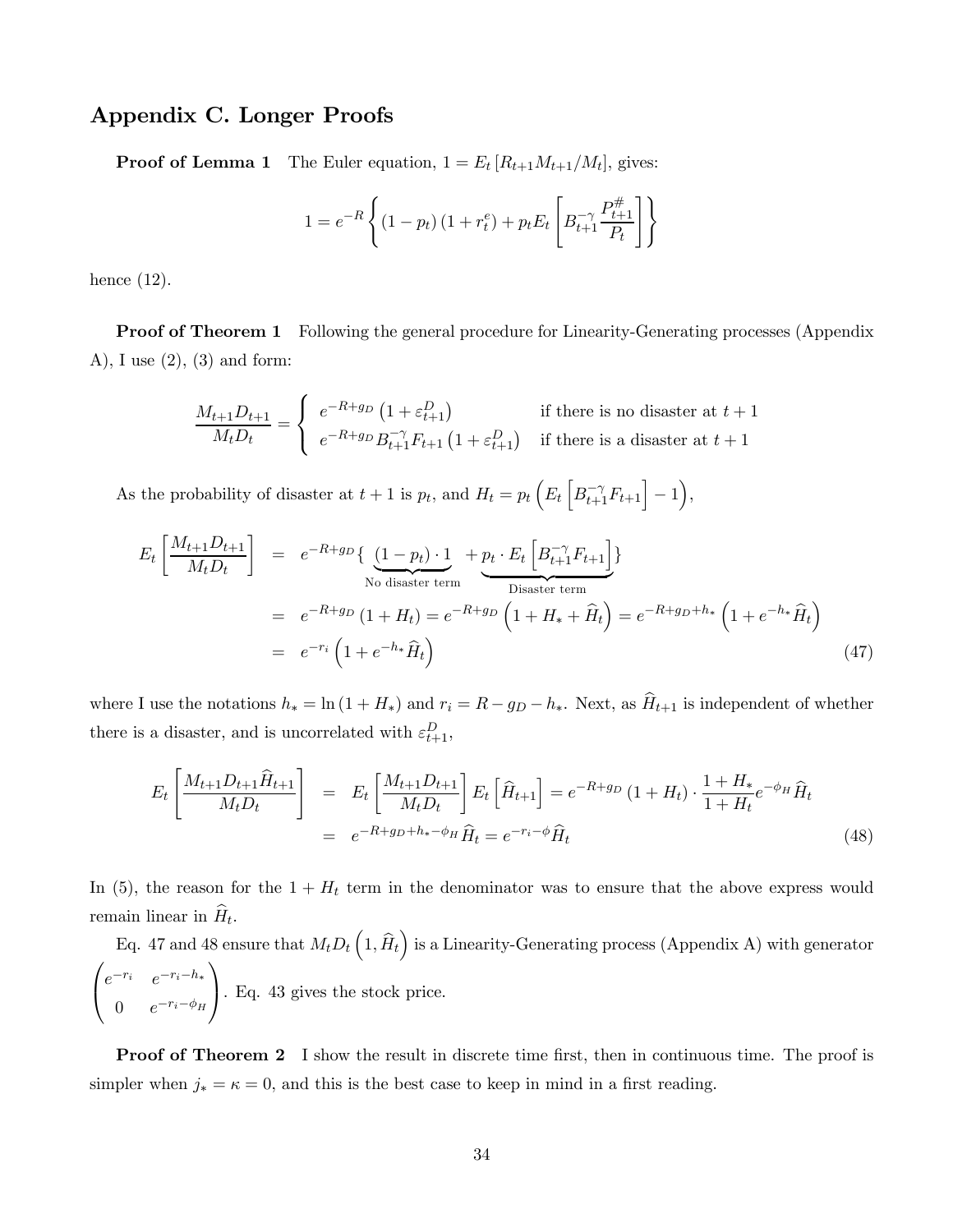Discrete time I call  $\rho_i = e^{-\phi_i}$  and  $\rho_j = e^{-\phi_j}$ , and calculate the LG moments (Appendix A):

$$
E_t\left[\frac{M_{t+1}Q_{t+1}}{M_tQ_t}\right] = e^{-R}\left(1-i_t\right)\left\{\underbrace{\left(1-p_t\right)\cdot 1}_{\text{No disaster term}} + \underbrace{p_t\cdot E_t\left[B_{t+1}^{-\gamma}F_{t+1}\right]}_{\text{Disaster term}}\right\} = e^{-R}\left(1+H^{\$}\right)\left(1-i_*-\hat{i}_t\right)
$$

$$
E_t \left[ \frac{M_{t+1}Q_{t+1}}{M_tQ_t} \hat{i}_{t+1} \right] = e^{-R} (1 - i_t) \left\{ \left( 1 - p_t \right) E_t \left[ \hat{i}_{t+1} \mid \text{No dis. at } t+1 \right] \right\}
$$
  
\nNo disaster term  
\n
$$
+ p_t \cdot E_t \left[ B_{t+1}^{-\gamma} F_{t+1} \hat{i}_{t+1} \mid \text{Dis. at } t+1 \right] \}
$$
  
\nDisaster term  
\n
$$
= e^{-R} (1 - i_t) \frac{1 - i_t}{1 - i_t} \left\{ \left( 1 - p_t + p_t E_t \left[ B_{t+1}^{-\gamma} F_{t+1}^* \right] \right) \rho_i \hat{i}_t + p_t E_t \left[ B_{t+1}^{-\gamma} F_{t+1}^* \right] \left( j_* + \hat{j}_t \right) \right\}
$$
  
\n
$$
= e^{-R} \left( 1 + H^* \right) (1 - i_*) \left( \rho_i \hat{i}_t + \frac{p_t E_t \left[ B_{t+1}^{-\gamma} F_{t+1}^* \right]}{1 + H^*} \left( j_* + \hat{j}_t \right) \right)
$$
  
\n
$$
= e^{-R} \left( 1 + H^* \right) (1 - i_*) \left( \rho_i \hat{i}_t + (1 - i_*) \kappa (1 - \rho_i - \kappa) + \pi_t \right)
$$

using  $(10)$  and  $(11)$ . This gives:

$$
E_t\left[\frac{M_{t+1}Q_{t+1}}{M_tQ_t}\frac{\hat{i}_{t+1}}{1-i_*}\right] = e^{-R}\left(1+H^{\$}\right)\left(1-i_*\right)\left(\kappa\left(1-\rho_i-\kappa\right)+\rho_i\frac{\hat{i}_t}{1-i_*}+\frac{\pi_t}{1-i_*}\right)
$$

Finally,

$$
E_t\left[\frac{M_{t+1}Q_{t+1}}{M_tQ_t}\hat{j}_{t+1}\right] = E_t\left[\frac{M_{t+1}Q_{t+1}}{M_tQ_t}\right]E_t\left[\hat{j}_{t+1}\right] = e^{-R}\left(1+H^{\$}\right)\left(1-i_t\right)\cdot\frac{1-i_*}{1-i_t}\rho_j\hat{j}_{t+1}
$$

$$
= e^{-R}\left(1+H^{\$}\right)\left(1-i_*\right)\rho_j\hat{j}_{t+1}
$$

so that, using that  $\pi_t/(1-i_*)$  is proportional to  $\hat{j}_t$  (Eq. 10),

$$
E_t \left[ \frac{M_{t+1} Q_{t+1}}{M_t Q_t} \frac{\pi_{t+1}}{1 - i_*} \right] = e^{-R} \left( 1 + H^{\$} \right) \left( 1 - i_* \right) \rho_j \frac{\pi_{t+1}}{1 - i_*}
$$

So,  $M_t Q_t \left( 1, \frac{\hat{i}_t}{1 - i_*}, \frac{\pi_t}{1 - i_*} \right)$ ) is a LG process, with generator:

$$
\Omega = e^{-R} \left( 1 + H^{\$} \right) \left( 1 - i_{*} \right) \begin{pmatrix} 1 & -1 & 0 \\ \kappa \left( 1 - \rho_{i} - \kappa \right) & \rho_{i} & 1 \\ 0 & 0 & \rho_{\pi} \end{pmatrix}.
$$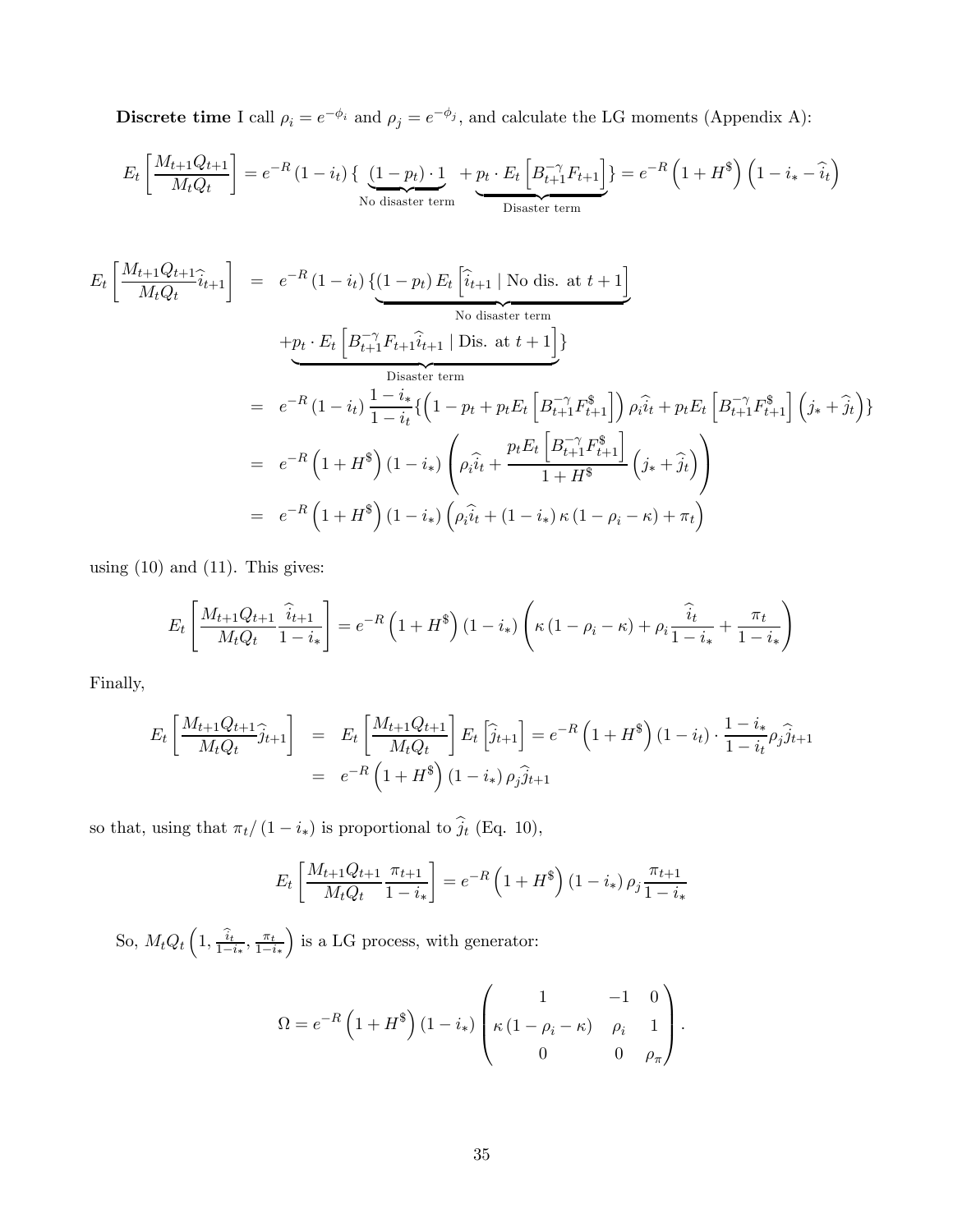Eq. 44 (i.e. Gabaix 2007, Theorem 1) gives the bond price,  $Z_t(T) = (1,0,0) \Omega^T \left(1, \frac{\hat{i}_t}{1-i_*}, \frac{\pi_t}{1-i_*}, \frac{\pi_t}{1-i_*}\right)$  $\big)'$ , which allow to conclude when  $\kappa = 0$ .  $\sqrt{ }$  $\setminus$ 

When  $\kappa \neq 0$ , one more step is needed. The eigenvalues of  $\Big\}$  $1 \t -1 \t 0$  $\kappa (1 - \rho_i - \kappa)$   $\rho_i$  1 0 0  $\rho_{\pi}$ are  $\{1 - \kappa, \rho_i + \kappa, \rho_\pi\}.$ 

It is convenient to factorize by  $1-\kappa,$  hence to define:

$$
\widetilde{\rho}_i = (\rho_i + \kappa) / (1 - \kappa) \text{ and } \widetilde{\rho}_\pi = \rho_\pi / (1 - \kappa)
$$
\n(49)

which are the discrete time analogues of the continuous time speed of mean reversion  $\psi_i \equiv \phi_i - 2\kappa$ ,  $\psi_{\pi} \equiv \phi_{\pi} - \kappa$ . Calculating  $\Omega^T$  (diagonalizing the matrix by hand, or using a symbolic calculation software) gives the bond price:

$$
Z_{t}(T) = \left(e^{-R}\left(1+H^{\$}\right)(1-i_{*})\left(1-\kappa\right)\right)^{T} \times \left\{1-\frac{1}{1-\kappa}\frac{1-\tilde{\rho}_{i}^{T}}{1-\tilde{\rho}_{i}}\left(\frac{\hat{i}_{t}}{1-i_{*}}-\kappa\right)-\frac{1}{\left(1-\kappa\right)^{2}}\frac{\frac{1-\tilde{\rho}_{i}^{T}}{1-\tilde{\rho}_{i}}-\frac{1-\tilde{\rho}_{\pi}^{T}}{1-\tilde{\rho}_{\pi}}}{\tilde{\rho}_{i}-\tilde{\rho}_{\pi}}\frac{\pi_{t}}{1-i_{*}}\right\}
$$
\n
$$
(50)
$$

Continuous time. In the proof, I normalize  $i_* = 0$ . I will show that  $M_tQ_t(1, i_t, \pi_t)$  is a Linearity-Generating process. I calculate its three LG continuous-time moments (see Gabaix 2007). Successively,

$$
E_t \left[ \frac{d \left( M_t Q_t \right)}{M_t Q_t} \right] / dt = \underbrace{- \left( R + i_t \right)}_{\text{No disaster term}} + p_t \underbrace{\left( E_t \left[ F_{t^+}^{\$} B_{t^+}^{-\gamma} \right] - 1 \right)}_{\text{Disaster term}} = -R + H^{\$} - i_t
$$

$$
E_t \left[ \frac{d(M_t Q_t i_t)}{M_t Q_t} \right] / dt = \underbrace{-(R + i_t) i_t + E_t [di_t/dt \mid \text{No disaster at } t]}_{\text{No disaster term}} + p_t \underbrace{\left( E_t B_t^{-\gamma} F_t^* E_t [i_{t+}] - i_t \right)}_{\text{Disaster term}}
$$
\n
$$
= -(R + i_t) i_t - (\phi_i - i_t) i_t + p_t \left( E_t B_t^{-\gamma} F_t^* \left( i_t + j_* + \hat{j}_t \right) - i_t \right)
$$
\n
$$
= p_t E_t B_t^{-\gamma} F_t^* j_* - \left( R + \phi_i - H^* \right) i_t + p_t E_t B_t^{-\gamma} F_t^* \hat{j}_t
$$
\n
$$
= \kappa (\phi_i - \kappa) - \left( R + \phi_i - H^* \right) i_t + \pi_t
$$

as I defined  $p_t E_t B_t^{-\gamma} F_t^{\$} j_* = \kappa (\phi_i - \kappa)$  and  $\pi_t = p_t B_t^{-\gamma} F_t j_t$ . Finally:

$$
E_t \frac{d(M_t Q_t \pi_t)}{M_t Q_t} / dt = \underbrace{-(R + i_t) \pi_t + E_t d\pi_t / dt}_{\text{No disaster term}} + p_t \underbrace{\left(E_t B_t^{-\gamma} F_t^{\$} \pi_t - \pi_t\right)}_{\text{Disaster term}}
$$
  
= -\left(R - H^{\\$} + i\_t\right) \pi\_t - \left(\phi\_{\pi} - i\_t\right) \pi\_t = -\left(R - H^{\\$} + \phi\_{\pi}\right) \pi\_t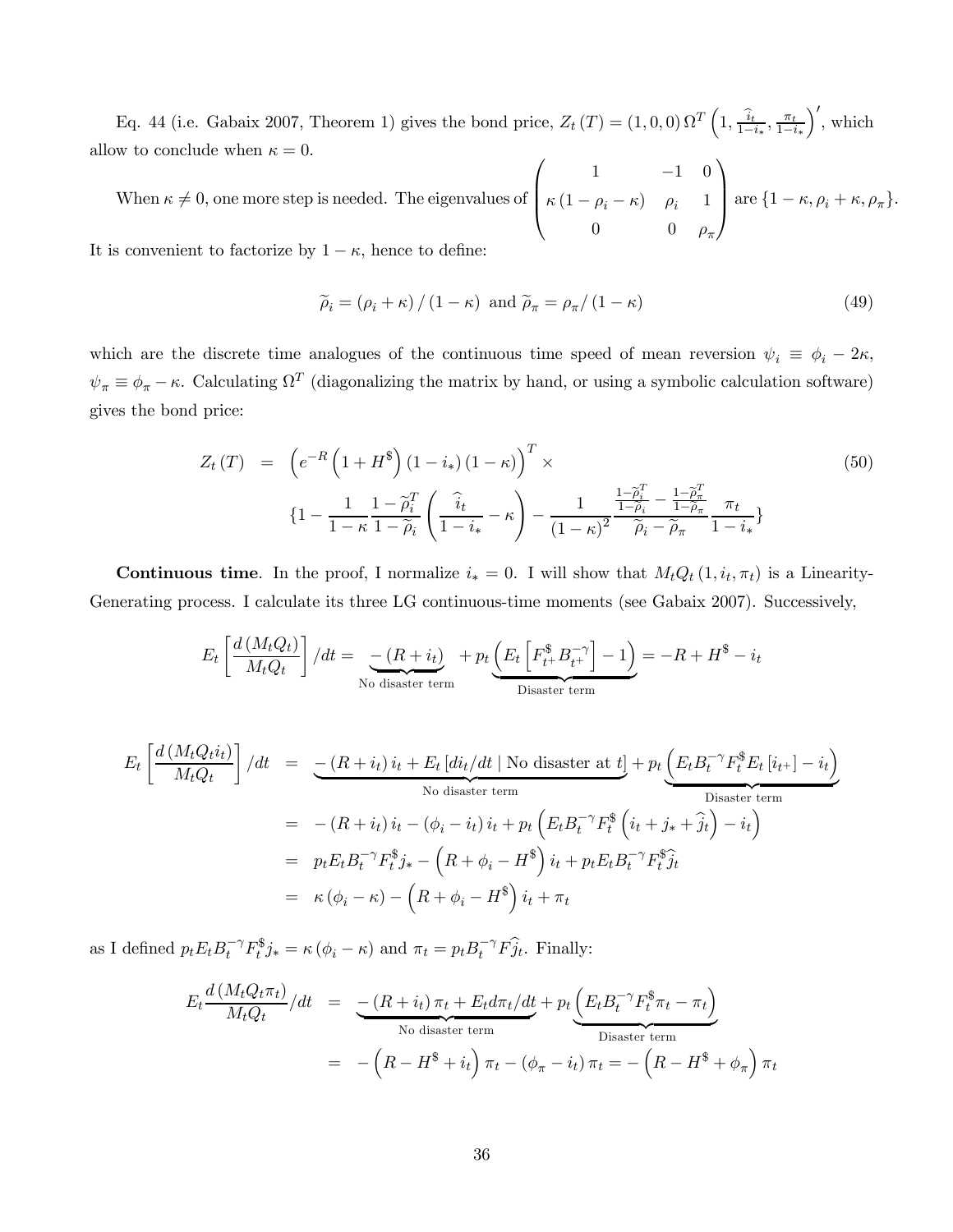I conclude that  $M_t Q_t (1, i_t, \pi_t)'$  is a Linearity-Generating process, with generator

$$
\begin{pmatrix}\nR - H^* & 1 & 0 \\
-\kappa (\phi_i - \kappa) & R - H^* + \phi_i & -1 \\
0 & 0 & R - H^* + \phi_\pi\n\end{pmatrix}
$$

When  $\kappa = 0$  (inflation has no bias during disaster) the proof can directly go its conclusion, (51). When  $\kappa \neq 0$ , one more step is needed. Define  $\widetilde{i}_t = i_t - \kappa$ . Then process  $M_tQ_t\left(1, \widetilde{i}_t, \pi_t\right)$  is Linearity-Generating, with generator:

$$
\omega_1 = \begin{pmatrix} R - H^* + \kappa & 1 & 0 \\ 0 & R - H^* + \phi_i - \kappa & -1 \\ 0 & 0 & R - H^* + \phi_\pi \end{pmatrix} = \left( R - H^* + \kappa \right) I_3 + \begin{pmatrix} 0 & 1 & 0 \\ 0 & \psi_i & -1 \\ 0 & 0 & \psi_\pi \end{pmatrix}
$$

with  $\psi_i = \phi_i - 2\kappa$  and  $\psi_{\pi} = \phi_{\pi} - \kappa$ , and  $I_3$  the  $3 \times 3$  identity matrix. Theorem 3 in Gabaix (2007) gives the bond price:

$$
Z_{t}(T) = (1,0,0) e^{-(R-H^{*}+\kappa)T} \exp\left(-\begin{pmatrix} 0 & 1 & 0 \\ 0 & \psi_{i} & -1 \\ 0 & 0 & \psi_{\pi} \end{pmatrix} T \right) \left(1, \tilde{i}_{t}, \pi_{t}\right)'
$$
(51)  
=  $e^{-(R-H^{*}+\kappa)T} \left(1 - \frac{1 - e^{-\psi_{i}T}}{\psi_{i}} (i_{t} - i_{**}) - \frac{\frac{1 - e^{-\psi_{i}T}}{\psi_{i}} - \frac{1 - e^{-\psi_{\pi}T}}{\psi_{i}}}{\psi_{\pi} - \psi_{i}} \pi_{t}\right).$ 

The corresponding value of the yield,  $y_t(T) = -(\ln Z_t(T))/T$ , is:

$$
y_t(T) = R - H^* + i_{**} + \frac{1 - e^{-\psi_i T}}{\psi_i T} (i_t - i_{**}) + \frac{\frac{1 - e^{-\psi_i T}}{\psi_i} - \frac{1 - e^{-\psi_i T}}{\psi_i}}{(\psi_i - \psi_i) T} \pi_t + O(i_t - i_{**}, \pi_t)^2
$$
(52)

$$
= R - H^{\$} + i_{**} + \left(1 - \frac{\psi_i T}{2} + \frac{\psi_i^2 T^2}{6}\right) (i_t - i_{**}) + \left(\frac{T}{2} - \frac{\psi_i + \psi_\pi}{6} T^2\right) \pi_t
$$
  
+ O(T<sup>3</sup>) + O(i\_t - i\_{\*\*}, \pi\_t)<sup>2</sup> (53)

**Proof of Proposition 1** If a disaster happens, dividends are multiplied by  $B_tF_t$ . As  $\widehat{H}_t$  does not change,  $P_t^{\#}/P_t = F_t$ . So, returns are, by Eq. 13,

$$
r_t^e = R + p_t \left( 1 - E_t \left[ B_t^{-\gamma} F_t \right] \right) = R - H_t = R - H_* - \widehat{H}_t.
$$

**Proof of Proposition 2** After a disaster,  $\pi_t$  does not change, but  $i_t$  jumps to  $i_t + j_* + j_t$ . The bond holder suffers a capital loss:  $V_t - V_t^{\#} = e^{-\left(R - H^{\$} + i_{**}\right)T} \cdot \frac{1 - e^{-\psi_i T}}{\psi_i}$  $(j_* + \hat{j}_t)$ . Lemma 1 gives the risk premia,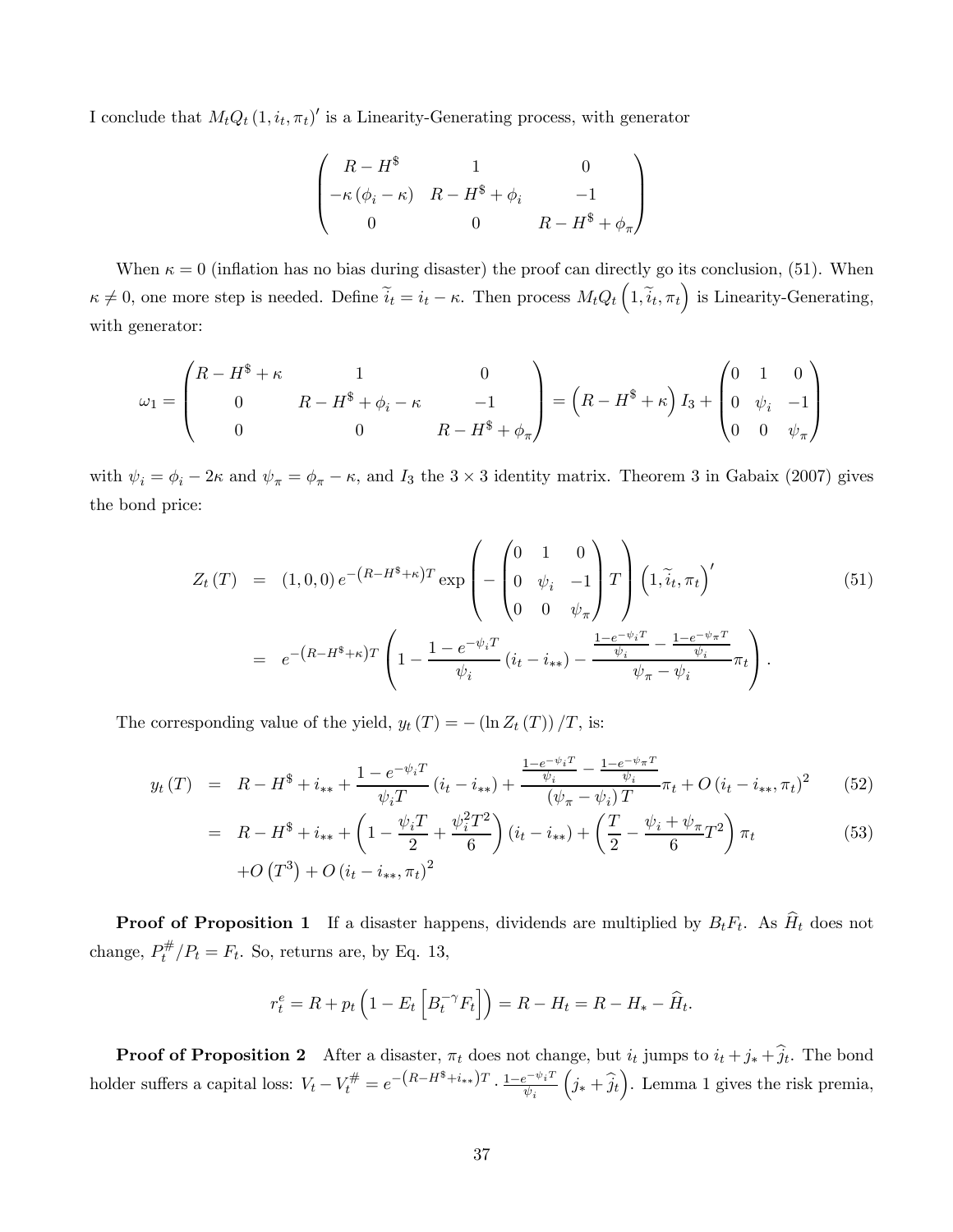using  $p_t E_t \left[ B_{t+1}^{-\gamma} F_{t+1}^{\$} \left( j_* + \hat{j}_t \right) \right] = \kappa \left( \phi_i - \kappa \right) + \pi_t = \kappa \left( \psi_i + \kappa \right) + \pi_t.$ 

**Proof of Proposition 3** Proposition 1 gives the expected returns over a short horizon  $T$  to be:  $r_{t,T}^e = (R - H_t)T$ . Eq. 18 implies that the right-hand size of (26) is, to the leading order,  $\ln (D/P)_t =$ ln  $1/r_i - \widehat{H}_t/(r_i + \phi_H)$ . So the regression is, to a first order:

$$
r_{t,T}^{e} = \left(R - H_{*} - \widehat{H}_{t}\right)T = \text{constant} - \beta_{T}\frac{\widehat{H}_{t}}{r_{i} + \phi_{H}} + \text{noise}
$$

So by inspection, the regression  $\beta_T = (r_i + \phi_H)T$ . By the same reasoning, regression (28) is  $r_{t,T}^e =$ <br> $\left(P - H\right)$   $\hat{H} \geq \text{constant}$   $\beta$ ,  $r_i \hat{H}_{t+1}$  poise so  $\beta = (r_i + \phi_f)T/r_i$ .  $R - H_* - \widehat{H}_t \Bigl) T = \text{constant} - \beta_T \frac{r_i \widehat{H}_t}{r_i + \phi_H} + \text{noise}, \text{ so } \beta_T = \left(r_i + \phi_H\right) T / r_i.$ 

Proof of Proposition 4 The Fama-Bliss regression (30) yields

$$
\beta_T = \frac{cov(R^e(T) - R^e(0), f_t(T) - f_t(0))}{var(f_t(T) - f_t(0))}
$$

Eq  $(24)$  and  $(21)$  give:

$$
f_t(T) - f_t(0) = \left( e^{-\psi_i T} - 1 \right) i_t + \frac{e^{-\psi_i T} - e^{-\psi_\pi T}}{\psi_\pi - \psi_i} \pi_t + a_T + O(i_t, \pi_t)^2
$$
  

$$
R^e(T) - R^e(0) = \frac{1 - e^{-\psi_i T}}{\psi_i} \pi_t + O(i_t, \pi_t)^2
$$

where  $a_T$  is a constant. So up to  $O\left(\frac{var(\pi_t)}{var(i_t)}\right)^{3/2}$  terms in the numerator and the denominator,

$$
\beta_T = \frac{\frac{e^{-\psi_i T} - e^{-\psi_{\pi} T}}{\psi_{\pi} - \psi_i} \frac{1 - e^{-\psi_i T}}{\psi_i} \text{var}\left(\pi_t\right)}{\text{var}\left(\left(e^{-\psi_i T} - 1\right) i_t + \frac{e^{-\psi_i T} - e^{-\psi_{\pi} T}}{\psi_{\pi} - \psi_i} \pi_t\right)},\tag{54}
$$

which implies that:  $\lim_{T\to\infty} \beta_T = 0$ ,  $\lim_{T\to 0} \beta_T = \text{var}(\pi_t) / \text{var}(\psi_i i_t + \pi_t)$ , and (31).

**Proof of Proposition 5** This proof is in the limit of  $\sigma_i \to 0$ ,  $i_t = 0$ ,  $\kappa \to 0$ , and  $\Delta t \to 0$ . Eq. Eq. 52 gives:  $y_t(T) = a + b(T) \pi_t$ , with

$$
b(T) = \frac{\frac{1 - e^{-\psi_i T}}{\psi_i} - \frac{1 - e^{-\psi_{\pi} T}}{\psi_i}}{(\psi_{\pi} - \psi_i) T} = \frac{T}{2} - \frac{\psi_i + \psi_{\pi}}{6} T^2 + O(T^3).
$$

So:

$$
\frac{y_{t+\Delta t}(T-\Delta t)-y_{t}(T)}{\Delta t}=E_{t}\left[dy_{t}\left(T\right)\right]/dt-\partial y_{t}\left(T\right)/\partial T=\left(-\phi_{\pi}b\left(T\right)-b'\left(T\right)\right)\pi_{t}
$$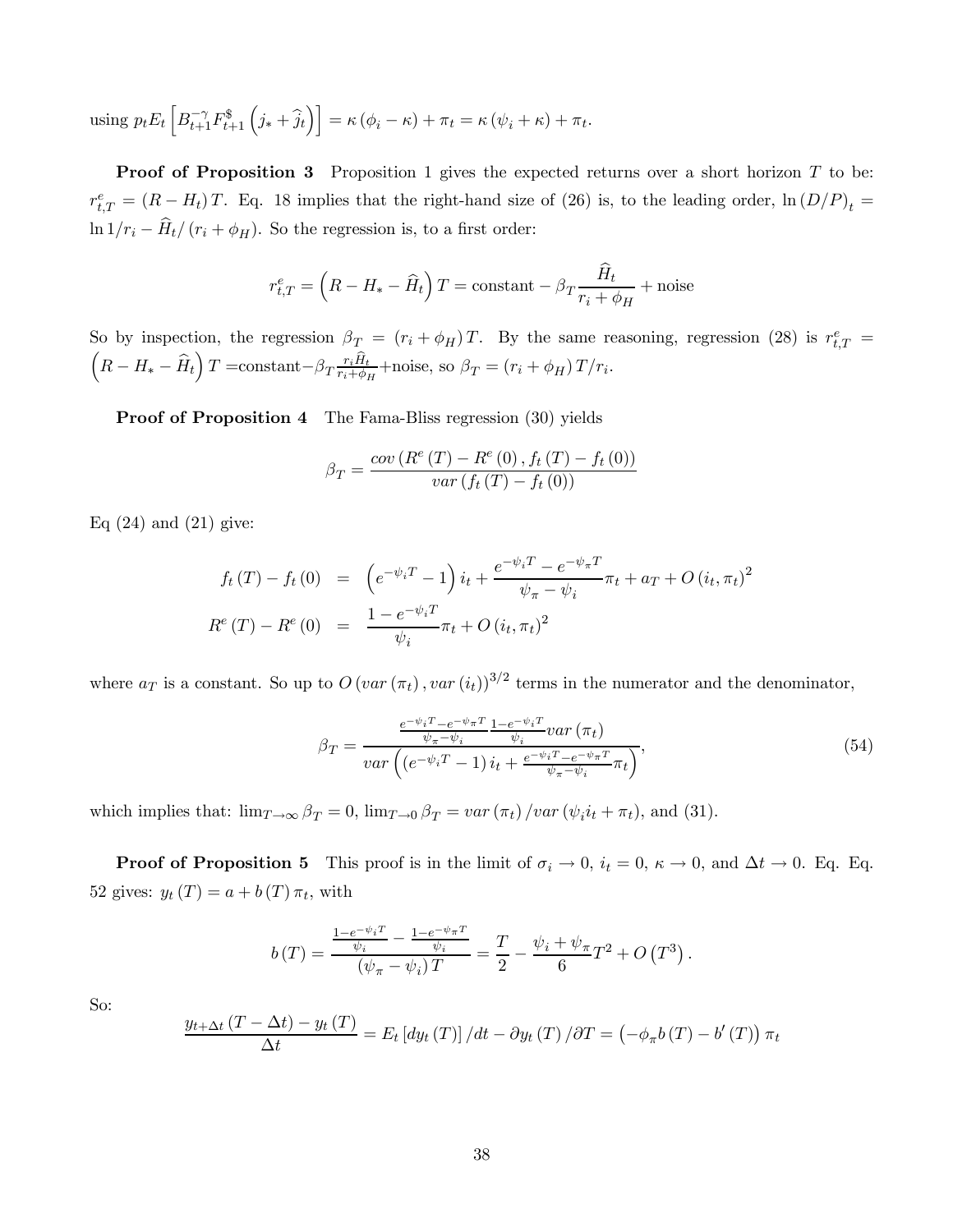As  $(y_t(T) - r_t)/T = b(T) \pi_t/T$ ,  $-\beta = \frac{\phi_\pi b(T) + b'(T)}{b(T)/T}$ , i.e.  $-\beta = \frac{Tb'(T)}{b(T)} + \phi_{\pi}T$  (55)  $= 1 + \frac{2\psi_{\pi} - \psi_i}{2}$  $\frac{(-\psi_i)}{3}T+O(T^2)$  when  $T\to 0$ 

$$
= \psi_{\pi} T + o(T) \text{ when } T \to \infty
$$

The reasoning in the text of the paper comes comes from the fact that, for small T,  $E_t [dy_t(T)]/dt =$  $-\frac{\phi_{\pi}T}{2}\pi_{t}, -\partial y_{t}(T)/\partial T = \left(-\frac{1}{2} + O(T)\right)\pi_{t}, \text{ so } \frac{y_{t+\Delta t}(T-\Delta t)-y_{t}(T)}{\Delta t} \simeq -\frac{\partial y_{t}(T)}{\partial T}.$ 

**Proof of Proposition 6**  $V_t = V_t^{ND} + V_t^D$  with:

$$
V_t^{ND} = (1 - p_t) E_t \left[ e^{-R} \left( K - \frac{P_{t+1}}{P_t} \right)^+ \mid \text{No disaster} \right] = (1 - p_t) e^{-R} E_t \left[ \left( K - e^{\mu + \sigma u_{t+1} - \sigma^2/2} \right)^+ \right]
$$
  

$$
V_t^D = p_t E_t \left[ e^{-R} B_{t+1}^{-\gamma} \left( K - \frac{P_{t+1}}{P_t} \right)^+ \mid \text{Disaster} \right] = p_t e^{-R} E_t \left[ B_{t+1}^{-\gamma} \left( K - e^{\mu} F_{t+1} \right)^+ \right]
$$

Recall that the Black-Scholes value of a put with maturity 1 is:  $E_t$  $\left[ e^{-r} \left( K - e^{r + \sigma u_{t+1} - \sigma^2/2} \right)^+ \right] =$  $V_{Put}^{BS}(Ke^{-r}, \sigma)$ . Hence, the first term is:

$$
(1 - p_t) e^{-R} E_t \left[ \left( K - e^{\mu + \sigma u_{t+1} - \sigma^2/2} \right)^+ \right] = (1 - p_t) e^{-R + \mu} E_t \left[ \left( e^{-\mu} K - e^{\sigma u_{t+1} - \sigma^2/2} \right)^+ \right]
$$
  
= 
$$
(1 - p_t) e^{-R + \mu} V_{Put}^{BS} \left( K e^{-\mu}, \sigma \right)
$$

**Proof of Proposition 7**  $M_t D_t\left(1, \hat{h}_t, g\right)$  is a LG process, so the PD ratio obtains from the basic results reviewed in Appendix A.

**Proof of Theorem 3**  $M_t D_t\left(1, \hat{h}_{1t}, ..., \hat{h}_{N_k}, \hat{g}_{1,t}, ..., \hat{g}_{N_g,t}\right)$  is a LG process, so the PD ratio obtains from the basic results reviewed in Appendix A.

**Proof of Proposition 8** Because  $\widetilde{C}_t^{-\gamma}(1, R_t)$  is a LG process, we have:  $E_t$  $\left\lceil \frac{\widetilde{C}_{t+T}^{-\gamma}}{\widetilde{C}_{t}^{-\gamma}} \right\rceil$  $= 1 - \frac{1 - e^{-\phi_R T}}{1 - e^{-\phi_R}} R_t.$ With  $Q_t$  the real value of money, the nominal bond price is:  $Z_t = E_t \left[ \frac{M_{t+T} Q_{t+T}}{M_t Q_{t+T}} \right]$  $M_tQ_{t+T}$  $\Big] = E_t \left[ \frac{M_t^* Q_{t+T}}{M_t^* Q_{t+T}} \right]$  $E_t$  $\left[\begin{matrix}\widetilde{C}_{t+T}^{-\gamma} \\ \widetilde{C}_{t}^{-\gamma}\end{matrix}\right]$ 1 =  $Z_t^*\left(T\right)E_t$  $\left\lceil \frac{\widetilde{C}_{t+T}^{-\gamma}}{\widetilde{C}_{t}^{-\gamma}} \right\rceil$ ¸ .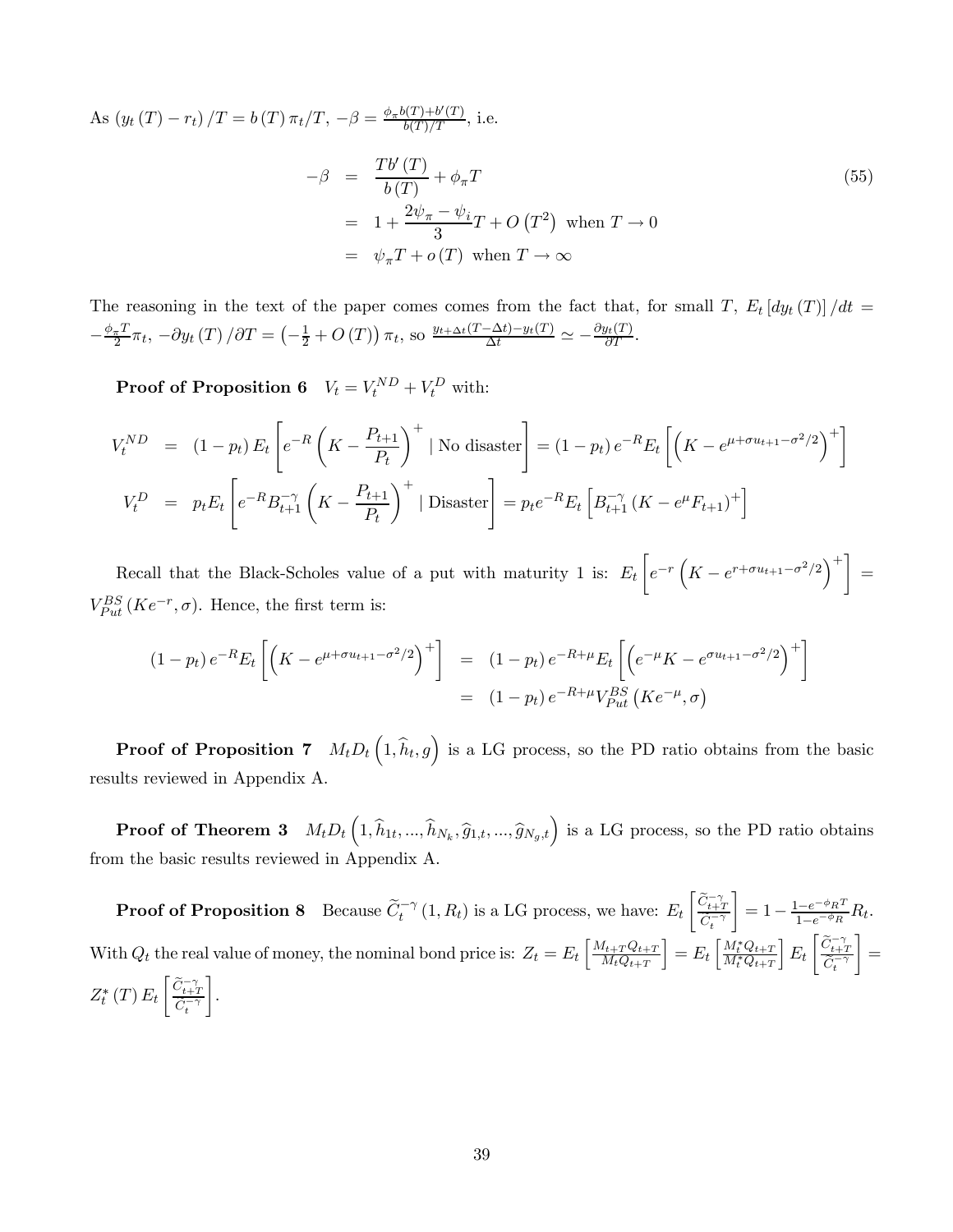# References

Almeida, Heitor and Thomas Philippon, "The Risk-Adjusted Cost of Financial Distress" Journal of Finance, 62 (2007).

Baker, Malcolm, and Jeffrey Wurgler, "Government bonds and the cross-section of stock returns," Working Paper, New York University (2005).

Baker, Malcolm, and Jeffrey Wurgler, "Investor Sentiment and the Cross-Section of Stock Returns," Journal of Finance, 61 (2006), 1645-80.

Bansal, Ravi, and Amir Yaron, "Risks for the Long Run: A Potential Resolution of Asset Pricing Puzzles," Journal of Finance, 59 (2004), 1481-1509.

Bansal, Ravi, and Ivan Shaliastovich "Risk and Return in Bond, Currency and Equity Markets," Working Paper, Duke University (2007).

Barro, Robert, "Rare Disasters and Asset Markets in the Twentieth Century," Quarterly Journal of Economics, 121 (2006), 823-866.

Barro, Robert, and José Ursua, "Consumption Disasters in the 20th Century," Working Paper, Harvard University, 2007.

Bekaert, Geert, Eric Engstrom, and Steve Grenadier, "Stock and Bond Returns with Moody Investors," Working Paper, Columbia University, 2005.

Bekaert, Geert, Robert J. Hodrick and David Marshall, September 1997, "The Implications of First Order Risk Aversion for Asset Market Risk Premiums," Journal of Monetary Economics 40, 3-39.

Boldrin, Michele, Lawrence J. Christiano and Jonas D. M. Fisher, "Habit Persistence, Asset Returns, and the Business Cycle," American Economic Review, 91 (2001), 149-166

Bollerslev, Tim and Hao Zhou, "Expected Stock Returns and Variance Risk Premia," Working Paper, Duke University, 2007.

Boudoukh, Jacob, Matthew Richardson, and Robert F. Whitelaw, "The Myth of Long-Run Predictability," Review of Financial Studies, forth.

Brandt, Michael W., and Kevin Q. Wang, "Time-Varying Risk Aversion and Unexpected Inflation," Journal of Monetary Economics, 50 (2003), 1457-1498.

Buraschi, Andrea, and Alexei Jiltsov, "Term Structure of Interest Rates Implications of Habit Persistence," Journal of Finance, 62 (2007).

Campbell, John Y., 2003. "Consumption-Based Asset Pricing," in: G.M. Constantinides, M. Harris and R. M. Stulz (ed.), Handbook of the Economics of Finance, 1B (Amsterdam: Elsevier, North Holland, 2003), 803-887.

Campbell, John Y., and John Cochrane, "By Force of Habit: A Consumption-Based Explanation of Aggregate Stock Market Behavior," Journal of Political Economy, 107 (1999), 205-251.

Campbell, John Y., Jens Hilscher, and Jan Szilagyi, "In Search of Distress Risk," Journal of Finance, forth.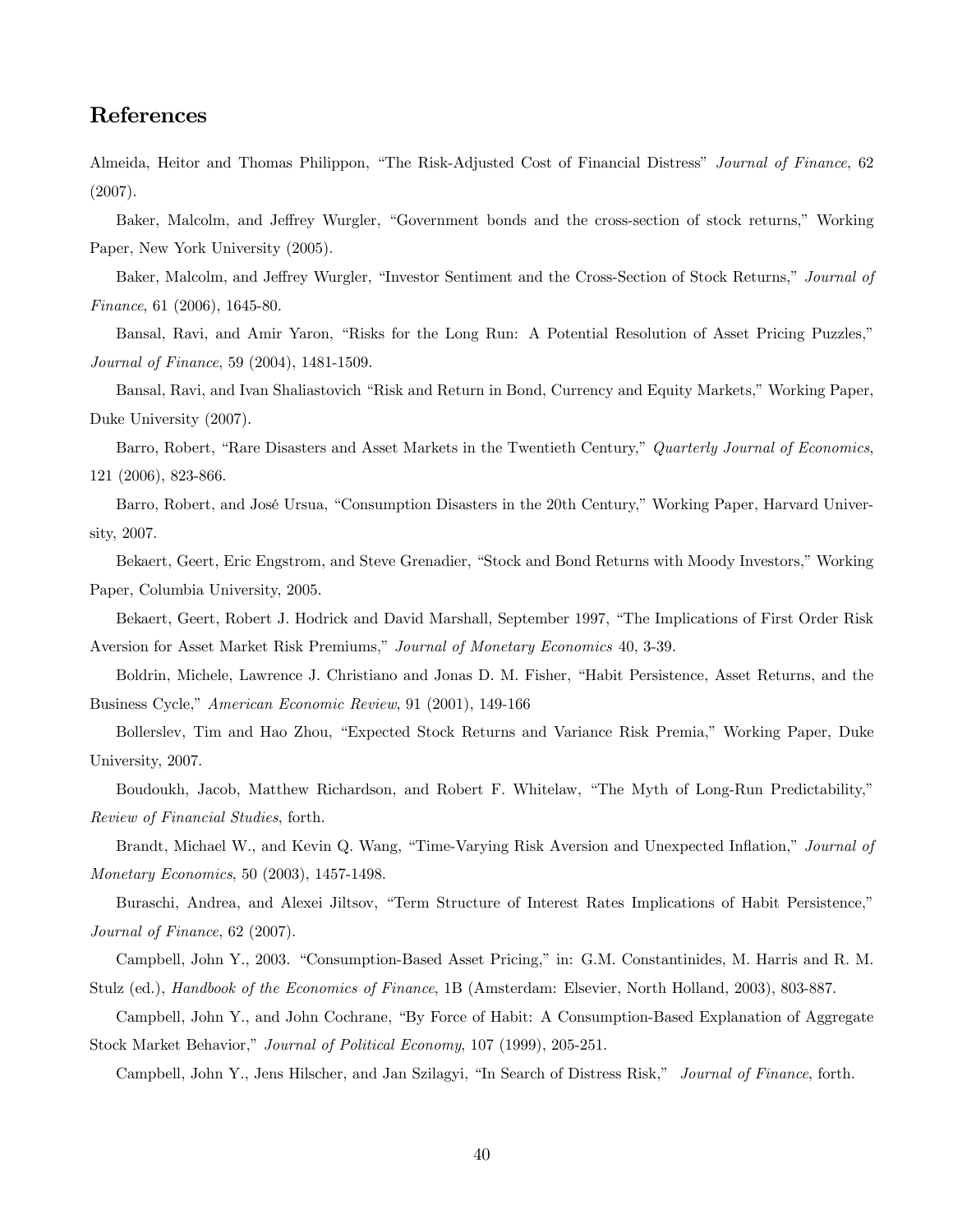Campbell, John Y., and Robert J. Shiller, "The Dividend-Price Ratio and Expectations of Future Dividends and Discount Factors," Review of Financial Studies, 1 (1988), 195-228.

Campbell, John Y., and Robert J. Shiller, "Yield Spreads and Interest Rate Movements: A Bird's Eye View," Review of Economic Studies, 58 (1991), 495-514.

Campbell, John Y., and Tuomo Vuolteenaho, "Good Beta, Bad Beta," American Economic Review, 94 (2004), 1249-1275.

Cochrane, John, "New Facts in Finance," Economic Perspectives, 23 (3) Third quarter 1999 (Federal Reserve Bank of Chicago).

Cochrane, John, "The Dog That Did Not Bark: A Defense of Return Predictability," Review of Financial Studies, forth.

Cochrane, John, and Monika Piazzesi, "Bond Risk Premia," American Economic Review, 95 (2005), 138-160.

Cohen, Randolph B., Christopher Polk, Tuomo Vuolteenaho, "The Value Spread," The Journal of Finance, 58 (2003), 609-641.

Dai, Qiang, and Thomas Philippon, "Fiscal Policy and the Term Structure of Interest Rates," Mimeo, New York University, 2006.

Dai, Qiang, and Kenneth J. Singleton, "Expectation Puzzles, Time-Varying Risk Premia, and Affine Models of the Term Structure,"Journal of Financial Economics, 63 (2002), 415-441.

Daniel, Kent, and Sheridan Titman, "Evidence on the Characteristics of Cross Sectional Variation in Stock Returns," Journal of Finance, 52, (1997), 1-33.

Davis, James L., Eugene F. Fama, and Kenneth R. French, "Characteristics, Covariances, and Average Returns: 1929 to 1997," Journal of Finance, 55 (2000), 389-406.

Du, Du, "How Bad Will the Economic Downturn Be? Evidence from S&P 500 Index Options," Mimeo, Hong Kong University of Science and Technology, 2007.

Duffee, Gregory, "Term Premia and Interest Rate Forecasts in Affine Models," Journal of Finance, 57 (2002), 405-443.

Dybvig, Philip H., Jonathan E. Ingersoll, Jr., Stephen A. Ross, "Long Forward and Zero-Coupon Rates Can Never Fall," Journal of Business, 69 (1996), 1-25.

Epstein, Larry G. and Stanley E. Zin "Substitution, Risk Aversion, and the Temporal Behavior of Consumption and Asset Returns: A Theoretical Framework," Econometrica, 57 (1989), 937-969.

Fama, Eugene F., and Robert R. Bliss, "The Information in Long-Maturity Forward Rates," American Economic Review, 77 (1987), 680-92.

Fama, Eugene F., and Kenneth R. French, "Multifactor Explanations of Asset Pricing Anomalies," The Journal of Finance, 51 (1996), 55-84.

Fama, Eugene F., and Kenneth R. French, "Migration," Financial Analysts Journal, 63 (2007), 48-58.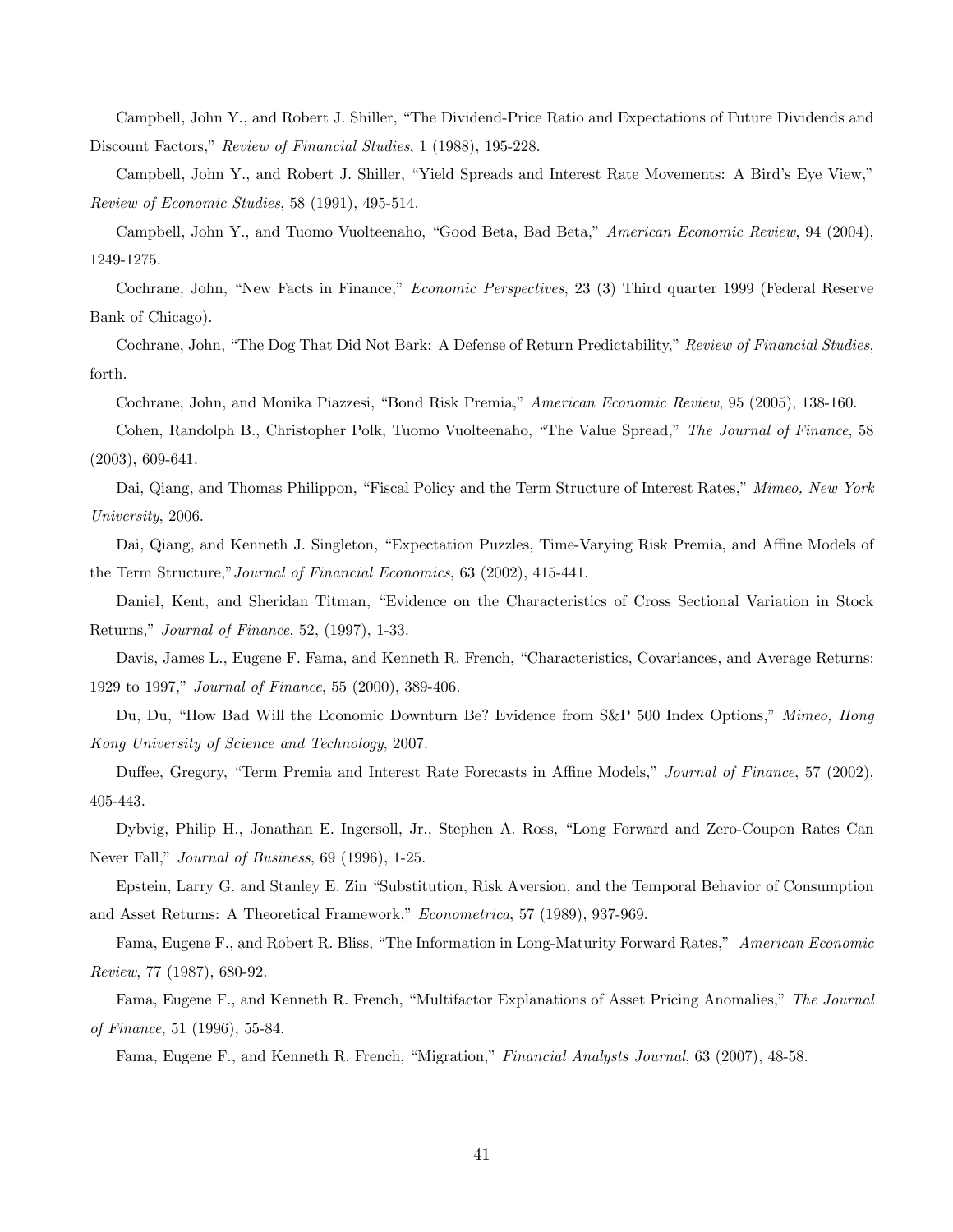Farhi, Emmanuel and Xavier Gabaix "Rare Disasters and Exchange Rates," Mimeo, Harvard University and NYU, 2007.

Farhi, Emmanuel, Xavier Gabaix, Romain Ranciere, Adrien Verdelhan, "Currency Movements and Options Prices," in preparation, 2007.

Gabaix, Xavier, "Linearity-Generating Processes: A Modelling Tool Yielding Closed Forms for Asset Prices," NBER Working Paper 13430, 2007.

Gabaix, Xavier, Parameswaran Gopikrishnan, Vasiliki Plerou, and H. Eugene Stanley, "A Theory of Power Law Distributions in Financial Market Fluctuations," Nature, 423 (2003), 267-230.

Gabaix, Xavier, Parameswaran Gopikrishnan, Vasiliki Plerou, and H. Eugene Stanley,"Institutional Investors and Stock Market Volatility," Quarterly Journal of Economics, 121 (2006), 461-504.

Gabaix, Xavier, and David Laibson, "The 6D Bias and the Equity Premium Puzzle," NBER Macroeconomics Annual, 16 (2002) 257-312.

Giot, Pierre, "Relationships Between Implied Volatility Indexes and Stock Index Returns," Journal of Portfolio Management, 26 (2005), 12-17.

Gourio, Francois, "Disasters and Recoveries," Working Paper, Boston University, 2007.

Goyal, Amit, and Ivo Welch, "A Comprehensive Look at the Empirical Performance of Equity Premium Prediction," Review of Financial Studies, forthcoming.

Guo, Hui, and Robert Whitelaw, "Uncovering the Risk-Return Relationship in the Stock Market," Journal of Finance, 61 (2006), 1433-1463.

Huang, Ming and Jing-Zhi Huang, "How Much of the Corporate-Treasury Yield Spread is Due to Credit Risk?," Working Paper, Stanford University, 2003.

Jermann, Urban, "Asset Pricing in Production Economies," Journal of Monetary Economics, 41 (1998), 257-275 Julliard, Christian, and Jonathan Parker, "Consumption Risk and the Cross-Section of Expected Returns," Journal of Political Economy, 113 (2005), 185-222.

Krishnamurthy, Arvind, and Annette Vissing-Jorgensen, "The Demand for Treasury Debt," NBER Working Paper No. 12881, 2007.

Lakonishok, Josef, Andrei Shleifer, Robert Vishny, "Contrarian Investment, Extrapolation, and Risk," Journal of Finance, 49 (1994), 1541-78.

Lettau, Martin, and Sydney Ludvigson, "Consumption, Aggregate Wealth, and Expected Stock Returns," The Journal of Finance, 56, (2001), 815-849.

Lettau, Martin, and Stijn van Nieuwerburgh, "Reconciling the Return Predictability Evidence," Review of Financial Studies, forthcoming

Lettau, Martin, and Jessica Wachter, "The Term Structures of Equity and Interest Rates," Working Paper, Wharton (2007b).